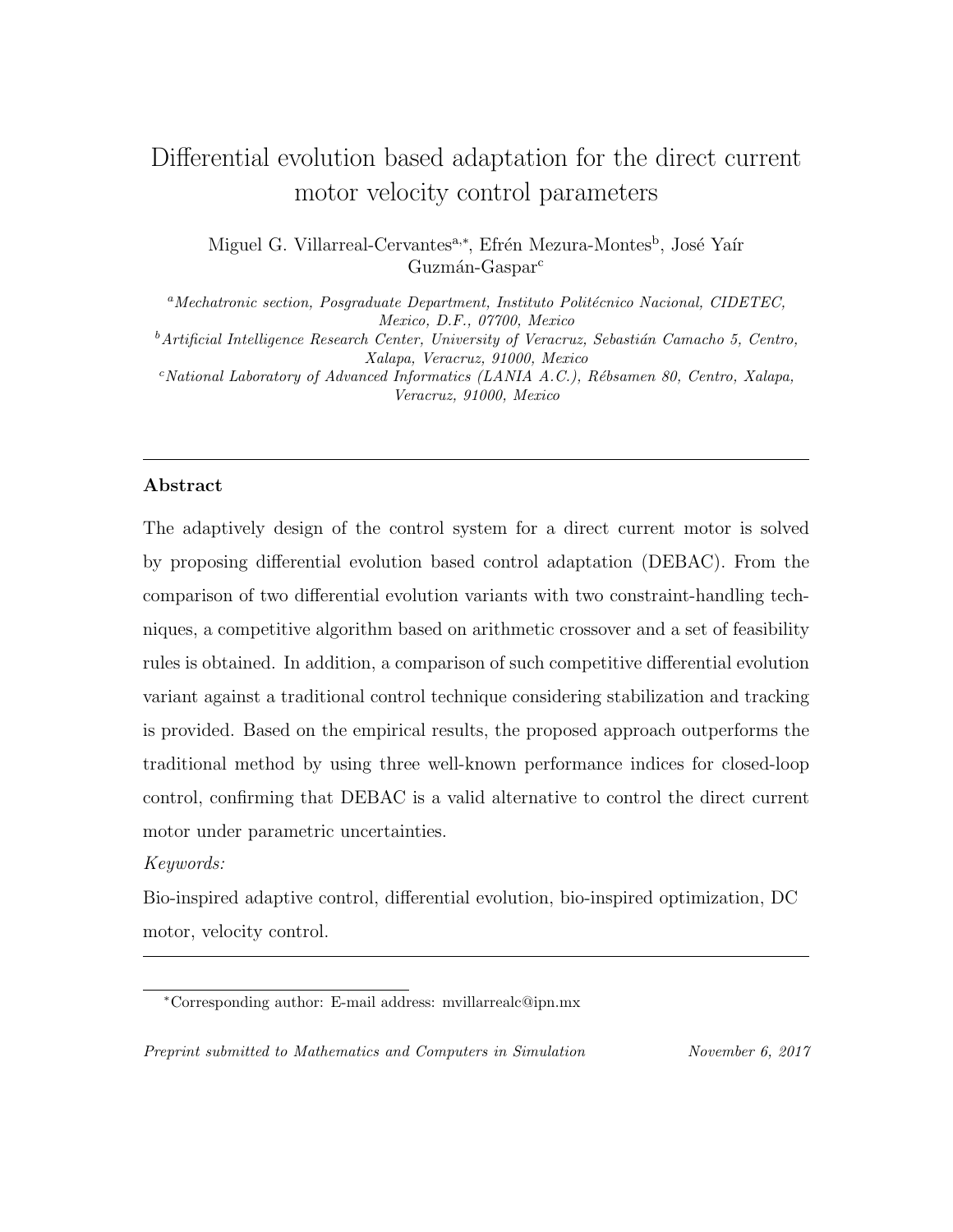#### List of acronyms

#### The paper adopts the following acronyms:

| EAs            | Evolutionary algorithms                                                                            |
|----------------|----------------------------------------------------------------------------------------------------|
| <b>CTEAs</b>   | Control tuning using EAs                                                                           |
| d.o.f.         | Degree of freedom                                                                                  |
| DOP            | Dynamic optimization problem                                                                       |
| DE             | Differential evolution                                                                             |
| DC             | Direct Current                                                                                     |
| PID controller | Proportional Integral and Derivative controller                                                    |
| DEBAC          | Differential evolution based adaptive control                                                      |
| CHM            | Constraint-handling method                                                                         |
| iRace package  | Iterated Racing for Automatic Algorithm Configuration package                                      |
| TVP            | Time-variant parameters                                                                            |
| TVP1           | Time-variant parameters that change its nominal value by 10% in the time interval $t \in [2, 4]$   |
| TVP2           | Time-variant parameters that change its nominal value by 10% in the time interval $t \in [0, 4]$ s |
| EP             | Exterior penalization                                                                              |
| DF             | Deb's feasibility                                                                                  |
| $DEC2B-EP$     | DE/Current-to-best/ with EP                                                                        |
| DEB1B-EP       | $DE/Best/1/bin$ with $EP$                                                                          |
| $DEC2B-DF$     | DE/Current-to-best/ with DF                                                                        |
| DEB1B-DF       | $DE/Best/1/bin$ with $DF$                                                                          |
| RCP            | Regulation control problem                                                                         |
| TCP            | Tracking control problem                                                                           |
| RCP-TVP1       | Regulation control problem with TVP1 parameter                                                     |
| RCP-TVP2       | Regulation control problem with TVP2 parameter                                                     |
| TCP-TVP1       | Tracking control problem with TVP1 parameter                                                       |
| TCP-TVP2       | Tracking control problem with TVP2 parameter                                                       |
| $\text{NomP}$  | Nominal parameters                                                                                 |
| PIC            | Proportional-Integral control                                                                      |
| IAE            | Integral Absolute Error                                                                            |
| <b>ITAE</b>    | Integral Time-weighted Absolute Error                                                              |
| ISE            | Integral Squared Error                                                                             |
| S.D.           | <b>Standard Deviation</b>                                                                          |

#### 1. Introduction

A high performance control system in the actuators of an electro-mechanical system is a crucial factor to be considered in several applications. The Direct Current (DC) motor is the most used actuator for electromechanical systems, such as robot manipulator [27], in xy table [28], etc. The study of control strategies in the DC motor with a high precision and high accuracy has always been of interest [15, 19].

One important issue in the tuning of control systems is to compensate the uncertain parameters in electromechanical systems when those are used in tasks, such as,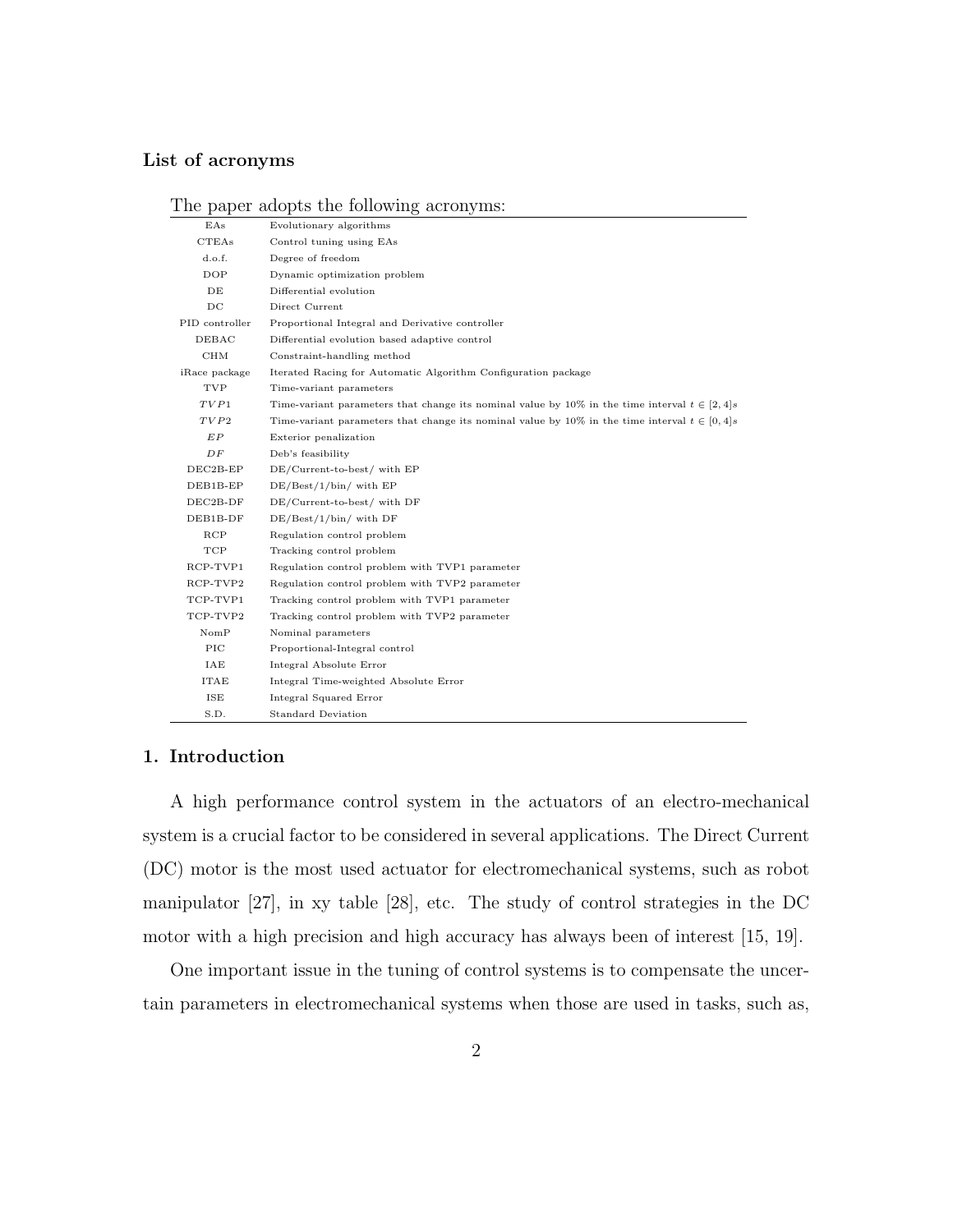handling different loads in the robot end-effector, polishing rough surfaces or when the system physical parameters are affected by temperature changes, system mass variation (vehicles), wide operating range, etc.

Although advanced control system theory [2, 26, 11, 21] and tuning strategies were developed to improve the controller performance, in the last years evolutionary algorithms (EAs) [8], whose inspiration is taken from the natural evolution theory and the survival of the fittest, have been used as another alternative for controller tuning [9, 23]. One of the EA advantages is that they do not require gradient information and work as black-box optimizers (i.e., they are independent of the features of the problem to be solved). EAs have showed a very competitive performance when solving complex optimization problems [25], as those related with the automatic control area, mainly because their global search capabilities and their ability to deal with non-linearity and discontinuous problems. In addition, they are easier to implement than advanced control tuning. EAs were designed to deal with unconstrained search spaces, then a constraint-handling technique must be added to it so as to consider feasibility information in the search bias [16]. However, the choice of the correct constraint-handler is an open problem [16] in the control tuning using EAs (CTEAs). Several researches in CTEAs have been used different ways of handling constraints. In [24], a differential evolution (DE) variant  $DE-current-to-random/2$  is considered to obtain the proportional gain, the integral time, the derivative time and the parameter of the derivative filter to the Proportional-Integral-Derivative (PID) control system for a first order system with delay. One performance function related to the disturbance rejection is chosen and three constraints are set (the robustness of the closed-loop system, the maximum limits of the control signal and the sensitivity under noise signals). In order to handle the constraints, the performance function evaluation changes to the sum of the constraint violation if the obtained solution is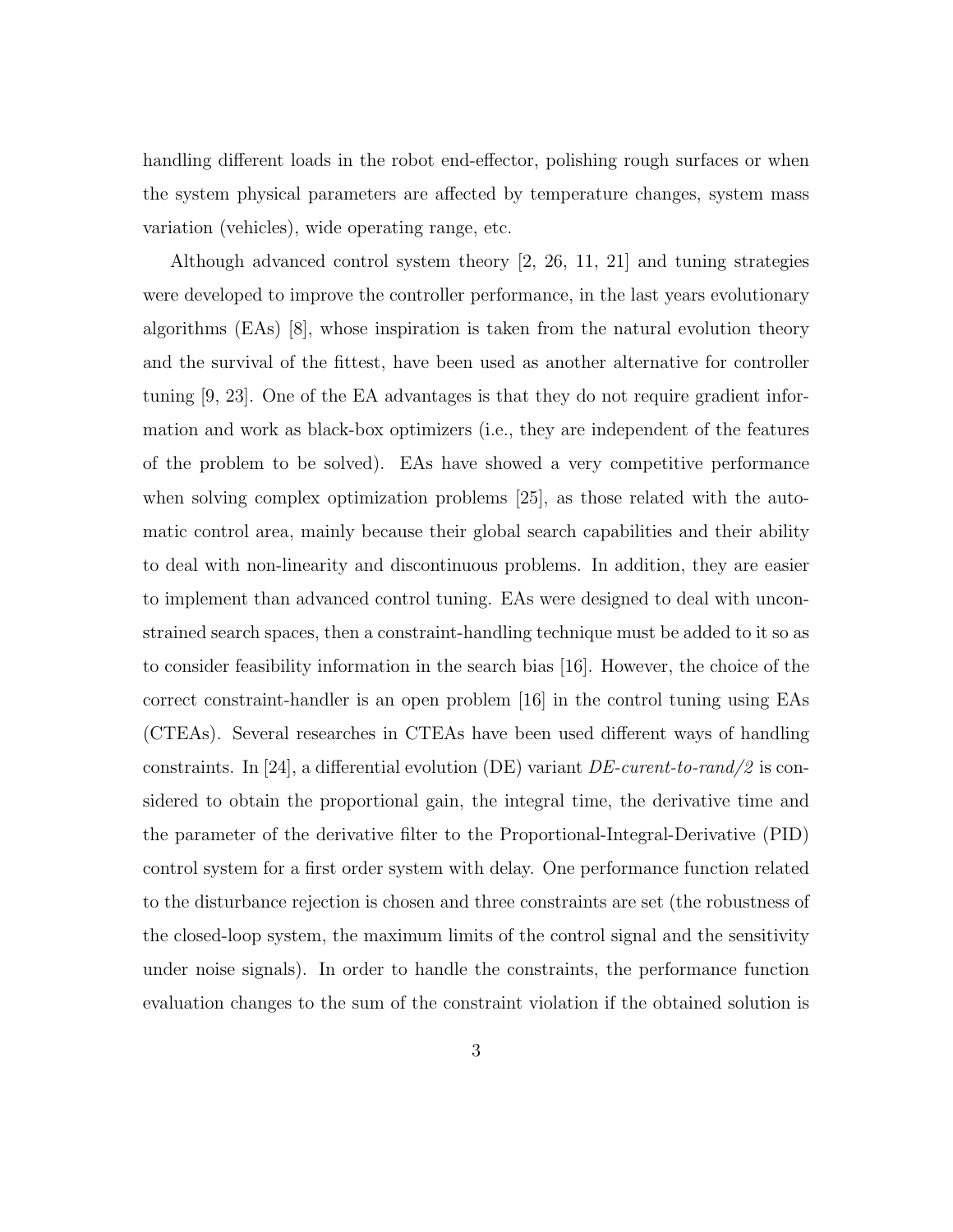unfeasible. In [1] a multi-objective genetic algorithm (MOGA) is used to select the optimum control gains for the desired drug dose, considering both, the number of proliferating cells at the end of the cancer chemotherapy treatment and the average level of toxicity over the whole period of treatment, as performance functions. The stability of the closed-loop system, maximum toxicity and drug concentration at tumor site are set as constraints in the optimization process. Those constraints are included into the performance function as penalty functions in order to handle such constraints in the MOGA. Another approach to handle the constraints in the CTEAs is to consider them as performance functions [10] where a multi-objective optimization problem is stated.

Some other works include EAs and other nature-inspired algorithms in the adaptive control schemes. In [13] an adaptive particle swarm optimization (APSO) algorithm is proposed to adaptively select the optimum the elements of state weighting matrix  $Q$  and the input weighting matrix R of linear quadratic regulator  $(LQR)$ control for the tracking of a two degrees of freedom (d.o.f.) laboratory helicopter. Adaptive inertia weight factor (AIWF) is introduced in the velocity update equation of PSO and a feed forward controller linearizes the closed-loop system in order to solve an unconstrained optimization problem with the proposal. The APSO algorithm significantly improves the control performance compared with the conventional PSO. In [29] the adaptation of the rule base parameters, member function parameters and scaling factors of a fuzzy controller are obtained by stated an unconstrained optimization problem and by using a real-number coding genetic algorithm. This approach is applied to a permanent magnet synchronous motor. The comparison between the performance of the bacterial foraging algorithm and genetic algorithm is carried out in [4] for the identification and control of a DC motor. The results indicate that both algorithms have a similar performance in the error velocity but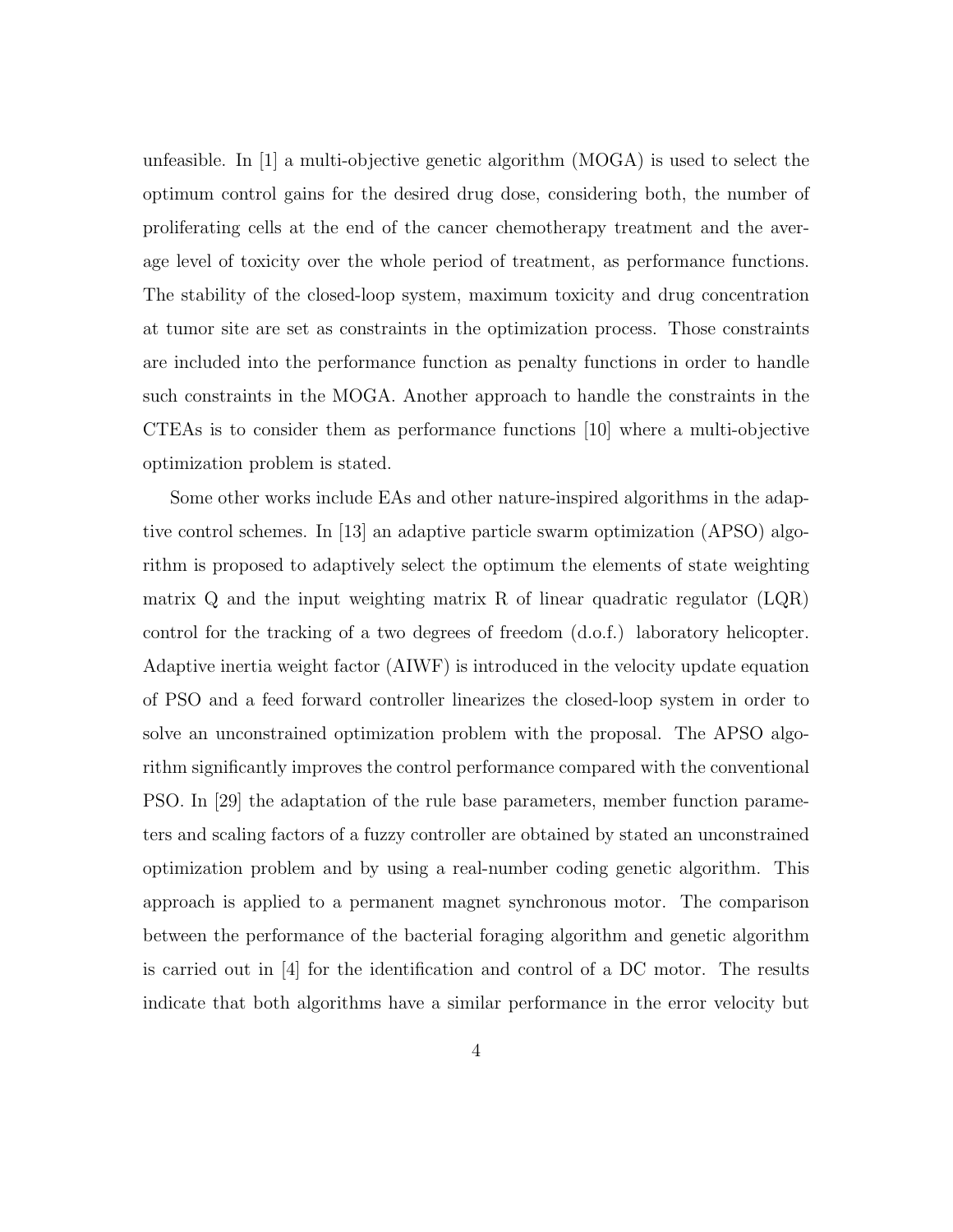the main difference is the time consuming for the dynamic performance.

From the literature review, it is clear that EAs are a valid option to deal with complex problems of the automatic control area to efficiently tune the control system. On the other hand, they are initial applications in this particular area of one of the most recent EAs known as differential evolution (DE), whose usage to solve complex optimization problems has significantly increased due to its good performance and simplicity [6]. However, to the best of the authors' knowledge, there is a lack of information about the performance behavior of the constraint-handling into the EAs for the optimal control tuning with parametric uncertainties. The research on the type of DE variant which is more suitable to deal with those constrained search spaces of automatic control instances and also investigations about the most convenient constraint-handling technique are still scarce. Therefore, the main contribution of this research is two-fold:  $i$ ) The proposal of an alternative approach called DEBAC to control the velocity of the DC motor under parametric uncertainties based on an evolutionary adaptive control, and  $ii)$  the empirical analysis of the most representative DE variants for faster convergence coupled with two competitive constraint-handling techniques is carried out in order to get information about their performance on the velocity control of the DC motor under parametric uncertainties.

From the above mentioned, a DE-based adaptive control (DEBAC) for a DC motor is proposed by the formal statement of a dynamic optimization problem (DOP) and its solution is given by comparing the performance of two DE variants based on arithmetic crossover and discrete crossover, with two different constraint-handling technique. The proposed DEBAC on-line estimates the control parameters to compensate the non-linear effect of parametric uncertainties in the velocity control of a DC motor. Furthermore, a comparison of the most competitive DE variant against a traditional control technique is also presented.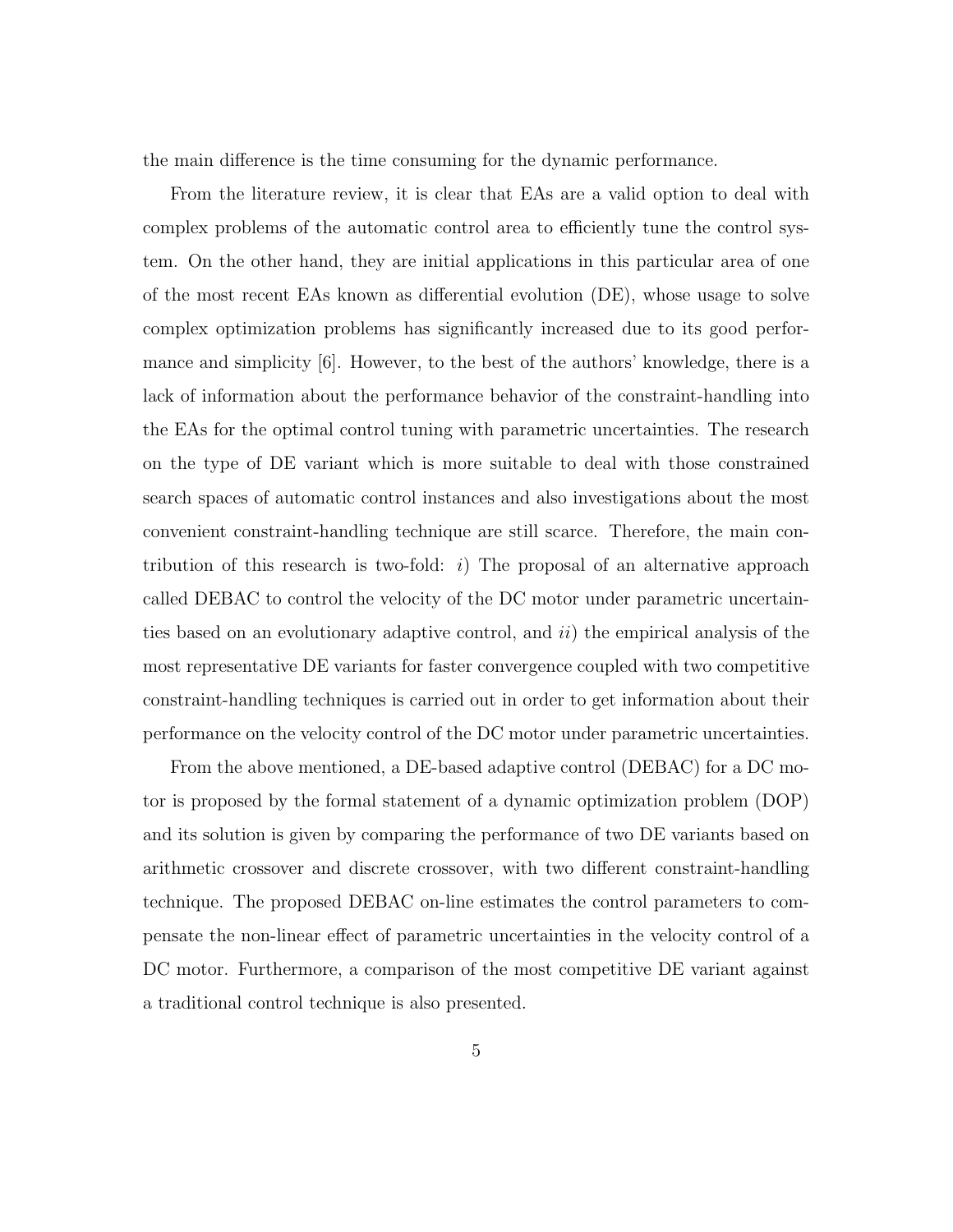The rest of the paper is organized as follows: In Section 2, the DC motor dynamic model is presented. The dynamic optimization problem for the on-line control parameter estimation is stated in Section 3. A brief introduction to DE is included in Section 4. In Section 5, the comparative analysis of those DE variants in the particular DOP and the comparison against a traditional control technique are discussed. Finally, in Section 6 conclusions are given and the future work is proposed.

#### 2. Dynamic model and velocity control system of the DC motor

The electromechanical equations related to the DC motor are given in (1) and (2) and those can be derived by using the Kirchhoff's voltage law and Newton's 2nd law, respectively. The equation (1) is the electrical circuit equation of armature and the equation (2) is the mechanical equation of DC motor, for more details consult [5], [12].

$$
L_a \frac{di_a}{dt} + R_a i_a + k_e \dot{q}_m = V_{in}
$$
\n<sup>(1)</sup>

$$
J_o \frac{d\dot{q}_m}{dt} + b_o \dot{q}_m + \tau_L = k_m i_a \tag{2}
$$

Both previous equations are named as the dynamic model of the DC motor where  $V_{in}$  is the armature voltage,  $R_a$  is the armature resistance,  $L_a$  is the armature inductance,  $k_e$  is the back electromotive constant,  $i_a$  is the armature current,  $b_0$  is the viscous friction coefficient of the motor shaft bearing,  $J_0$  is the inertia torque of the motor rotor,  $k_m$  is the torque constant,  $\tau_L$  is the load torque and  $q_m$ ,  $\dot{q}_m$ ,  $\ddot{q}_m$  are the position, velocity and acceleration of the rotor, respectively.

Let the state variable vector  $x = [q_m, \dot{q}_m, i_a]^T$  and the input signal  $u = V_{in}$ , and considers the parameters of the DC motor as  $p = [p_1 = \frac{b_0}{J_0}]$  $\frac{b_0}{J_0}, p_2 = \frac{k_m}{J_0}$  $\frac{k_m}{J_0}, p_3 = \frac{k_e}{L_a}$  $\frac{k_e}{L_a}$ ,  $p_4 =$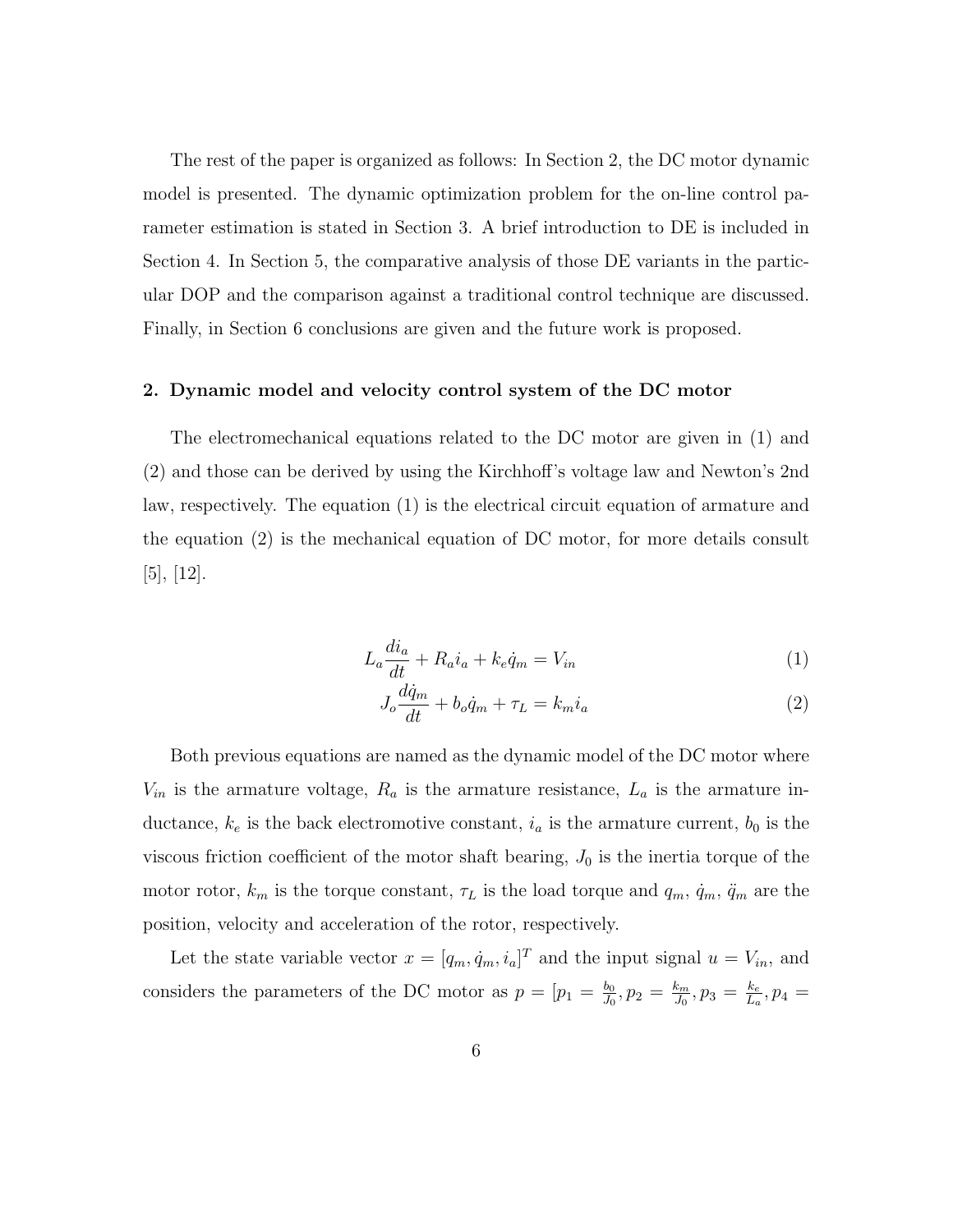$Ra$  $\frac{R_a}{L_a}, p_5 = \frac{1}{L_a}$  $\frac{1}{L_a}, p_6 = \frac{\tau_L}{J_0}$  $\frac{\tau_L}{J_0}$ <sup>T</sup> then, the dynamic model of the DC motor in the state variable vector x can be expressed in state-variable form  $\dot{x} = f(x(t), u(t), p)$  as in (3).

$$
\begin{bmatrix} \dot{x}_1 \\ \dot{x}_2 \\ \dot{x}_3 \end{bmatrix} = \begin{bmatrix} 0 & 1 & 0 \\ 0 & -p_1 & p_2 \\ 0 & -p_3 & -p_4 \end{bmatrix} \begin{bmatrix} x_1 \\ x_2 \\ x_3 \end{bmatrix} - \begin{bmatrix} 0 \\ p_6 \\ 0 \end{bmatrix} + \begin{bmatrix} 0 \\ 0 \\ p_5 \end{bmatrix} u \tag{3}
$$

Considering the coordinate change  $\tilde{x}_1 = x_2$ ,  $\tilde{x}_2 = -p_1x_2 + p_2x_3 - p_6$ , the dynamic system (3) can be expressed as in (4)-(5), where  $\tilde{x}_3 = \frac{\tilde{x}_2 + p_6 + p_1 \tilde{x}_1}{p_2}$  $\frac{6+p_1x_1}{p_2}$ .

$$
\dot{\tilde{x}}_1 = \tilde{x}_2 \tag{4}
$$

$$
\dot{\tilde{x}}_2 = p_2 p_5 u + \tilde{x}_1 (p_2 p_3 - p_1^2) + \tilde{x}_3 p_2 (p_1 + p_4)
$$
\n(5)

From (4)-(5), the inverse dynamic control  $u(t) = \tilde{f}(x(t), \bar{p})$  is proposed to regulate the velocity of the DC motor and it is given in (6), where  $e = w_r - x_2(t)$  is the error between the desired angular velocity  $w_r$ , and the current angular velocity  $x_2(t)$ ,  $\dot{e} = \dot{w}_r - \dot{x}_2(t)$  is the error between the desired angular acceleration  $\dot{w}_r$  and the current angular acceleration  $\dot{x}_2(t)$ ,  $\ddot{w}_r$  is the rate of change of the desired angular acceleration and  $k_p$ ,  $k_d$  are the control gains.

$$
u = \frac{\ddot{w}_r + k_p e + k_d \dot{e} + \bar{p}_1 \bar{p}_2 x_3 - \bar{p}_1^2 x_2 + \bar{p}_1 \bar{p}_6}{\bar{p}_2 \bar{p}_5} + \frac{\bar{p}_3 x_2}{\bar{p}_5} + \frac{\bar{p}_4 x_3}{\bar{p}_5}
$$
(6)

The vector  $\bar{p}$  will be the design variable vector in the control system (6). It is considered that the current parameter vector  $p(t)$  in the dynamic model of the DC motor (3) dynamically changes its value affecting the dynamic behavior of the DC motor. Hence, the design variable vector in the control system must be estimated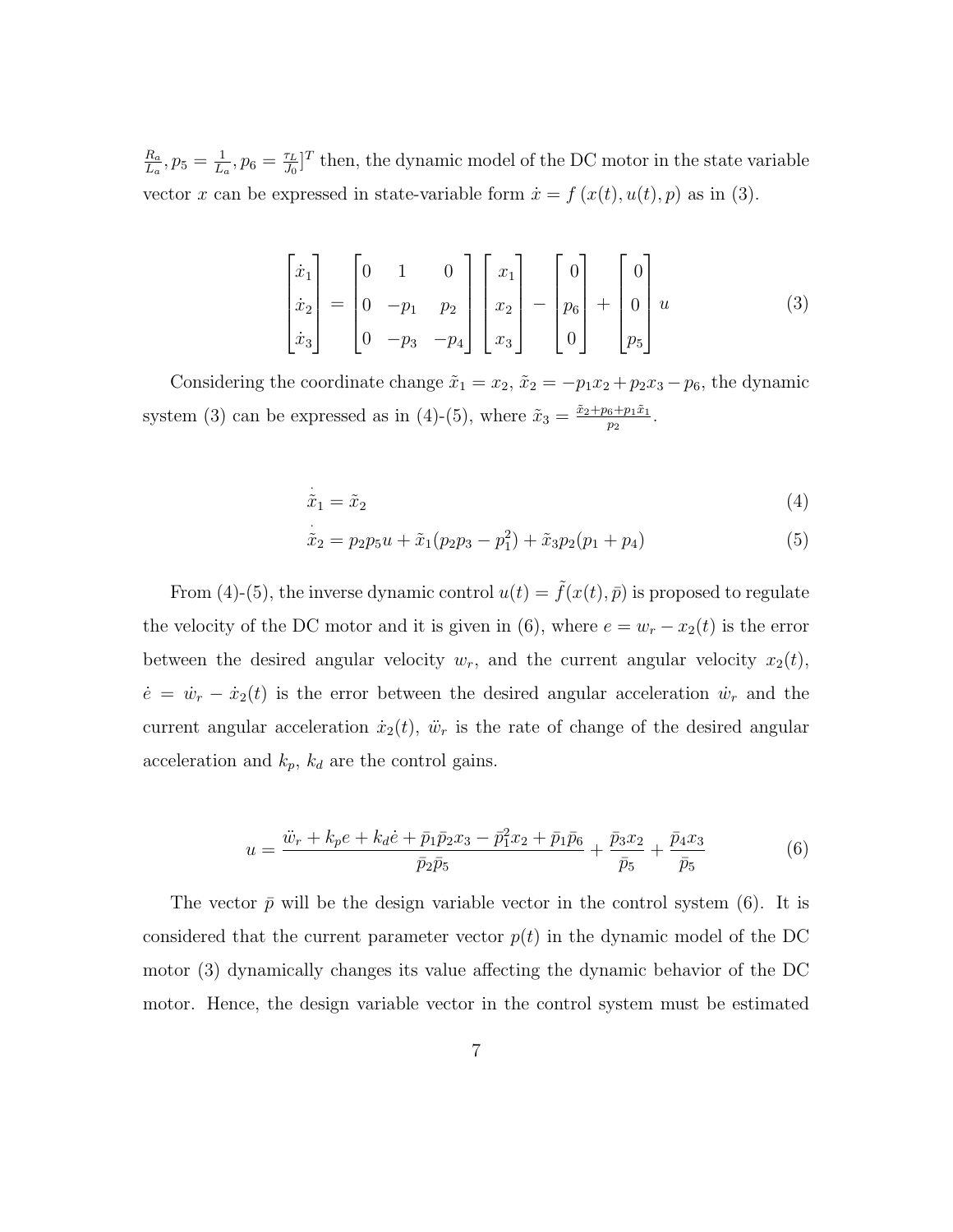at each sampling time  $\Delta t$  (online control parameter estimation) in order to compensate the non-linearity effects in the DC motor due to the variations of the current parameter vector  $p$ . In this paper the design variable vector in the control system  $\bar{p}(t)$  is obtained by proposing and solving a dynamic optimization problem (DOP). Differential evolution variants are used to solve the DOP.

## 3. Dynamic optimization problem for the online control parameter estimation

Considering that the current parameter vector  $p(t) = [p_1(t), p_2(t), p_3(t), p_4(t), p_5(t),$  $p_6(t)$ <sup>T</sup> in the dynamic model of the DC motor is not constant and its value varies according to the changes in the current time variable  $t \in [0, \Delta t, 2\Delta t, ..., t_f]$ . Then, the dynamic optimization problem consists in finding the control design variable vector  $\bar{p}(t)$  for the control system (6) that compensates the non-linear behavior of the DC motor in order to track the desired velocity, subject to the motor dynamics, the estimated dynamics of the DC motor and bounds in the input control signal. The term  $t_f$  is the final time and  $\Delta t$  is the sampling time. In the next subsections the performance function and constraints are presented.

#### 3.1. Performance function

Let the time space  $\Omega$  as  $\Omega = \{\lambda \in R \mid \lambda \in [t_1, t_n] \subseteq t, t_1 = t_n - \Delta w, \Delta w >$  $\Delta t$ ,  $t_n \geq \Delta w$ ,  $t_n > t_1$ } and the estimated dynamics of the DC motor as  $\dot{\bar{x}} =$  $\bar{f}(\bar{x}(t), u(t), \bar{p})$ . The performance function (7) is considered as the squared difference between the estimated state vector of the estimated DC motor  $\bar{x}$  and the state vector of the simulated DC motor x when  $t \in \Omega$ . The current time must fulfill  $t \geq t_n$ in order to evaluate the performance function. The back time interval is represented as  $\Delta w \in R$ .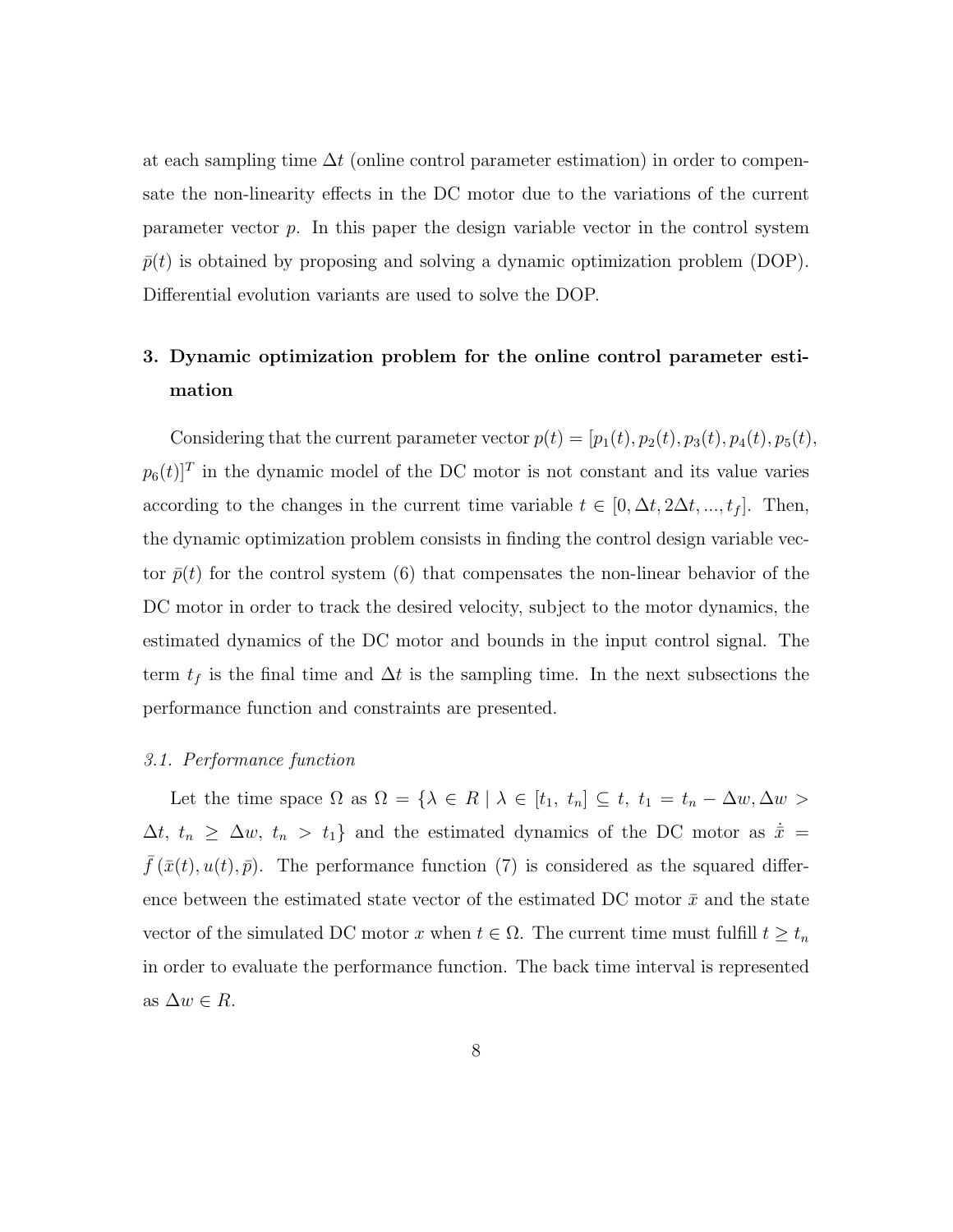$$
J = \int_{t \in \Omega} (x_1(t) - \bar{x}_1(t))^2 dt + \int_{t \in \Omega} (x_2(t) - \bar{x}_2(t))^2 dt + \int_{t \in \Omega} (x_3(t) - \bar{x}_3(t))^2 dt \tag{7}
$$

#### 3.2. Constraints

The dynamic constraints involve both the dynamic model of the DC motor (8) and the estimated one. Those dynamic constraints consist of differential equations that describe the dynamic behavior of the DC motor, such as mechanical-electrical energy balances that ensure the physical relations.

The estimated dynamics of the DC motor has the same form presented in (3) with the difference that the vector p is changed by  $\bar{p}$  and the current state vector x is changed by the estimated state vector  $\bar{x}$ . The estimated dynamics of the DC motor is included to know the dynamic behavior of the DC motor with different design variable vector  $\bar{p}(t)$  and so, to compensate the effects provided by the parameter p. In order to solve the differential equations in (8) and in (9), the Euler method is used to obtain the state vector x and  $\bar{x}$ , respectively. An integration step of  $\Delta t$  is selected in both cases. The initial condition  $x(0) = [0, 0, 0]^T$  for the dynamic equation (8) is set with a final time  $t_f$ . Furthermore, the state vector  $\bar{x}(t_1) = x(t_1)$  is chosen as the initial condition for the dynamic equation (9) with a final time  $t_n$ .

$$
\dot{x}(t) = f(x(t), u(t), p) \tag{8}
$$

$$
\bar{x}(t) = f(\bar{x}(t), u(t), \bar{p})\Big|_{t \in \Omega} \tag{9}
$$

The control system presents physical limits due to the power system, hence the inequality constraints in the control signal presented in (10)-(11) are included in order to bound the applied voltage in the DC motor.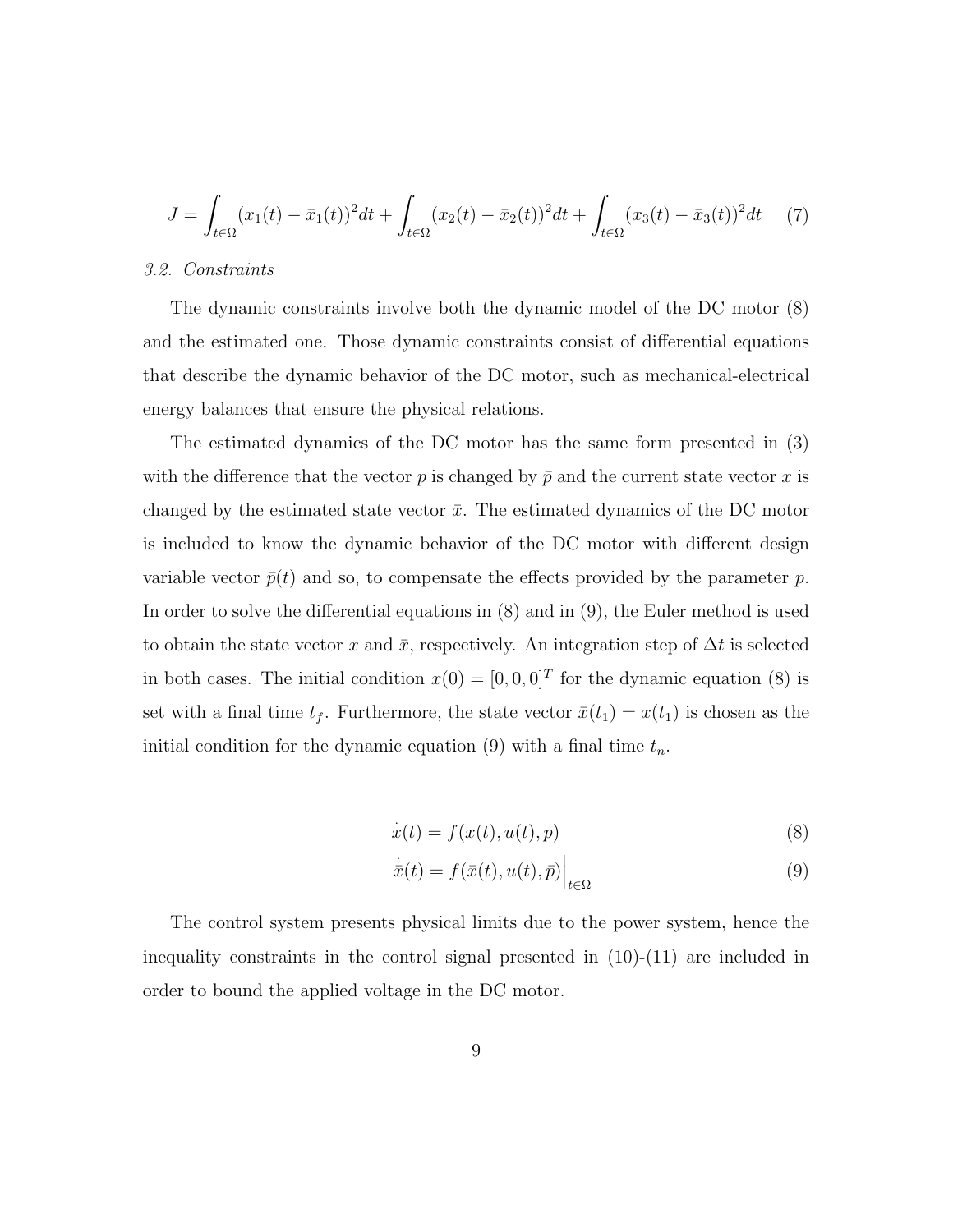$$
g_1: u(t_n) - u_{MAX} \le 0 \tag{10}
$$

$$
g_2: u_{MIN} - u(t_n) \le 0 \tag{11}
$$

The last inequality constraint involves the design variable vector bounds and those are given in (12)-(13), where  $\bar{p}_{MIN}$  and  $\bar{p}_{MAX}$  are the lower and upper limits in the design variable vector  $\bar{p}$ .

$$
g_3: \bar{p} - \bar{p}_{MAX} \le 0 \tag{12}
$$

$$
g_4: \bar{p}_{MIN} - \bar{p} \le 0 \tag{13}
$$

#### 3.3. Dynamic optimization problem statement

In Fig. 1 the complete process for obtaining the control parameter vector  $\bar{p}$  is shown. The closed-loop system is marked in dashed line. The optimization process requires the knowledge of the state vector  $x(t)$  in the time interval  $t \in [t_1, t_n]$ . At each time  $t = t_n$ , the performance function is evaluated. The required information is obtained from the state vector  $x(t) \in \Omega$  and from the differential equation solution of the estimated state vector  $\bar{x} \in \Omega$  considering the initial condition as  $x(t_1)$ .

The dynamic optimization problem consists in finding the optimum control design variable vector  $\bar{p}^* = [\bar{p}_1^*, \bar{p}_2^*, \bar{p}_3^*, \bar{p}_4^*, \bar{p}_5^*, \bar{p}_6^*]^T$  that minimizes (7), i.e., the error between the state vector x and the estimated state vector  $\bar{x}$  such that  $\bar{p}^*$  compensate the non-linear effects on the parameter vector  $p$  of the DC motor, subject to the DC motor dynamics (8), the estimated DC motor dynamics (9), bounds in the control signal  $(10)-(11)$  and bounds in the design variable vector  $(12)-(13)$ . Hence, the general formulation of the dynamic optimization problem is stated as in (14)-(20).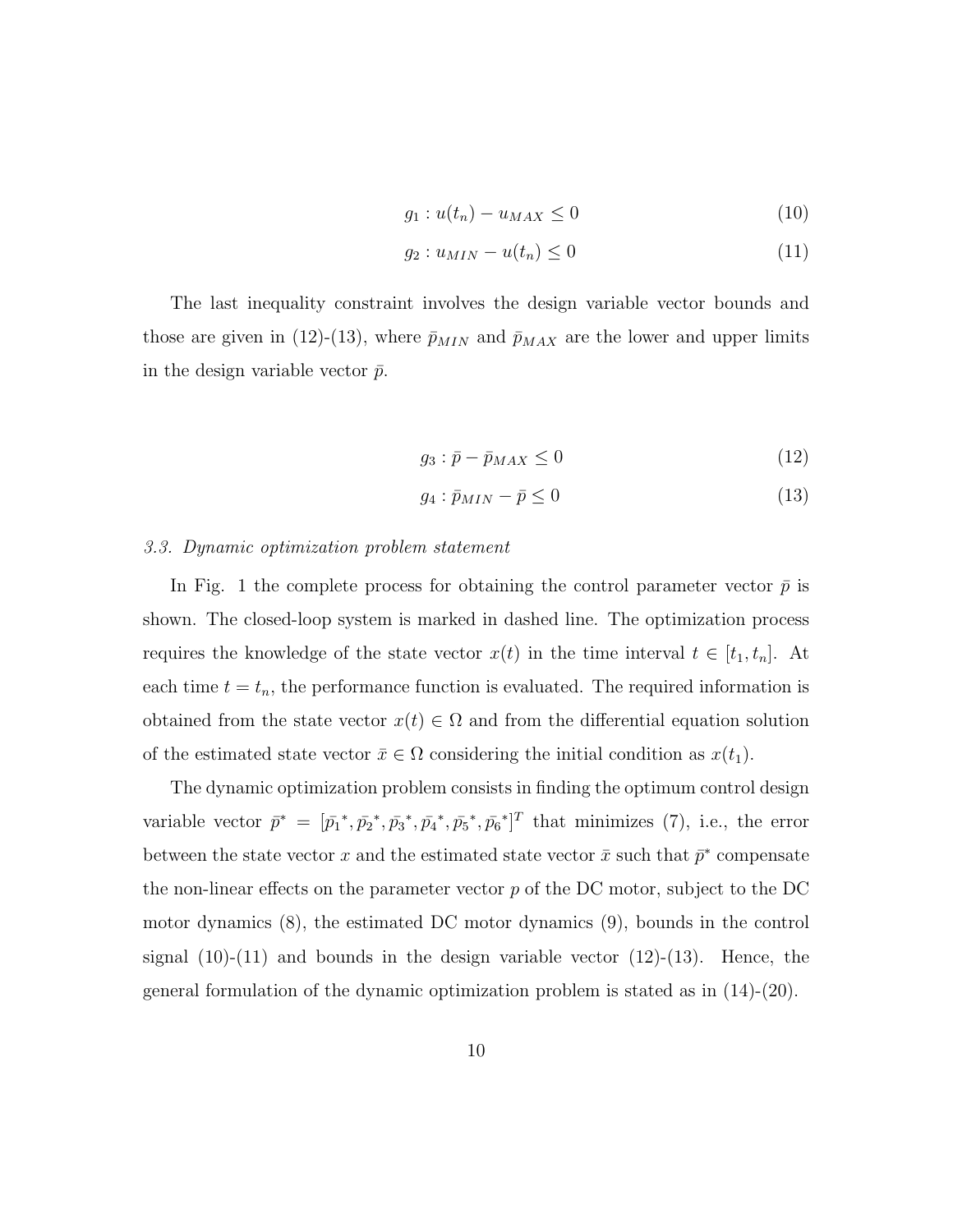

Figure 1: Schematic diagram of the dynamic optimization process for the on-line control parameter estimation.

$$
\underset{\bar{p}^*}{MinJ} \tag{14}
$$

Subject to:

$$
\frac{dx}{dt} = f(x(t), u(t), p), \qquad x(0) = [0, 0, 0]^T
$$
\n(15)

$$
\frac{dx}{dt} = f(\bar{x}(t), u(t), \bar{p})\Big|_{t \in \Omega}, \ \bar{x}(t_1) = x(t_1) \tag{16}
$$

$$
g_1(x(t_n), \bar{p}) \le 0 \tag{17}
$$

$$
g_2(x(t_n), \bar{p}) \le 0 \tag{18}
$$

$$
g_3(\bar{p}) \le 0 \tag{19}
$$

$$
g_4(\bar{p}) \le 0 \tag{20}
$$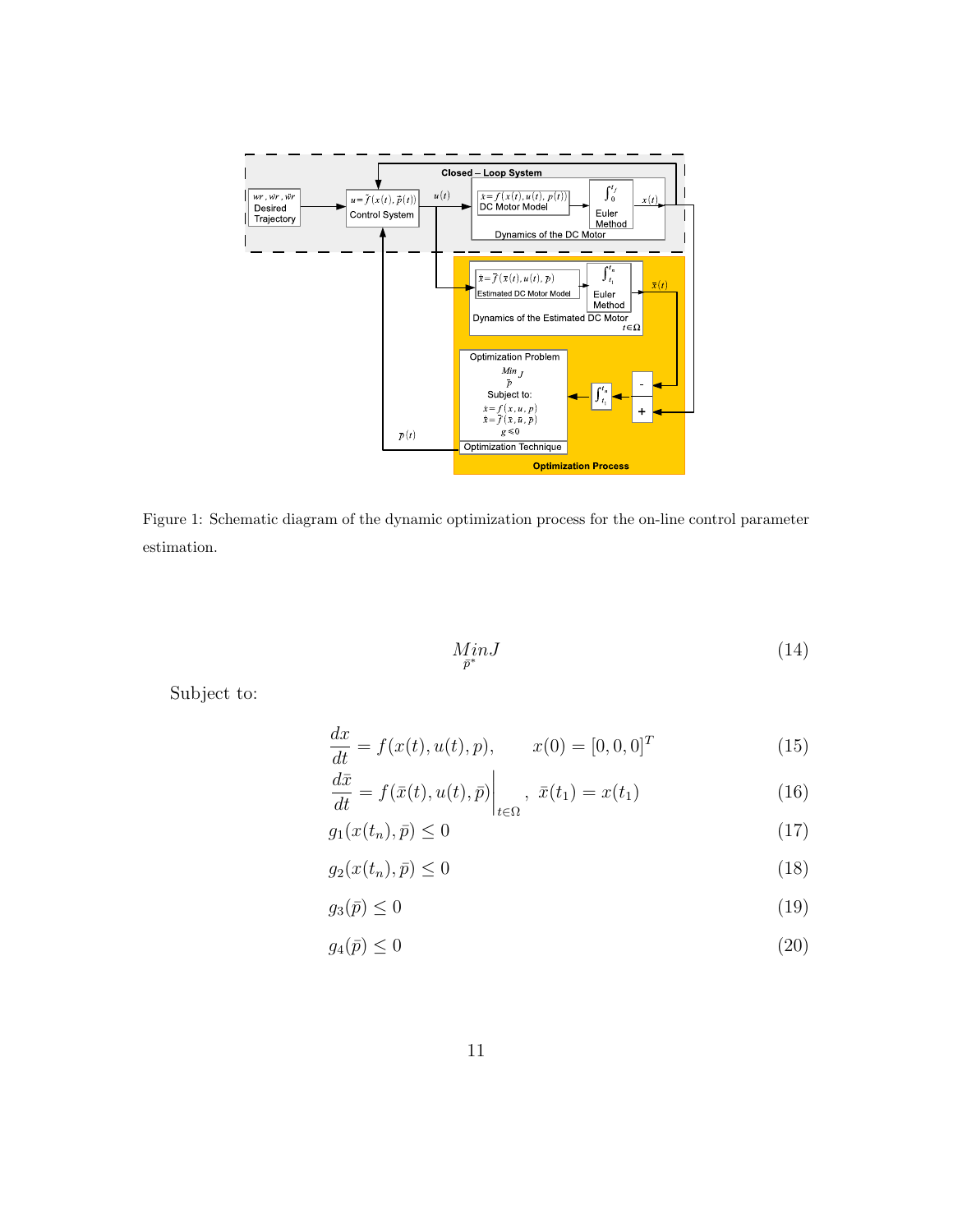#### 4. Differential evolution

Differential evolution [22] is an EA proposed by Storn and Price to solve optimization problem with floating-point parameters  $[22]$ . A population of NP potential solutions (where each potential solution is a control design variable vector  $p(t) = [p_1(t), p_2(t), p_3(t), p_4(t), p_5(t), p_6(t)]^T$  called just vectors is generated at random with uniform distribution. Each  $D$ -dimensional vector  $i$  in the population at generation G,  $\vec{x_{i,G}} = [x_{i,1,G}, x_{i,2,G}, ..., x_{i,D,G}]^T$ , known as target vector, is combined with a mutant vector  $v_{i,G}^{\dagger} = [v_{i,1,G}, v_{i,2,G}, ..., v_{i,D,G}]^T$  to generate a trial (child) vector  $u_{i,G}^{\rightarrow} = [u_{i,1,G}, u_{i,2,G}, ..., u_{i,D,G}]^T$ . The mutant vector  $v_{i,G}^{\rightarrow}$  is generated by the so-called differential mutation, which requires three vectors  $\vec{x_{r0,G}}, \vec{x_{r1,G}},$  and  $\vec{x_{r2,G}},$  $r0 \neq r1 \neq r2 \neq i$ , chosen at random from the current population. Such process is detailed in Equation (21):

$$
\vec{v}_{i,G} = \vec{x}_{r0,G} + F(\vec{x}_{r1,G} - \vec{x}_{r2,G})
$$
\n(21)

where  $F > 0$  is a scale factor for the difference vectors  $\vec{x}_{r1,G}$  and  $\vec{x}_{r2,G}$ . Such difference determines a search direction which is added to the base vector  $\vec{x}_{r0,G}$ . After that, the crossover operator is applied to the target vector  $\vec{x_i}$  and the mutant vector  $\vec{v_i}$ as indicated in Equation (22)

$$
u_{i,j,G} = \begin{cases} v_{i,j,G} & \text{if}(rand_j \leq CR) \text{ or } (j = J_{rand})\\ x_{i,j,G} & \text{otherwise} \end{cases}
$$
(22)

where  $0 \leq CR \leq 1$  is the crossover parameter which determines how similar the trial vector  $u_{i,G}^{\rightarrow}$  will be with respect to the mutant vector  $v_{i,G}^{\rightarrow}$ .  $J_{rand} \in [1, D]$  is a random integer number which assures the trial vector to get at least one value copied from the mutant vector to prevent target vector copies.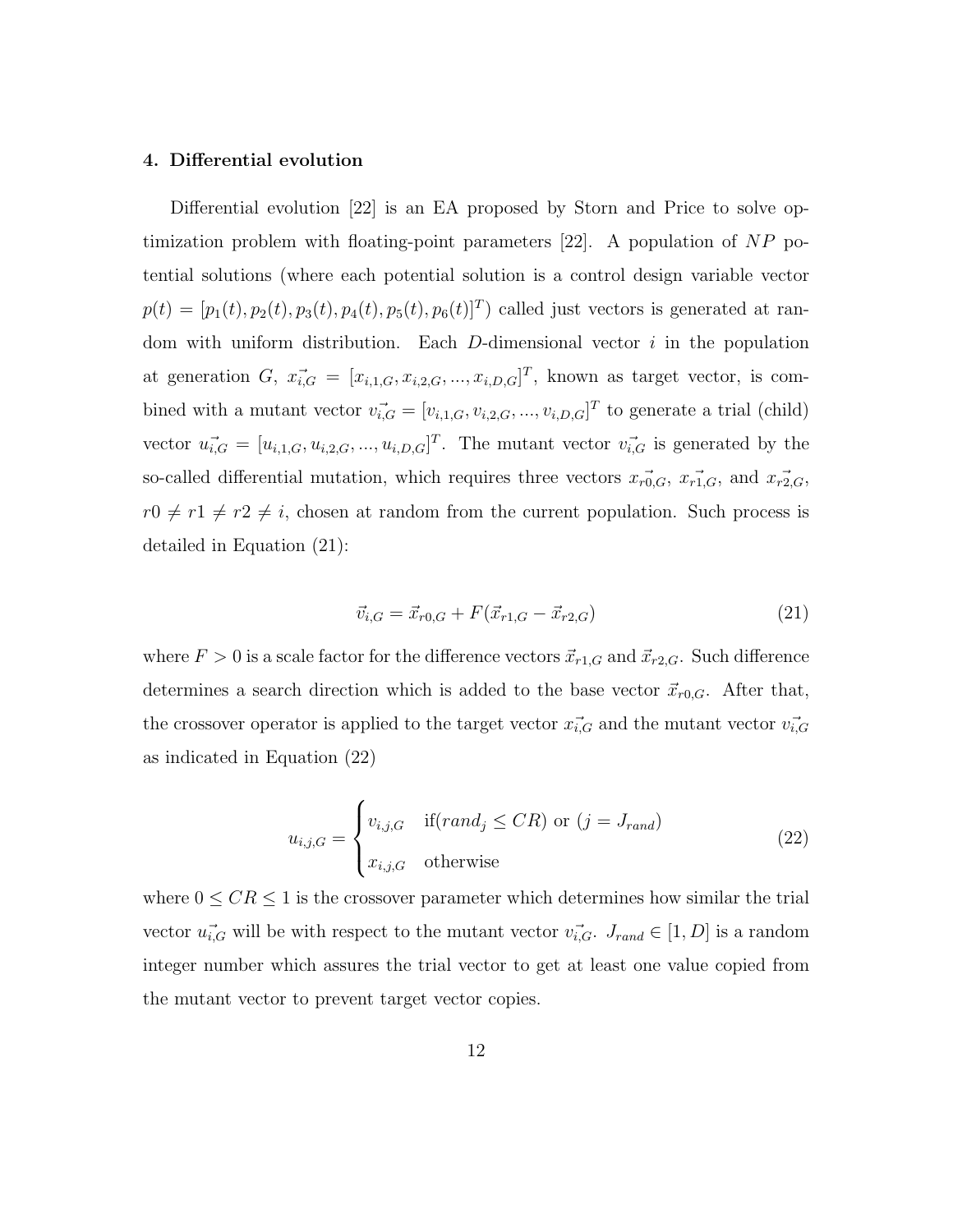As a final step, the target and trial vectors are compared based on fitness, and the best of them will remain in the population for the next generation, as shown in Equation (23), where minimization is assumed. The complete DE pseudocode is presented in Algorithm 1.

$$
\vec{x}_{i,G+1} = \begin{cases} \vec{u}_{i,G} & \text{if}(f(\vec{u}_{i,G}) \le f(\vec{x}_{i,G})),\\ \vec{x}_{i,G} & \text{otherwise} \end{cases} \tag{23}
$$

The DE variant already described is known as  $DE/rand/1/bin$ , where "DE" stands for differential evolution, "rand" indicates the criterion to choose the base vector  $\vec{x}_{r0,G}$  (at random), "1" means the number of differences (one based on two vectors) and "bin" refers to the type of crossover operator (binomial in this case as shown in Equation (22)). However, there are other variants like  $DE/best/1/bin$ , where the only difference is that the base vector is the best solution in the current population  $\vec{x}_{best,G}$ . The corresponding mutant vector calculation is detailed in Equation (24). After that, the binomial crossover in Equation (22) is applied in the same way as in DE/rand/1/bin.

$$
\vec{v}_{i,G} = \vec{x}_{best,G} + F(\vec{x}_{r1,G} - \vec{x}_{r2,G})
$$
\n(24)

There are other DE variants, also based on the best vector in the population as the base vector, like  $DE/current-to-best/1$ , where an arithmetic crossover is used instead of a discrete recombination like binomial crossover. The formula for this variant is detailed in Equation (25).

$$
\vec{u}_{i,G} = \vec{x}_{i,G} + K(\vec{x}_{best,G} - \vec{x}_{i,G}) + F(\vec{x}_{r1,G} - \vec{x}_{r2,G})
$$
\n(25)

It is important to note that the trial vector  $\vec{u}_{i,G}$  is directly generated in Equation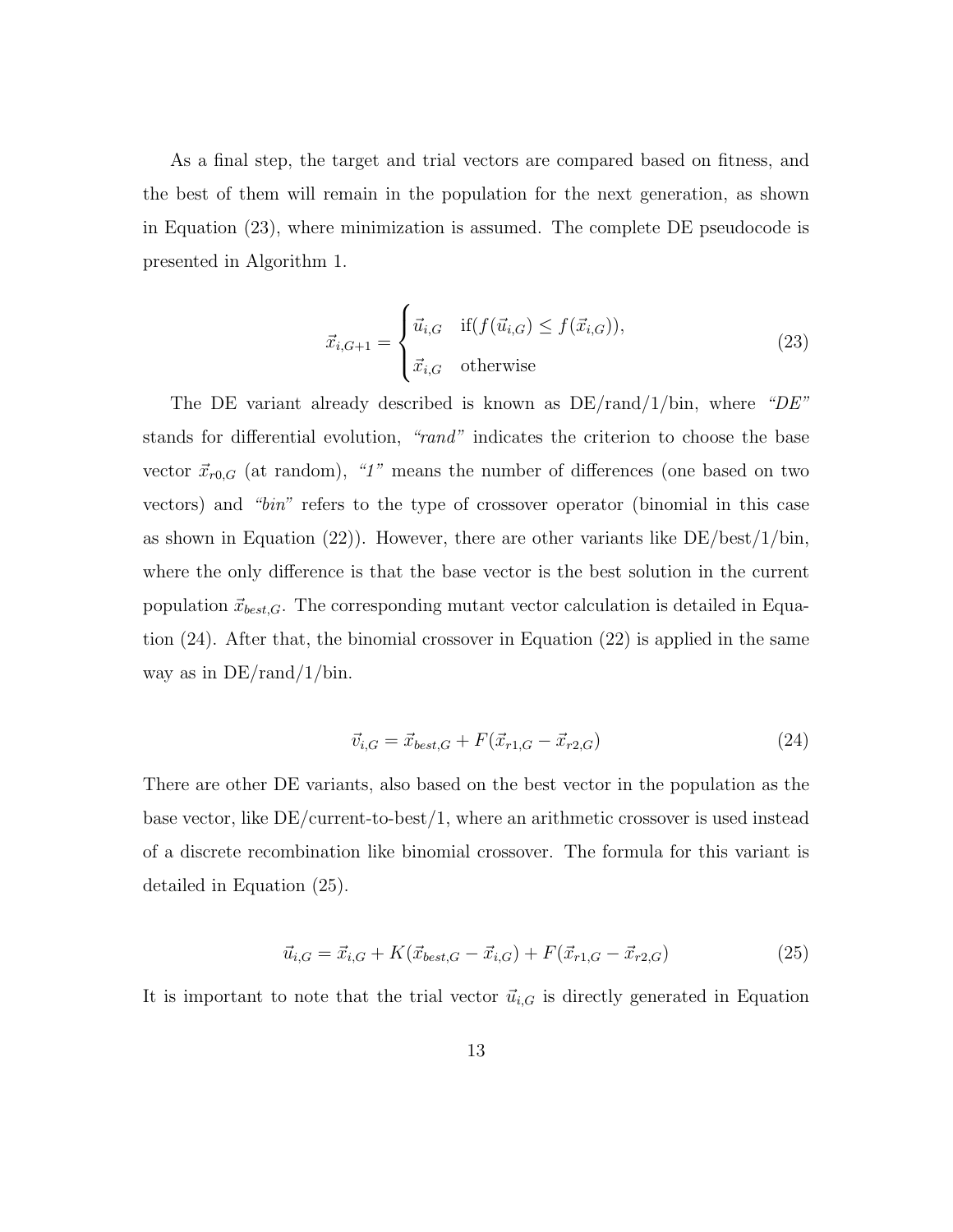## Algorithm 1 Differential Evolution algorithm

1:  $G=0$ 2: Create a randomly-generated initial population  $\vec{x}_{i,G} \forall i, i = 1, \ldots, NP$ 3: Evaluate  $f(\vec{x}_{i,G}) \forall i, i = 1, ..., NP$ 4: for  $G \leftarrow 1$  to  $MAX\_GEN$  do 5: for  $i \leftarrow 1$  to  $NP$  do 6: Randomly select  $r0 \neq r1 \neq r2 \neq i$ 7:  $J_{rand} = randint[1, D]$ 8: for  $j \leftarrow 1$  to D do 9: if  $rand_j \leq Cr$  Or  $j = J_{rand}$  then 10:  $u_{i,j,G} = x_{r0,j,G} + F(x_{r1,j,G} - x_{r2,j,G})$ 11: else 12:  $u_{i,j,G} = x_{i,j,G}$ 13: end if 14: end for 15: if  $f(\vec{u}_{i,G}) \leq f(\vec{x}_{i,G})$  then 16:  $\vec{x}_{i,G+1} = \vec{u}_{i,G}$ 17: else 18:  $\vec{x}_{i,G+1} = \vec{x}_{i,G}$ 19: end if 20: end for 21: end for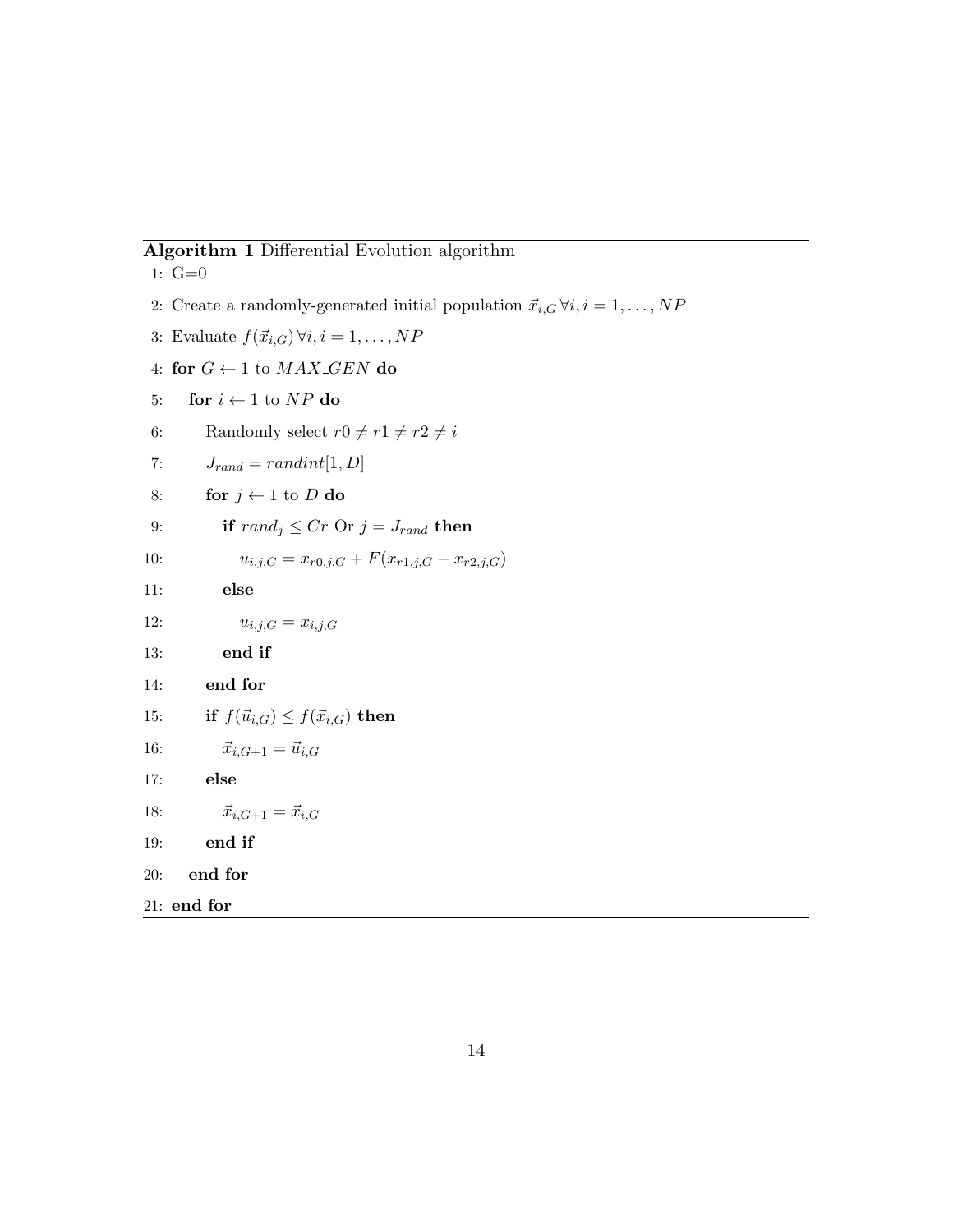(25) (i.e., no mutant vector  $\vec{v}_{i,G}$  is considered in this case). Therefore, the binomial crossover is not adopted for DE/current-to-best/1 because the recombination and mutation are carried out in the same Equation (25).

Specialized literature suggests that those DE variants whose base vector is the best solution in the population provide a faster convergence than those where the base vector is chosen at random [18, 17]. Based on such behavior and also on the fact that the DE variants in this research will operate on-line, DE/best/1/bin and DE/current-to-best/1 are the variants of interest. Details of an in-depth analysis on other DE variants in constrained search spaces can be found in [17].

Recalling from Section 1, DE, as all EAs, were not designed to deal with constrained search spaces. A recent review of the state-of-the-art in nature-inspired constrained optimization, showed that DE is one of the most popular EAs adopted to solve constrained optimization problems [16]. Furthermore, two of the most competitive constraint-handling techniques nowadays are the exterior penalty functions [3] and the set of feasibility rules [16]. Therefore, they are adopted in this study.

The penalized fitness function  $\bar{J}$  of a vector  $(\vec{x}_{i,G})$  is given in Equation (26), where  $\mu$  is the penalty factor, and  $n_g$  is the number of constraints g.

$$
\bar{J}(\vec{x}_{i,G}) = J(\vec{x}_{i,G}) + \sum_{i=1}^{n_g} \mu(max(0, g_i(\vec{x}_{i,G})))^2
$$
\n(26)

The set of feasibility rules proposed by Deb [7] are three criteria adopted to select solutions based on feasibility and they are the following:

 $\Diamond$  Any feasible solution is preferred to any infeasible solution.

- $\Diamond$  Between two feasible solutions, the one having better objective function value is preferred.
- $\Diamond$  Between two infeasible solutions, the one having smaller sum of constraint violation

 $SCV = \sum_{i=1}^{n_g} (max(0, g_i(\vec{x}_{i,G})))^2$  is preferred. The pseudocodes of  $DE/best/1/bin$  and  $DE/current-to-best/1$ , where each one of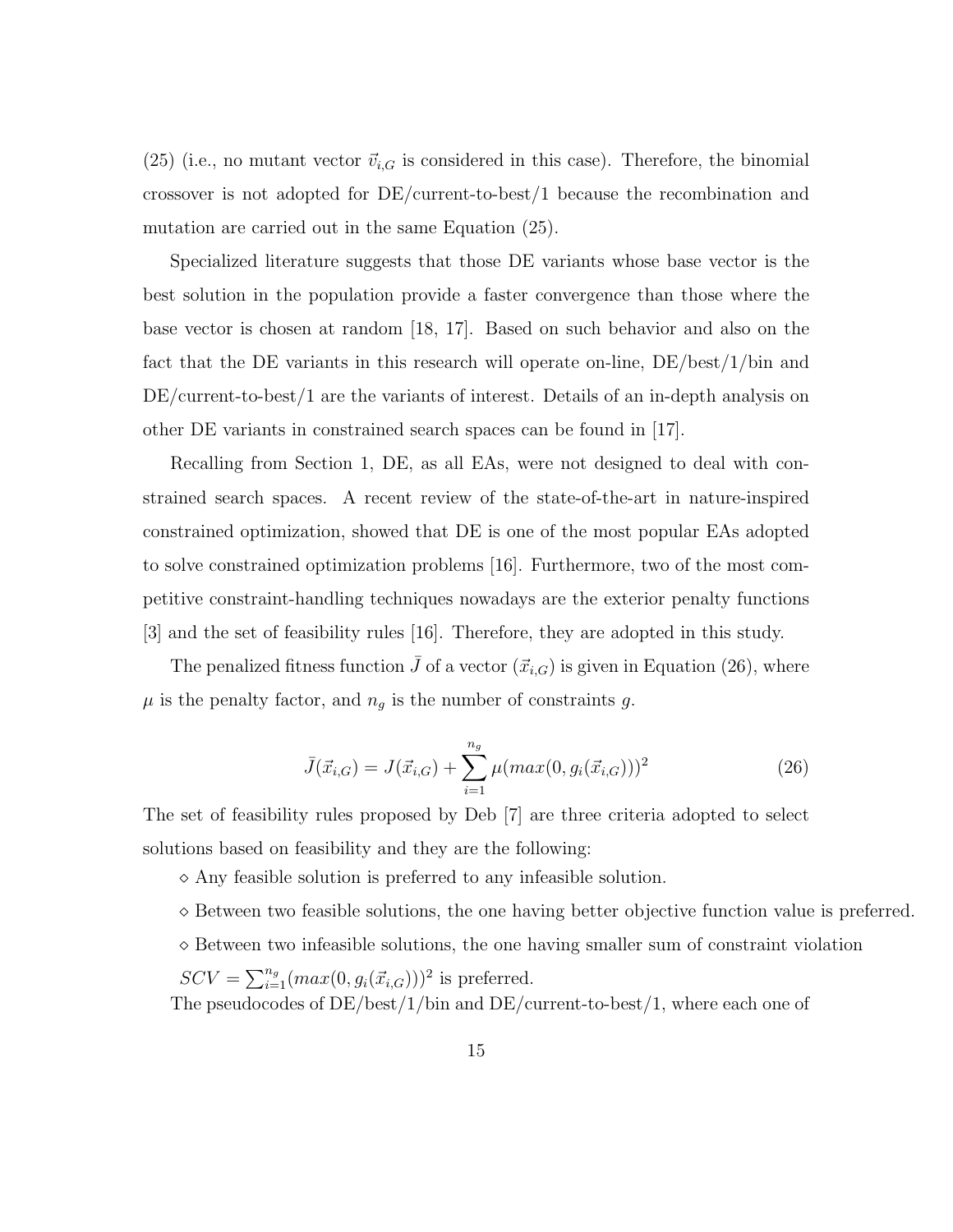the two constraint-handling techniques (penalty function or Deb's feasibility rules) can be used, are presented in Algorithms 2 and 3, respectively.

#### 5. Results

The simulation tests were designed to asses the performance of two DE variants described in Section 4, both using the two constraint-handling techniques already introduced. Therefore, four DE variants were considered:  $Best/1/bin/EP$ ,  $Best/1/bin/DF, Current - to - best/EP$  and  $Current - to - best/DF$ , where the last term refers to the constraint-handling technique: EP means exterior penaltyfunction, while  $DF$  stands for Deb's feasibility-rules. After the four DE variants comparison, the most competitive is further compared against a traditional automatic control technique.

The algorithms were coded in Matlab on a 64-bit Windows operating systems, with Intel Core  $i5 - 3317U$  processor (1.70 GHz) and 4GB of RAM. The parameter values of the DE variants were obtained by using the Iterated Racing for Automatic Algorithm Configuration (iRace) package [14], a parameter tuning tool which finds the most suitable settings for an EA. The obtained parameters and the short name for each DE variant are presented in Table 1. All runs stop after 900 evaluations of the performance function for the parameter tuning process and for the simulation tests reported in this document. Additionally, the upper limits of the design variable vector  $\bar{p}$  were chosen as in Table 2 and those were selected according to a decrease of at most 25% in the nominal parameters of the DC motor showed in Table 3. The lower limits are set to zero because the DC motor parameter variations can not be negative. Only  $\bar{p}_{MAX_6}$  includes both positive and negative bound values due to the consideration of positive or negative load torque uncertainties applied to the motor shaft. In addition, it is considered bounds of the applied voltage as  $u_{MAX} = 70V$ ,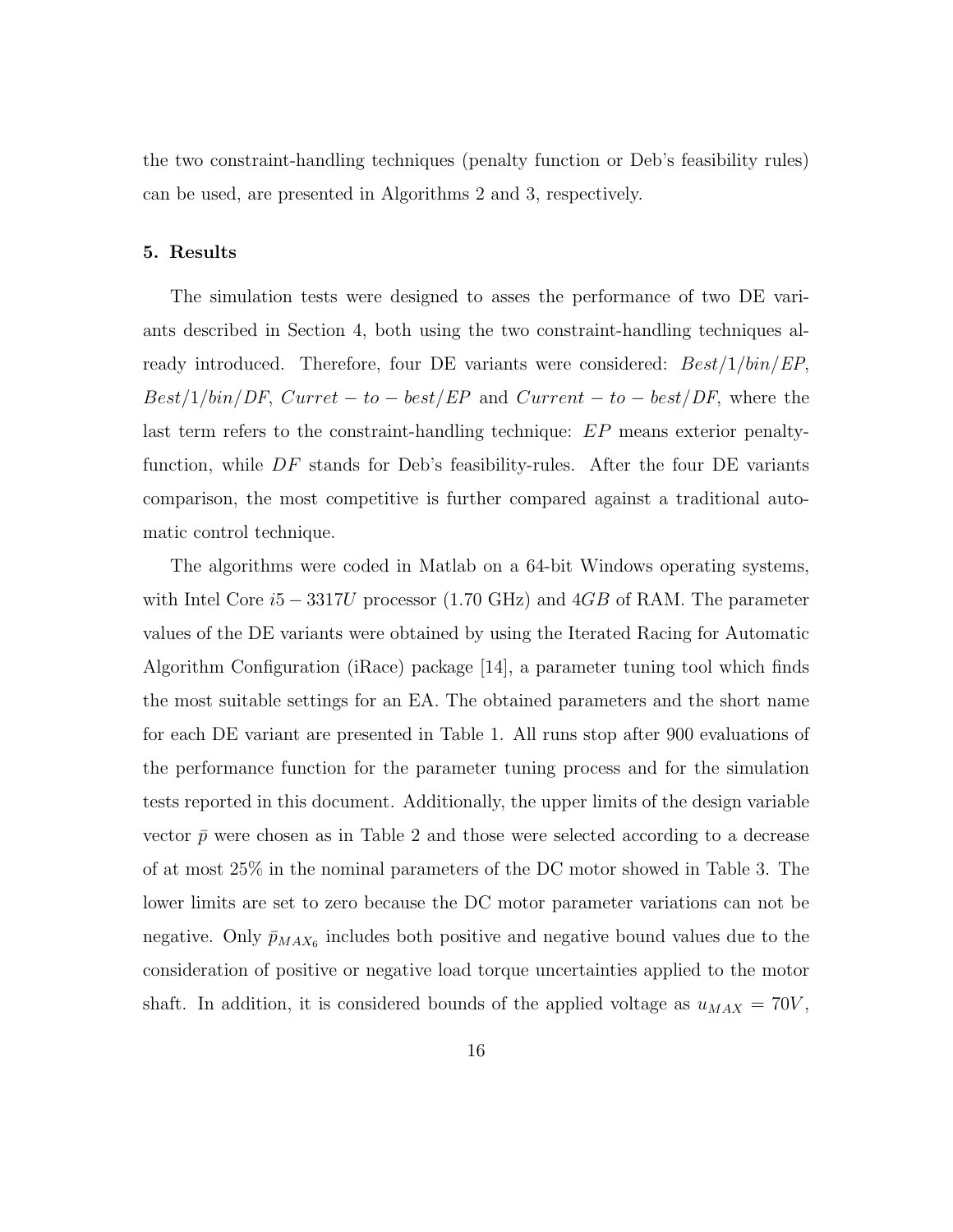Algorithm 2 DE/best/1/bin

1:  $G=0$ 

- 2: Create a randomly-generated initial population  $\vec{x}_{i,G} \forall i, i = 1, \ldots, NP$
- 3: Evaluate  $J(\vec{x}_{i,G})$ , each constraint  $g_j(\vec{x}_{i,G}) \forall j, j = 1, \ldots, n_g$  and the SCV  $\forall i, i =$  $1, \ldots, NP$
- 4: if Penalty function is used then
- 5: Calculate  $J(\vec{x}_{i,G})$  based in Equation 26
- 6: end if
- 7: for  $G \leftarrow 1$  to  $MAX\_GEN$  do
- 8: for  $i \leftarrow 1$  to NP do
- 9: Randomly select  $r1 \neq r2 \neq i$
- 10:  $J_{rand} = randint[1, D]$
- 11: for  $j \leftarrow 1$  to D do
- 12: if  $rand_i \leq Cr$  Or  $j = J_{rand}$  then
- 13:  $u_{i,j,G} = x_{best,j,G} + F(x_{r1,j,G} x_{r2,j,G})$
- 14: else
- 15:  $u_{i,j,G} = x_{i,j,G}$
- 16: end if
- 17: end for
- 18: if Penalty function is used then
- 19: if  $\bar{J}(\vec{u}_{i,G}) \leq \bar{J}(\vec{x}_{i,G})$  then
- 20:  $\vec{x}_{i,G+1} = \vec{u}_{i,G}$
- 21: else
- 22:  $\vec{x}_{i,G+1} = \vec{x}_{i,G}$
- 23: end if
- 24: else

```
25: if SCV(\vec{u}_{i,G}) = 0 And SCV(\vec{x}_{i,G}) > 0 then
```
- 
- 26:  $\vec{x}_{i,G+1} = \vec{u}_{i,G}$
- 27: else if  $SCV(\vec{u}_{i,G}) > 0$  And  $SCV(\vec{x}_{i,G}) = 0$  then
- 28:  $\vec{x}_{i,G+1} = \vec{x}_{i,G}$
- 29: else if  $SCV(\vec{u}_{i,G}) = 0$  And  $SCV(\vec{x}_{i,G}) = 0$  then
- 30: if  $J(\vec{u}_{i,G}) < J(\vec{x}_{i,G})$  then
- 31:  $\vec{x}_{i,G+1} = \vec{u}_{i,G}$
- 32: else
- 33:  $\vec{x}_{i,G+1} = \vec{x}_{i,G}$ 34: end if
	-
- 35: else
- 36: if  $SCV(\vec{u}_{i,G}) < SCV(\vec{x}_{i,G})$  then
- 37:  $\vec{x}_{i,G+1} = \vec{u}_{i,G}$

40: end if 41: end if

- 38: else 39:  $\vec{x}_{i,G+1} = \vec{x}_{i,G}$
- 

- 42: end if 43: end for
- 44: end for
- 
- 
- 
- 
- -
- 17
- 
- 
- 
- 
- -
	-
	-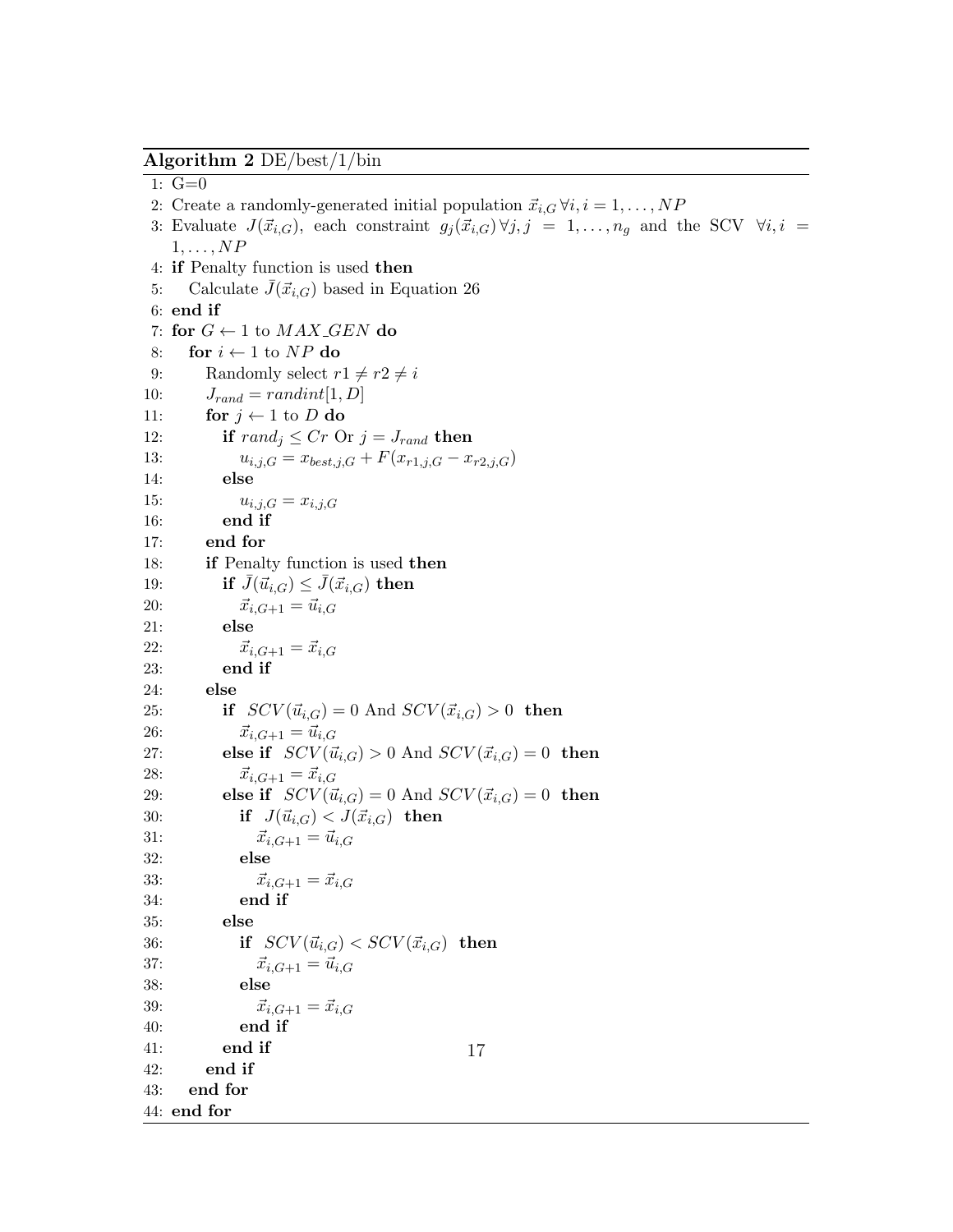Algorithm 3 DE/current-to-best/1

1:  $G=0$ 

- 2: Create a randomly-generated initial population  $\vec{x}_{i,G} \forall i, i = 1, \ldots, NP$
- 3: Evaluate  $J(\vec{x}_{i,G})$ , each constraint  $g_j(\vec{x}_{i,G}) \forall j, j = 1, \ldots, n_g$  and the SCV  $\forall i, i =$  $1, \ldots, NP$
- 4: if Penalty function is used then
- 5: Calculate  $J(\vec{x}_{i,G})$  based in Equation 26

```
6: end if
 7: for G \leftarrow 1 to MAX\_GEN do
 8: for i \leftarrow 1 to NP do
 9: Randomly select r1 \neq r2 \neq i10: J_{rand} = randint[1, D]11: for j \leftarrow 1 to D do
12: \vec{u}_{i,G} = \vec{x}_{i,G} + K(\vec{x}_{best,G} - \vec{x}_{i,G}) + F(\vec{x}_{r1,G} - \vec{x}_{r2,G})13: end for
14: if Penalty function is used then
15: if \bar{J}(\vec{u}_{i,G}) \leq \bar{J}(\vec{x}_{i,G}) then
16: \vec{x}_{i,G+1} = \vec{u}_{i,G}17: else
18: \vec{x}_{i,G+1} = \vec{x}_{i,G}19: end if
20: else
21: if SCV(\vec{u}_{i,G}) = 0 And SCV(\vec{x}_{i,G}) > 0 then
22: \vec{x}_{i,G+1} = \vec{u}_{i,G}23: else if SCV(\vec{u}_{i,G}) > 0 And SCV(\vec{x}_{i,G}) = 0 then
24: \vec{x}_{i,G+1} = \vec{x}_{i,G}25: else if SCV(\vec{u}_{i,G}) = 0 And SCV(\vec{x}_{i,G}) = 0 then
26: if J(\vec{u}_{i,G}) < J(\vec{x}_{i,G}) then
27: \vec{x}_{i,G+1} = \vec{u}_{i,G}28: else
29: \vec{x}_{i,G+1} = \vec{x}_{i,G}30: end if
31: else
32: if SCV(\vec{u}_{i,G}) < SCV(\vec{x}_{i,G}) then
33: \vec{x}_{i,G+1} = \vec{u}_{i,G}34: else
35: \vec{x}_{i,G+1} = \vec{x}_{i,G}36: end if
37: end if
38: end if
39: end for
40: end for
```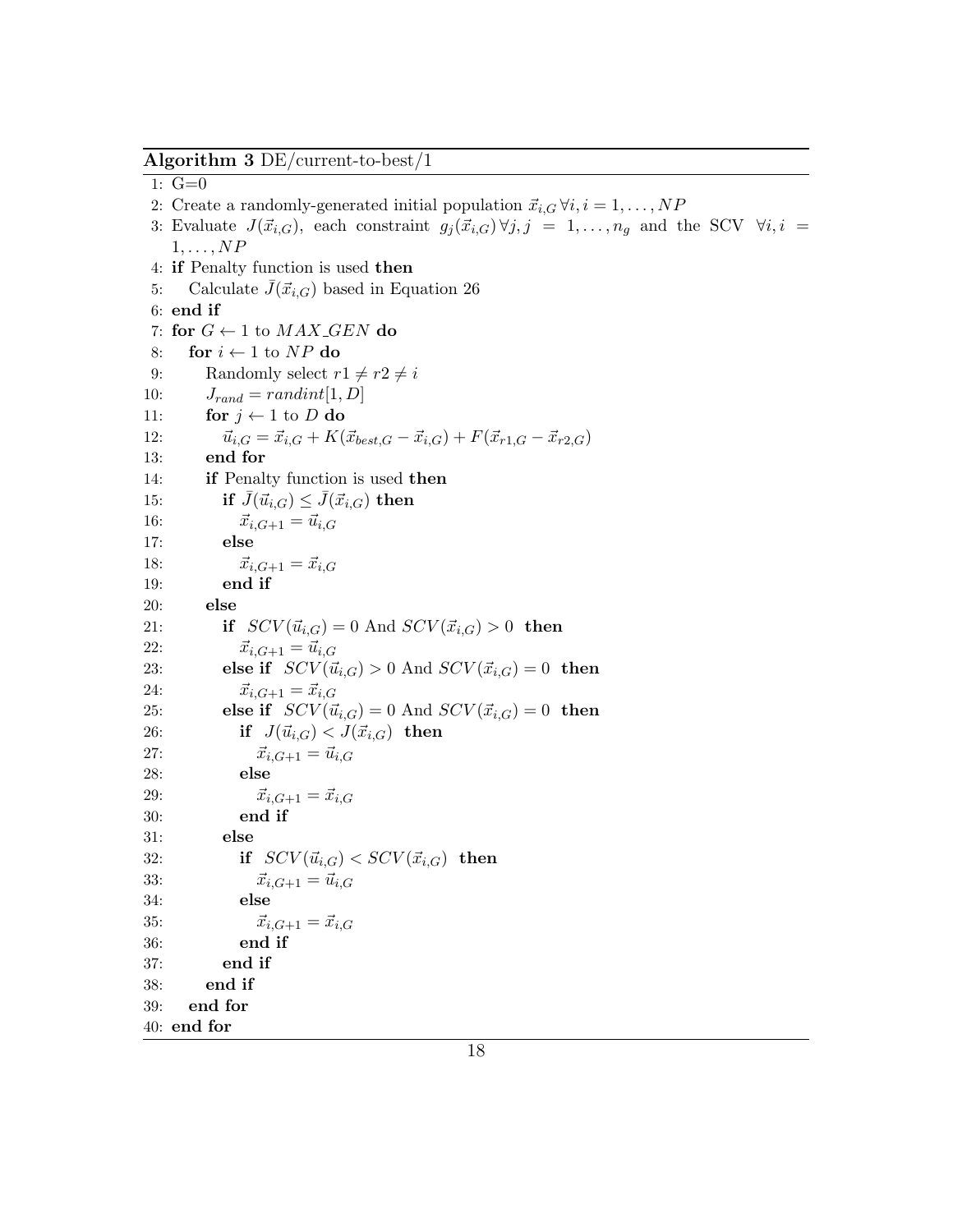$u_{MIN} = -70V$  and this must be set according with the maximum/minimum nominal voltage of the DC motor. The penalty factor was set to  $\mu = 1000$  through a trial and error procedure in order to greatly penalize the performance function when unfeasible individuals are given

In the simulation tests, both, the regulation and the tracking control problems [26] were taken into consideration. The references for the regulation control problem and for the tracking control problem were  $w_r = 40rad/s$  and  $w_r = 40 \sin(6.28t) rad/s$ , respectively. In both cases, the gains of the inverse dynamic control (6) were set as  $k_p = 34524$ ,  $k_d = 368$  through a rigours trial and error procedure where the used values in the paper are those that provide the best performance function among trials. The simulation parameters of the closed loop system considered an integration step of  $\Delta t = 5ms$  and a final time of  $t_f = 6s$ . The selection of the control gains were given by a rigours trial and error procedure where such values are those that provide the best performance function among trials. In order to provide uncertainties in the nominal parameters of the DC motor, represented in Table 3, time-variant parameters of the DC motor were incorporated in the simulation tests. Two different time-variant parameters were regarded for both control problems: Parameter  $TVP1$  : Timevariant parameters can only change its nominal value by 10% in the time interval  $t \in [2, 4]$ s and they are expressed in Table 4. Parameter  $TVP2$ : Time-variant

| Twent 1. I arrangely of the DD variation by ability the fracte package. |              |        |        |        |     |            |
|-------------------------------------------------------------------------|--------------|--------|--------|--------|-----|------------|
| DE variant                                                              | Nomenclature | K      | CR.    | H      |     | $\Delta w$ |
| $DE/Current - to - best/EP$                                             | DEC2B-EP     | 0.6302 |        | 0.3567 | 42  | -10        |
| $DE/Current - to - best/DF$                                             | DEC2B-DF     | 0.8684 |        | 0.4281 | 112 | 9          |
| DE/Best/1/bin/EP                                                        | DEB1B-EP     |        | 0.8118 | 0.4019 | 50  | 10         |
| DE/Best/1/bin/DF                                                        | DEB1B-DF     |        | 0.8869 | 0.5639 | 65  | 9          |

Table 1: Parameters of the DE variants by using the iRace package.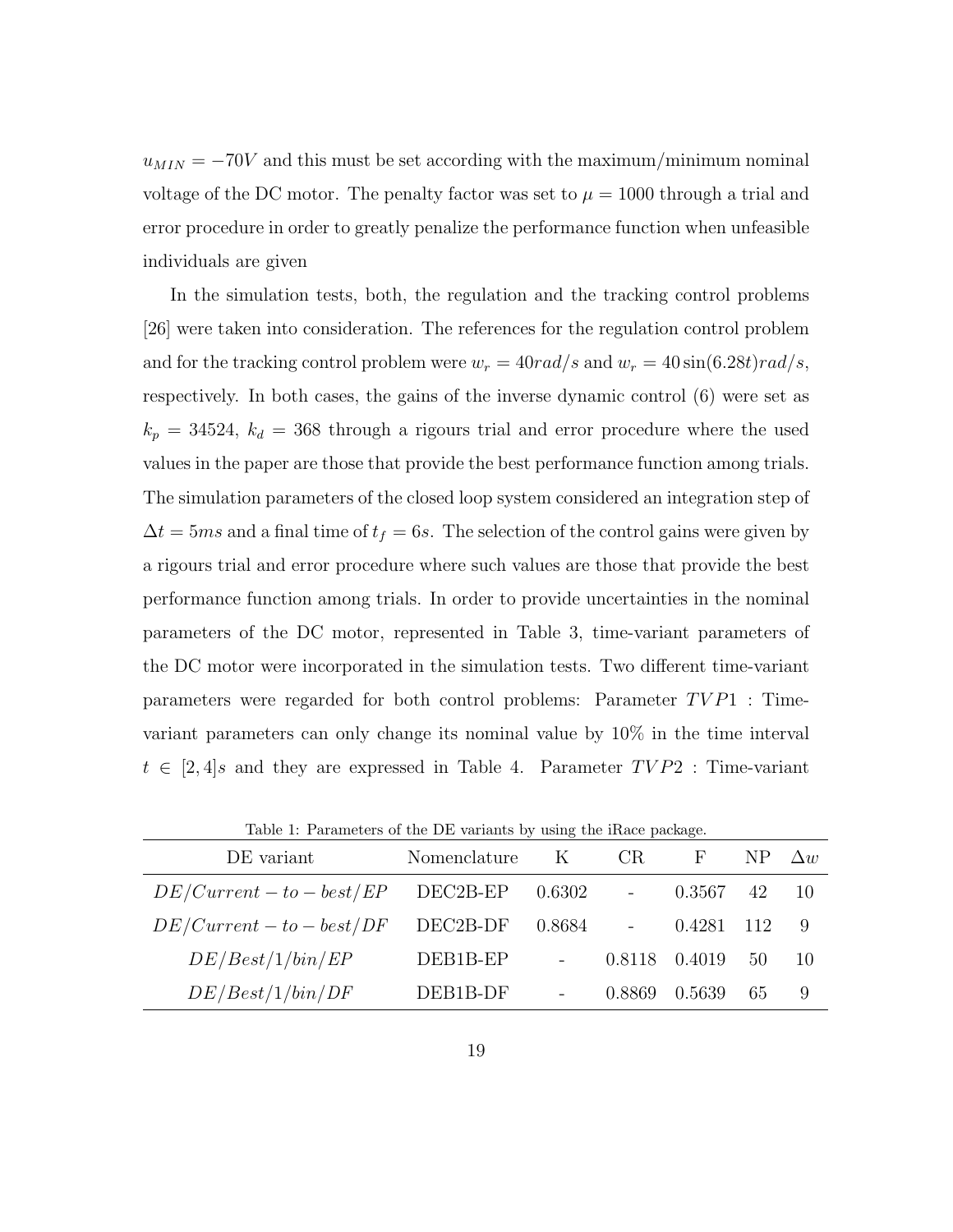|                 |                | Table 2: Limits of the design variable vector $\bar{p}$ .                                                |            |            |    |        |
|-----------------|----------------|----------------------------------------------------------------------------------------------------------|------------|------------|----|--------|
|                 |                | $\overline{p}_{MAX_1}$ $\overline{p}_{MAX_2}$ $\overline{p}_{MAX_3}$ $p_{MAX_4}$ $p_{MAX_5}$ $p_{MAX_6}$ |            |            |    |        |
| $\bar{p}_{MAX}$ | $\overline{2}$ | 1200                                                                                                     | $5\degree$ | 100        | 10 | -150   |
| $\bar{p}_{MIN}$ |                | $(1)$ $(1)$                                                                                              | $\bigcup$  | $\sim$ 0 0 |    | $-150$ |

Table 3: Nominal parameters (NomP) of the DC Motor.

| $\mathbf{NomP}$ | Value    | Unit    |
|-----------------|----------|---------|
| $J_0$           | 0.000345 | $Nms^2$ |
| $k_{m}$         | 0.394600 | Nm      |
| $b_0$           | 0.000585 | $Nms^2$ |
| $R_a$           | 9.665000 | Ω       |
| $k_{e}$         | 0.413300 | V/rads  |
| $L_a$           | 0.102440 | H       |
| $\tau_L$        | 0        | Nm      |

parameters can change its nominal value by 10% all time interval, i.e.,  $t \in [0, t_f = 6]s$ and they are expressed in Table 5. For closed loop simulation results, time-variant parameters were included as  $p = \check{p}$ . It is important to point out that the time-variant parameters of the DC motor have different frequencies in order to highly perturb the dynamics of the motor.

### 5.1. Performance analysis of the DE variants

Ten independent runs were carried by each DE variant (DEC2B-EP, DEC2B-DF, DEB1B-EP, DEB1B-DF) for each control problem than involves two different DC motor parameters (TVP1 and TVP2) i.e., the control problems were: regulation control problem with TVP1 parameter (RCP-TVP1), regulation control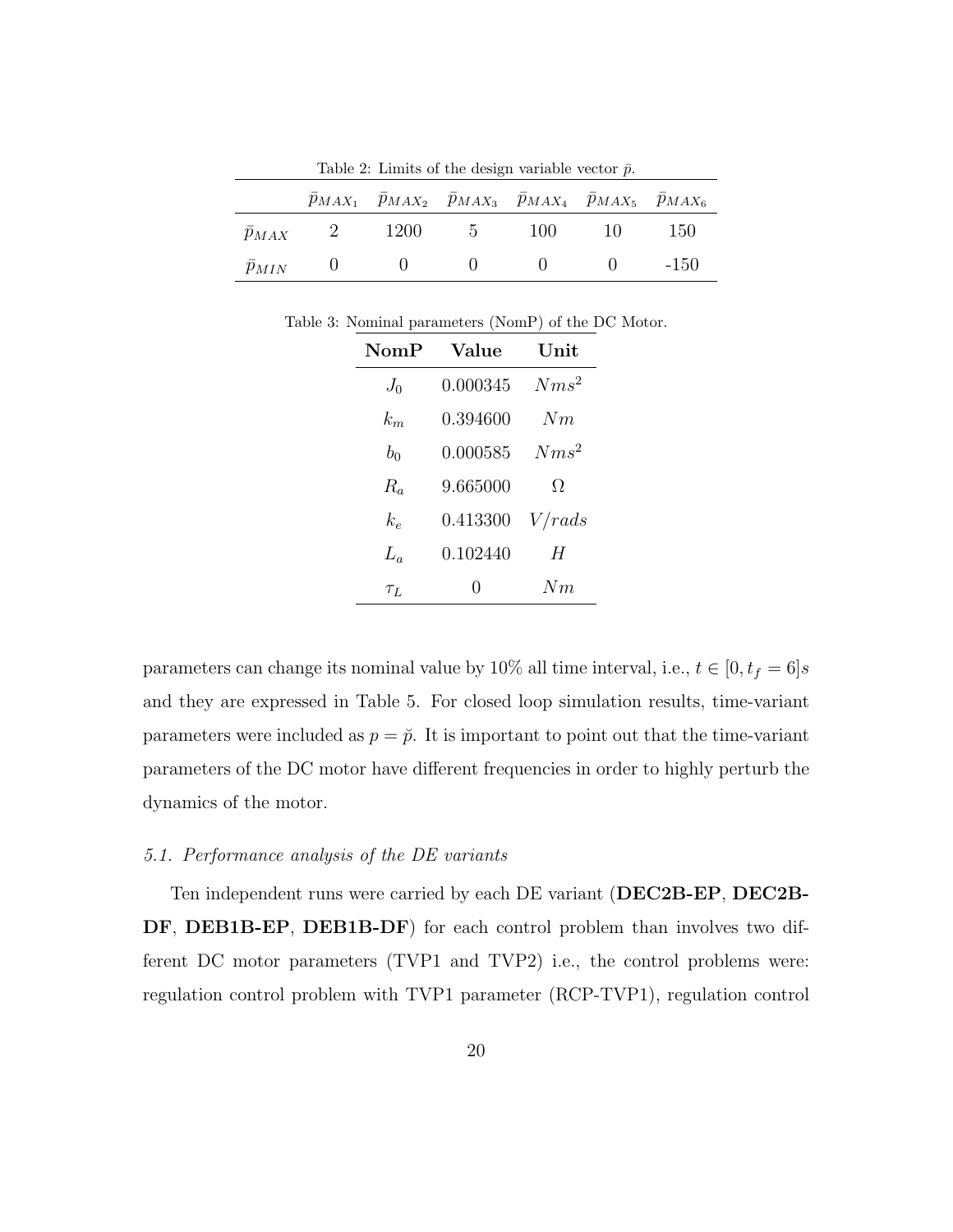|                                  | Table 4: Parameter TVP1: Time-variant parameters (TVP) of the DC motor. Those can be |  |  |  |  |
|----------------------------------|--------------------------------------------------------------------------------------|--|--|--|--|
| grouped in $\breve{p} \in R^6$ . |                                                                                      |  |  |  |  |

| TVP              | Value $\forall$ t $\in$ [2, 4] | Value $\forall$ t $\notin$ [2, 4] | $\bold{Unit}$ |
|------------------|--------------------------------|-----------------------------------|---------------|
| $\breve{J}_0$    | $J_0 + 0.10 J_0 \sin(2.0943t)$ | $J_0$                             | $Nms^2$       |
| $\breve k_m$     | $k_m + 0.10k_m sin(6.2831t)$   | $k_m$                             | Nm            |
| $\breve{b}_0$    | $b_0 + 0.10b_0\sin(3.1415t)$   | $b_0$                             | $Nms^2$       |
| $\breve{R}_a$    | $R_a + 0.10 R_a sin(2.0943t)$  | $R_a$                             | Ω             |
| $\breve{k}_e$    | $k_e + 0.10k_e sin(6.2831t)$   | $k_e$                             | V/rads        |
| $\check{L}_a$    | $L_a + 0.10L_a sin(3.1415t)$   | $L_a$                             | Н             |
| $\breve{\tau}_L$ | $\theta$                       | $\tau_L$                          | Nm            |

problem with TVP2 parameter (RCP-TVP2), tracking control problem with TVP1 parameter (TCP-TVP1), tracking control problem with TVP2 parameter (TCP-TVP2).

In Table 6 the error velocity norm  $\|\dot{e}(t)\| \forall t \in [1.6, 6]$ s is given by each DE variant per single run. The error velocity norm is computed from the settling time of 1.6s. Only the results with acceptable behavior are showed i.e., the results with trajectory velocity error less than 5% with respect to the desired velocity trajectory. Otherwise, a dash is included for unacceptable results. The number of unacceptable results for each DE variant were: four with the DEB1B-EP (in RCP-TVP2), two with the DEB1B-DF (in  $RCP-TVP1$  and  $RCP-TVP2$ ), two with the DEC2B-EP (in  $RCP-TVP1$  and  $RCP-TVP2$ ) and one using DEC2B-DF (in  $RCP-TVP2$ ). Such results indicate that all DE variants are reliable for the tracking control problem (TCP) but in the regulation control problem (RCP) the more reliable DE variant was DEC2B-DF which only presented one unacceptable result. When using the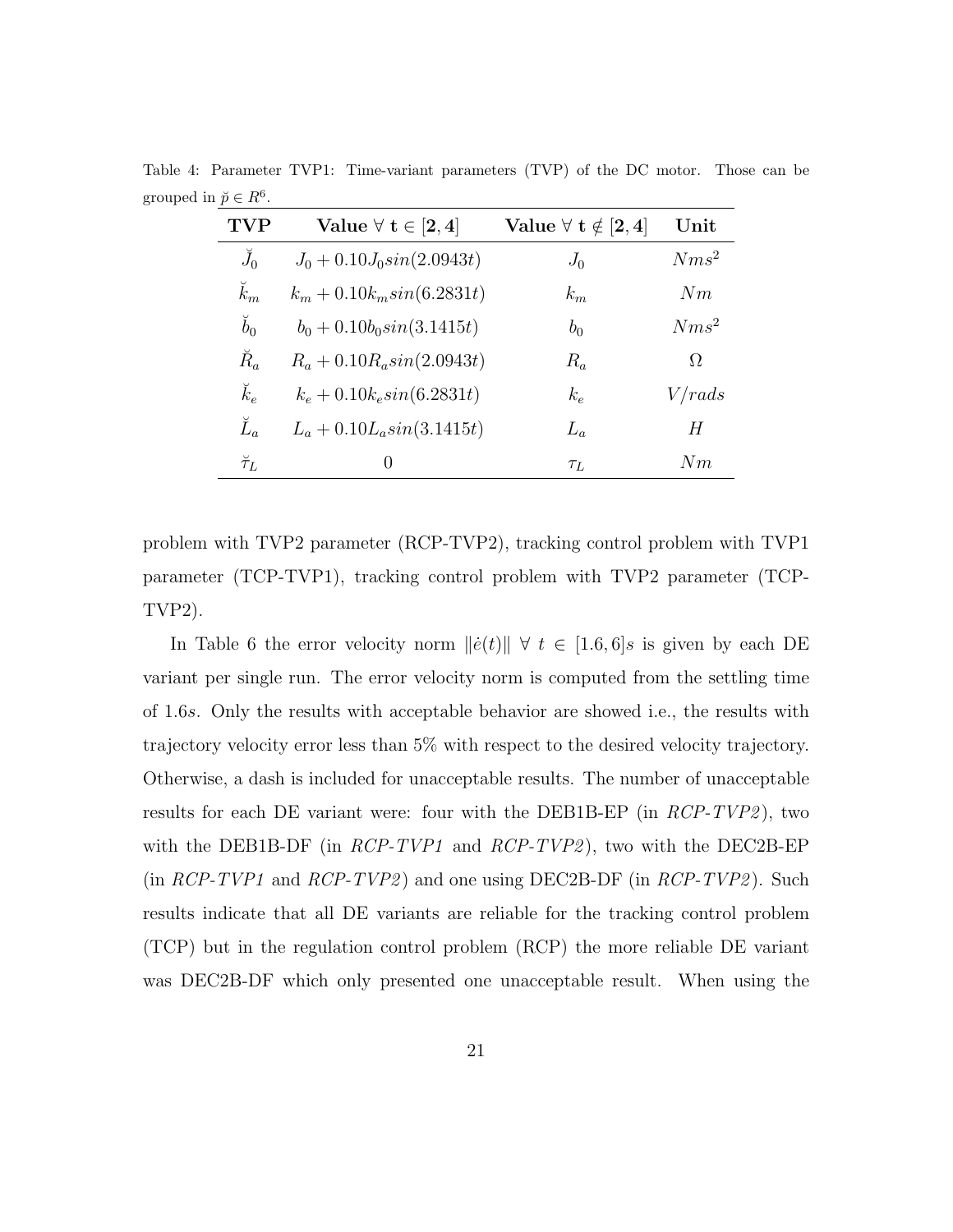Table 5: Parameter TVP2: Time-variant parameters (TVP) of the DC motor. Those can be grouped in  $\breve{p} \in R^6$ .

| TVP              | Value $\forall$ $t \in [0, t_f]$ | Unit    |
|------------------|----------------------------------|---------|
| $\check{J}_0$    | $J_0 + 0.10 J_0 \sin(2.0943t)$   | $Nms^2$ |
| $\breve{k}_m$    | $k_m + 0.10k_m sin(6.2831t)$     | Nm      |
| $\breve{b}_0$    | $b_0 + 0.10b_0\sin(3.1415t)$     | $Nms^2$ |
| $\breve{R}_a$    | $R_a + 0.10 R_a sin(2.0943t)$    | Ω       |
| $\breve k_e$     | $k_e + 0.10k_e sin(6.2831t)$     | V/rads  |
| $\check{L}_a$    | $L_a + 0.10L_a sin(3.1415t)$     | H       |
| $\breve{\tau}_L$ | 0                                | Nm      |

DE variants in the tracking control problem, the DC motor is persistently excited by an input over both, the bandwidth and the full amplitude range of the system, however with the regulation control problem this does not happen. Hence, with out a persistently excited input, the convergence of the algorithm tends to local minimum which implies an increase in the velocity error. It is important to remark that the mean runtime by DEC2B-DF and DEB1B-EP was around 0.3171s.

Non-parametric statistical tests were applied to the results obtained in the samples of runs in Table 6. As a first step, the 95%-confidence Kruskal-Wallis and 95% confidence Friedman tests were applied. Table 7 summarizes the p-values obtained. According to those results, in the four control problems (RCP-TVP1, RCP-TVP2, TCP-TVP1,TCP-TVP2) significance differences among the four DE variants were reported. To get a closer look into the statistical significance of results, the 95% confidence Wilcoxon test was applied to pair-wise comparisons between DE variants per each problem instance. The obtained p-values are reported in Table 8, where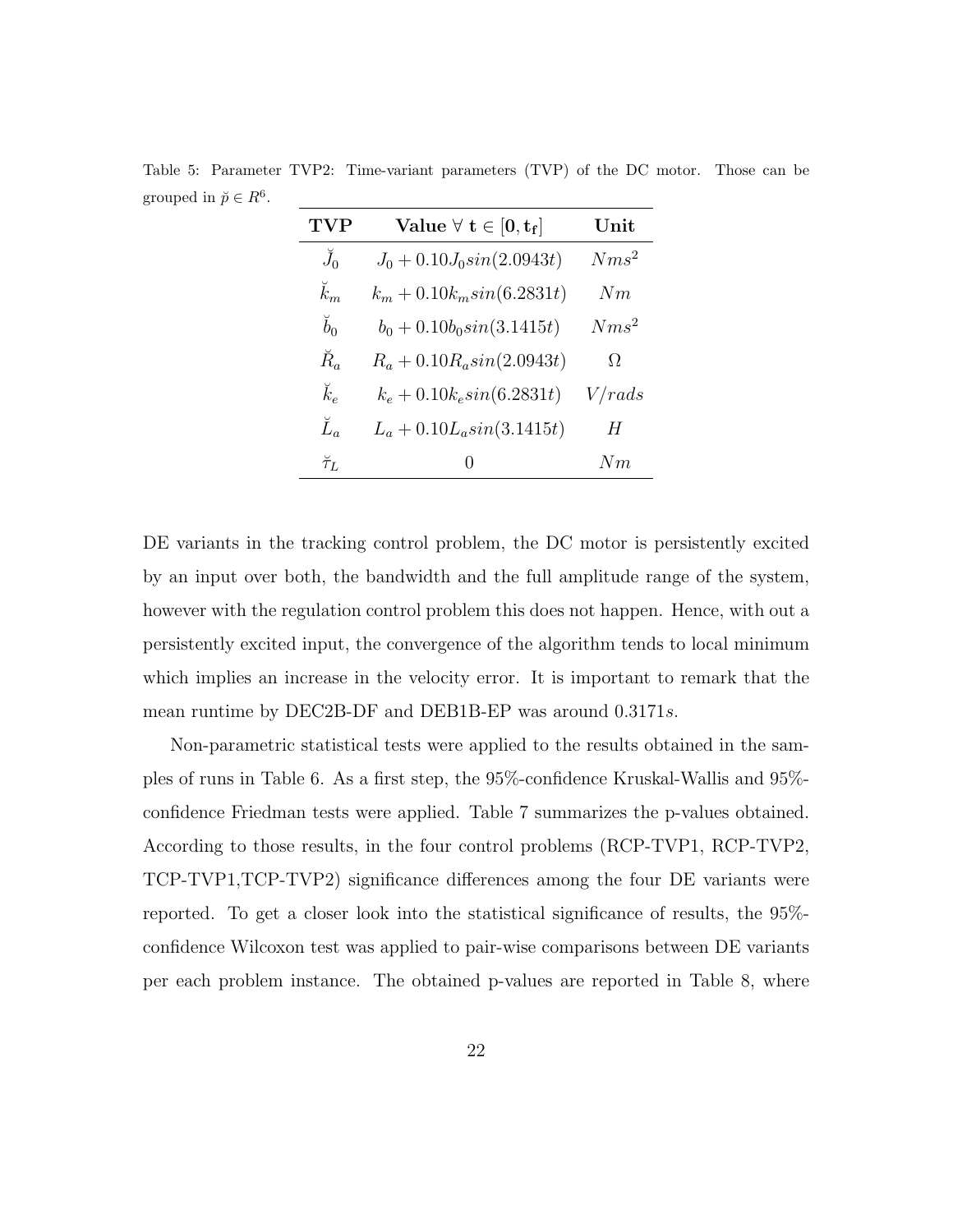

Figure 2: Box plots of the results obtained by the four DE-variants.

most of the results provided by the Kruskal-Wallis and Friedman tests were confirmed, and the significance improvement with a level of significance  $\alpha = 0.5$  is shown in bold face. The exceptions were mainly attributed in the case DEB1B-EP / DEB1B-DF, where no significant differences in three problems (RCP-TVP1, RCP-TVP2, and TCP-TVP1) were found. The other cases with no significant differences were DEC2B-EP / DEB1B-EP in test problems TCP-TVP1 and TCP-TVP2; DEC2B-DF / DEB1B-EP in problem TCP-TVP2; and finally DEC2B-EP / DEB1B-DF in the same test problem TCP-TVP2. The boxplots generated by the statistical results are presented in Figure 2.

From the results showed in Tables 6, 7, 8, and Figure 2, the following findings are remarked: DEC2B-DF outperformed the other three variants in three problems: RCP-TVP1, RCP-TVP2, and TCP-TVP1. Regarding the remaining test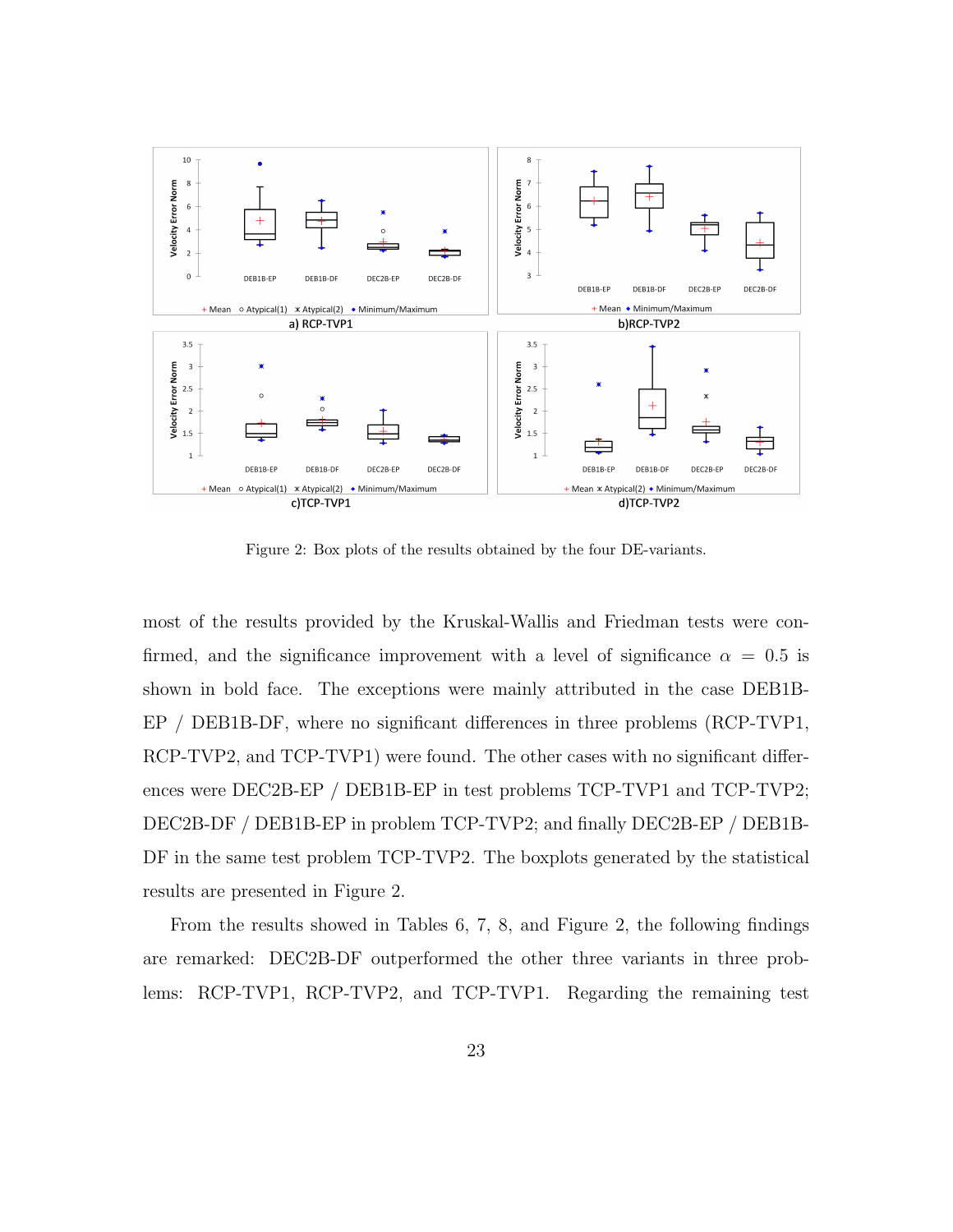problem TCP-TVP2, DEC2B-DF provided the best performance among DEC2B-EP and DEB1B-DF. Nevertheless, the DEC2B-DF and DEB1B-EP presents a similar behavior in the test problem TCP-TVP2. Through the previous analysis, it can be concluded that the set of feasibility rules combined with the arithmetic crossover promoted by the DE/current-to-best/1 variant, were the most suitable for the proposed DE-based adaptive control when dealing with the four problem instances tackled in this work.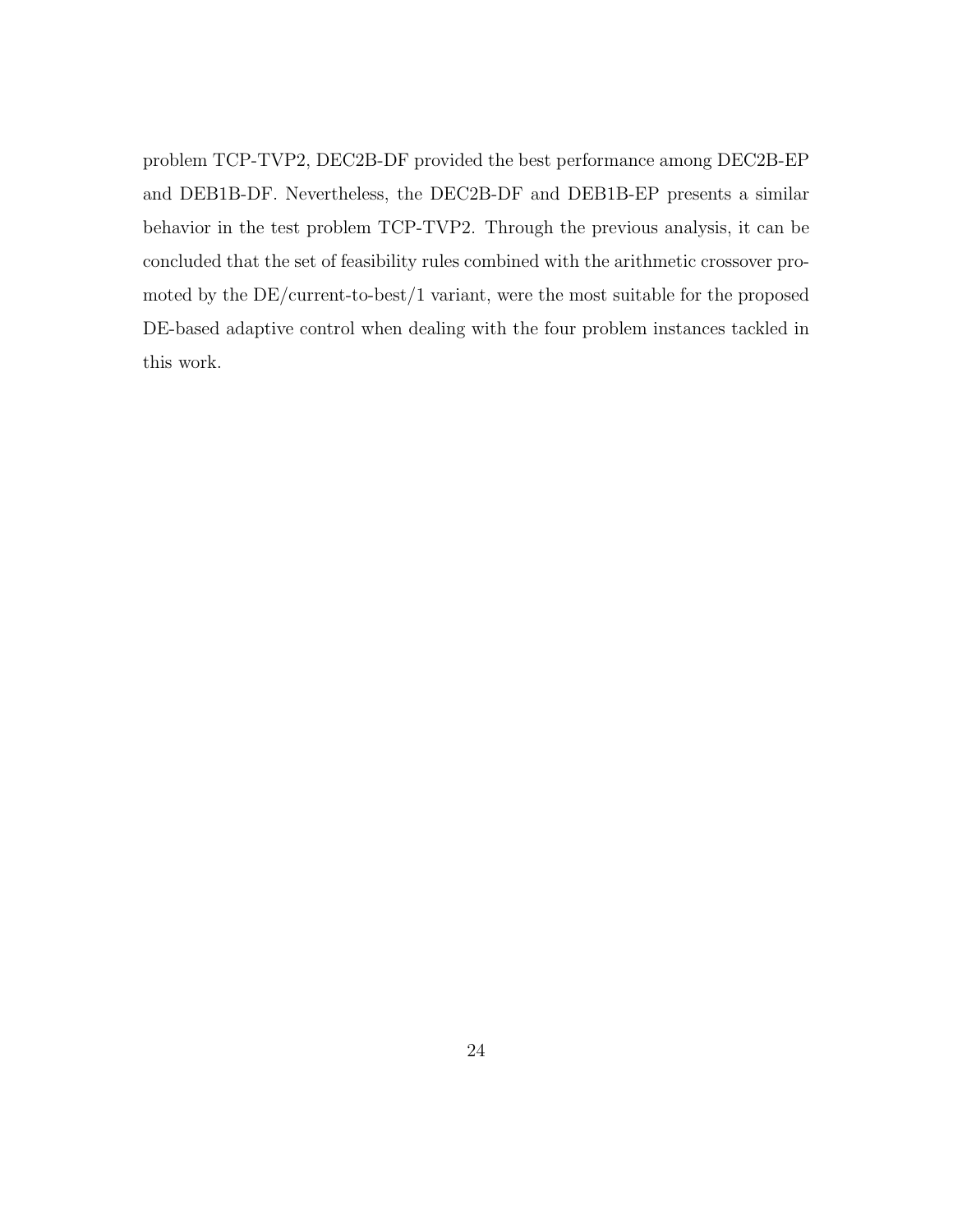Table 6: Results obtained by each DE variant in each one of the four problem instances. Results with trajectory velocity error more than 5% with respect to the desired velocity trajectory (unacceptable results) are marked with "-". Best statitical results are marked with boldface.

| $\ \dot{\mathbf{e}}(\mathbf{t})\ $ rad/s $\forall$ $\mathbf{t} \in [1.6, 6]$ s by each DE variant<br>Run |          |                          |            | Run      | $\ \dot{\mathbf{e}}(\mathbf{t})\ $ rad/s $\forall$ $\mathbf{t} \in [1.6, 6]$ s by each DE variant |          |          |            |                          |
|----------------------------------------------------------------------------------------------------------|----------|--------------------------|------------|----------|---------------------------------------------------------------------------------------------------|----------|----------|------------|--------------------------|
|                                                                                                          | DEB1B-EP | DEB1B-DF                 | $DEC2B-EP$ | DEC2B-DF |                                                                                                   | DEB1B-EP | DEB1B-DF | $DEC2B-EP$ | DEC2B-DF                 |
|                                                                                                          | 2.9641   | 3.4142                   | 2.5048     | 1.9645   | 1                                                                                                 | 6.9538   | 6.5687   |            | 5.4969                   |
| $\overline{2}$                                                                                           | 5.8824   | 4.8499                   | 2.3579     | 3.8882   | $\overline{2}$                                                                                    | 7.5022   | 6.9558   | 5.2931     | 3.2533                   |
| 3                                                                                                        | 3.4199   | $\overline{\phantom{a}}$ | 2.3067     | 1.6994   | 3                                                                                                 |          | 7.7221   | 5.6116     | 4.3257                   |
| $\overline{4}$                                                                                           | 3.8861   | 5.3991                   | 5.5118     | 2.1799   | 4                                                                                                 |          | 5.5069   | 4.6116     | 4.4052                   |
| 5                                                                                                        | 2.7179   | 4.679                    | 2.2367     | 1.7826   | 5                                                                                                 |          |          | 5.2807     | 5.2921                   |
| 6                                                                                                        | 9.6626   | 6.5084                   | 2.7207     | 2.2266   | 6                                                                                                 | 5.9647   | 4.9392   | 4.766      | 5.7081                   |
| 7                                                                                                        | 7.6951   | 5.5136                   | 3.908      | 1.7732   | 7                                                                                                 | 5.3584   | 6.9657   | 4.0889     | 3.6742                   |
| 8                                                                                                        | 3.3285   | 5.8719                   |            | 2.3436   | 8                                                                                                 |          | 7.052    | 5.0047     | $\overline{\phantom{a}}$ |
| 9                                                                                                        | 5.3663   | 2.465                    | 2.8082     | 2.2602   | 9                                                                                                 | 5.0047   | 6.1263   | 5.5646     | 3.7599                   |
| 10                                                                                                       | 3.1186   | 4.189                    | 2.372      | 2.2001   | 10                                                                                                | 6.4904   | 5.923    | 5.1967     | 3.8898                   |
| Mean                                                                                                     | 4.8042   | 4.7656                   | 2.9696     | 2.2318   | Mean                                                                                              | 6.2425   | 6.4177   | 5.0464     | 4.4228                   |
| Median                                                                                                   | 3.653    | 4.8499                   | 2.5048     | 2.19     | Median                                                                                            | 6.2276   | 6.5687   | 5.1967     | 4.3257                   |
| S. D.                                                                                                    | 2.3323   | 1.2594                   | 1.0814     | 0.6261   | S. D.                                                                                             | 0.9089   | 0.8705   | 0.4890     | 0.8820                   |

a) Control Problem: RCP-TVP1 b) Control Problem: RCP-TVP2

| Run            |          |          | $\ \dot{\mathbf{e}}(\mathbf{t})\ $ rad/s $\forall$ $\mathbf{t} \in [1.6, 6]$ s by each DE variant |          | Run            |          |          | $\ \dot{\mathbf{e}}(\mathbf{t})\ $ rad/s $\forall$ $\mathbf{t} \in [1.6, 6]$ s by each DE variant |            |
|----------------|----------|----------|---------------------------------------------------------------------------------------------------|----------|----------------|----------|----------|---------------------------------------------------------------------------------------------------|------------|
|                | DEB1B-EP | DEB1B-DF | $DEC2B-EP$                                                                                        | DEC2B-DF |                | DEB1B-EP | DEB1B-DF | $DEC2B-EP$                                                                                        | $DEC2B-DF$ |
| 1              | 3.0121   | 2.2859   | 1.3993                                                                                            | 1.3228   |                | 1.1658   | 1.829    | 1.5768                                                                                            | 1.4196     |
| $\overline{2}$ | 1.4333   | 1.7801   | 1.7366                                                                                            | 1.311    | $\overline{2}$ | 1.2108   | 2.6438   | 1.6599                                                                                            | 1.1213     |
| 3              | 1.3505   | 1.7481   | 1.7098                                                                                            | 1.4452   | 3              | 2.6003   | 1.4769   | 1.6541                                                                                            | 1.3897     |
| 4              | 1.3885   | 1.7162   | 1.6466                                                                                            | 1.4091   | 4              | 1.3707   | 1.8798   | 1.584                                                                                             | 1.4605     |
| 5              | 1.6834   | 2.045    | 1.5854                                                                                            | 1.4356   | $\overline{5}$ | 1.0995   | 2.0412   | 2.3379                                                                                            | 1.3515     |
| 6              | 1.7265   | 1.5811   | 1.2843                                                                                            | 1.3564   | $\,6\,$        | 1.2115   | 1.5632   | 2.918                                                                                             | 1.1315     |
| 7              | 1.4952   | 1.7379   | 1.3611                                                                                            | 1.3405   | $\overline{7}$ | 1.09     | 3.0749   | 1.3157                                                                                            | 1.0414     |
| 8              | 1.4968   | 1.8127   | 1.3826                                                                                            | 1.4601   | 8              | 1.0643   | 1.7569   | 1.5017                                                                                            | 1.6356     |
| 9              | 2.3463   | 1.6597   | 1.3728                                                                                            | 1.2841   | 9              | 1.0748   | 3.4493   | 1.5433                                                                                            | 1.2986     |
| 10             | 1.4089   | 1.6173   | 2.0222                                                                                            | 1.2971   | 10             | 1.3602   | 1.5431   | 1.4875                                                                                            | 1.2216     |
| Mean           | 1.73415  | 1.7984   | 1.55007                                                                                           | 1.36619  | Mean           | 1.3248   | 2.1258   | 1.7579                                                                                            | 1.3071     |
| Median         | 1.496    | 1.743    | 1.49235                                                                                           | 1.34845  | Median         | 1.1883   | 1.8544   | 1.5804                                                                                            | 1.3251     |
| S. D.          | 0.5361   | 0.2138   | 0.2315                                                                                            | 0.0658   | S. D.          | 0.4616   | 0.6904   | 0.4883                                                                                            | 0.1814     |

c) Control Problem: TCP-TVP1 d) Control Problem: TCP-TVP2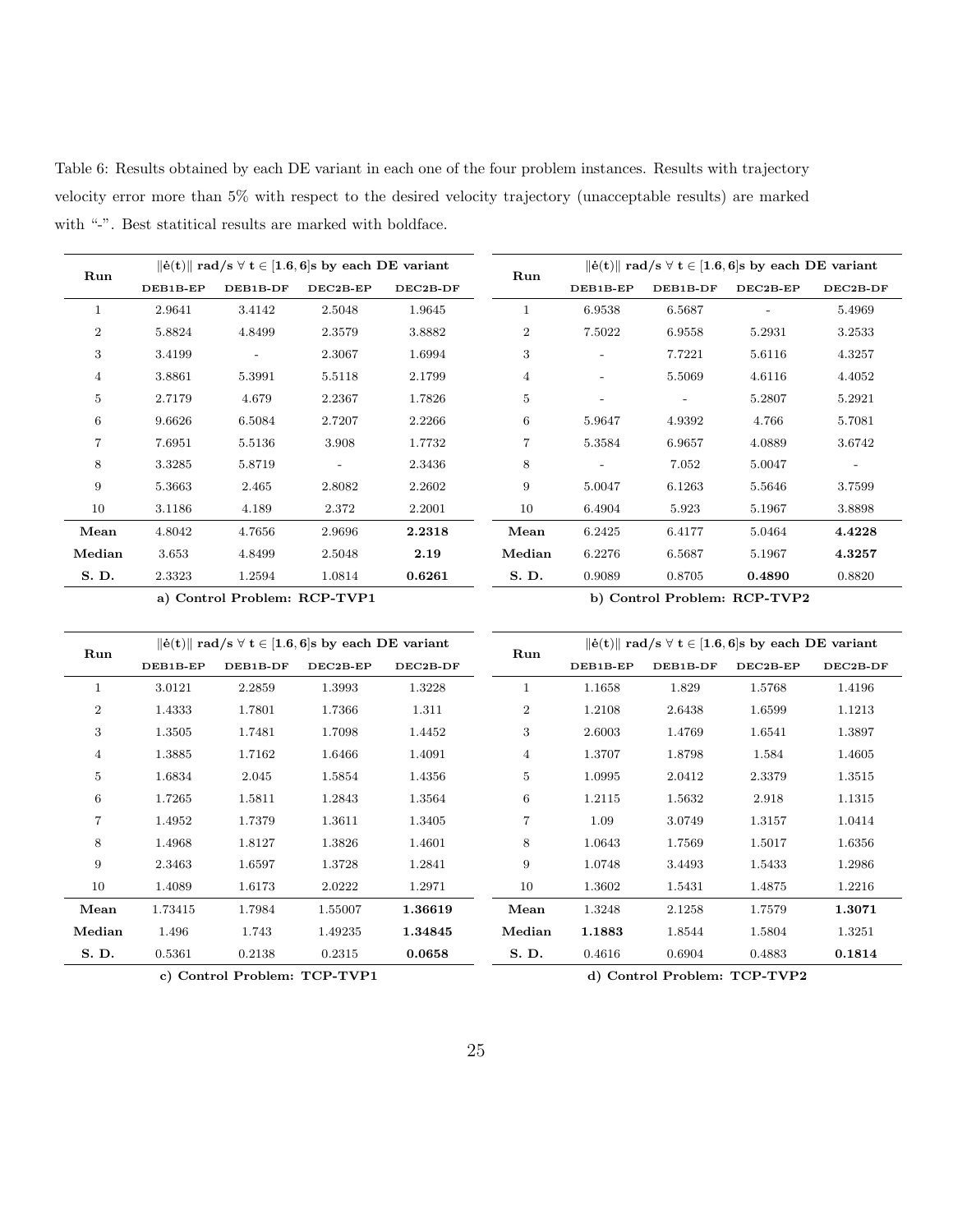| Problem instance | p-value              |               |  |  |  |  |
|------------------|----------------------|---------------|--|--|--|--|
|                  | Kruskall-Wallis test | Friedman test |  |  |  |  |
| RCP-TVP1         | < 0.0001             | 0.0013        |  |  |  |  |
| RCP-TVP2         | 0.001                | 0.0406        |  |  |  |  |
| TCP-TVP1         | 0.001                | 0.0018        |  |  |  |  |
| TCP-TVP2         | < 0.0001             | 0.0004        |  |  |  |  |

Table 7: Results of the 95%-confidence Kruskal-Wallis and Friedman tests.

| Table 8: Results of the 95%-confidence Wilcoxon signed-rank test. |          |            |          |          |
|-------------------------------------------------------------------|----------|------------|----------|----------|
| DE variants                                                       |          | p-value    |          |          |
|                                                                   | RCP-TVP1 | $RCP-TVP2$ | TCP-TVP1 | TCP-TVP2 |
| DEC2B-DF versus DEC2B-EP                                          | 0.038    | 0.04       | 0.016    | 0.005    |
| DEC2B-DF versus DEB1B-EP                                          | 0.003    | 0.018      | 0.01     | 0.762    |
| DEC2B-DF versus DEB1B-DF                                          | 0.005    | 0.01       | 0.003    | 0.003    |
| DEC2B-EP versus DEB1B-EP                                          | 0.022    | 0.053      | 0.342    | 0.979    |
| DEC2B-EP versus DEB1B-DF                                          | 0.021    | 0.007      | 0.021    | 0.131    |
| <b>DEB1B-EP</b> versus <b>DEB1B-DF</b>                            | 0.639    | 0.583      | 0.238    | 0.021    |

#### 5.2. Comparison against a traditional control technique

After identifying the most competitive DE variant, its performance was compared against the Proportional-Integral control (PIC). DEC2B-DF is identified as Differential Evolution Based Adaptive Control (DEBAC) in this simulation test. The proportional gains and the integral ones of the PIC are chosen as  $\bar{k}_p = 0.15$  and  $\bar{k}_i = 12.9904$ , respectively. Those proposed gains were obtained through a rigours trial and error procedure where the used values in the paper are those that provide the best performance function among trials.

In Table 9, the comparison of the control systems performance was made by computing the three commonly used control performance indexes [20]: the Integral Absolute Error (IAE) given by  $\int_1^6 |e(t)| dt$ , the Integral Time-weighted Absolute Error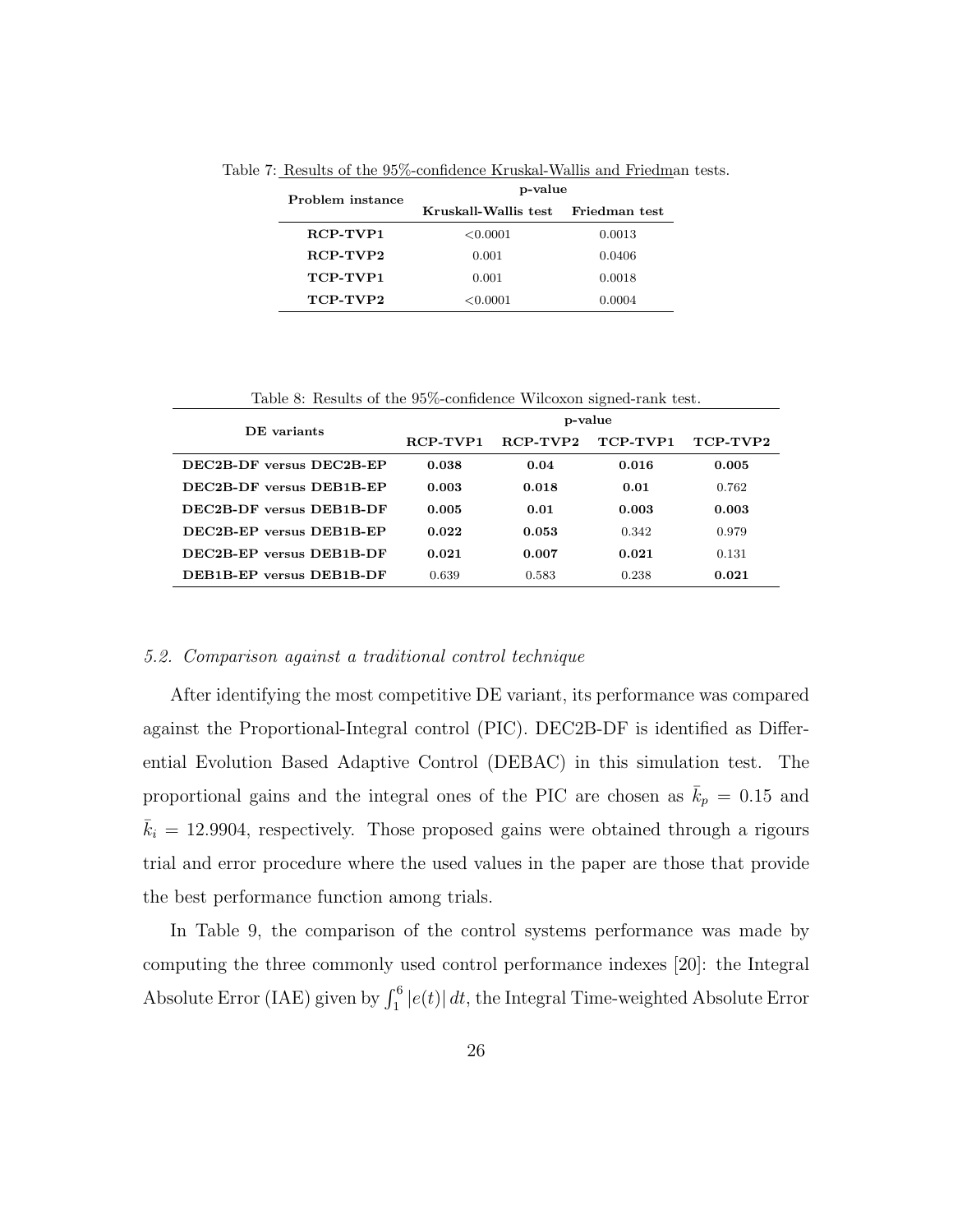(ITAE) represented by  $\int_1^6 t \cdot |e(t)| dt$  and the Integral Squared Error (ISE) given by  $\int_1^6 e^2 dt$ .

The results obtained by both approaches show that DEBAC clearly outperformed PIC in the four problem instances based on the three error measures (see mean and median values in Table 9). With those results, the findings are stated as follows for the Regulation Control Problem (RCP) and the Trajectory Control Problem (TCP): i) the DEBAC improvements for the IAE with respect to PIC were around  $83.32\%$ and 99.34%, respectively. Such values suggest that DEBAC efficiently reduced the velocity error oscillation induced by time varied parameters of the DC motor;  $ii)$ the DEBAC improvements for the ITAE with respect to PIC were around 83.31% and 99.27%, respectively. With the ITAE index, the analysis was focused on the velocity error after the settling time. Hence, DEBAC presented smaller error in the stabilization and tracking of the velocity of the DC motor. Finally,  $iii)$  the DEBAC improvements for the ISE with respect to PIC were around 92.49% and 99.99%, respectively. Such behavior indicates that DEBAC provided a low amplitude velocity error band.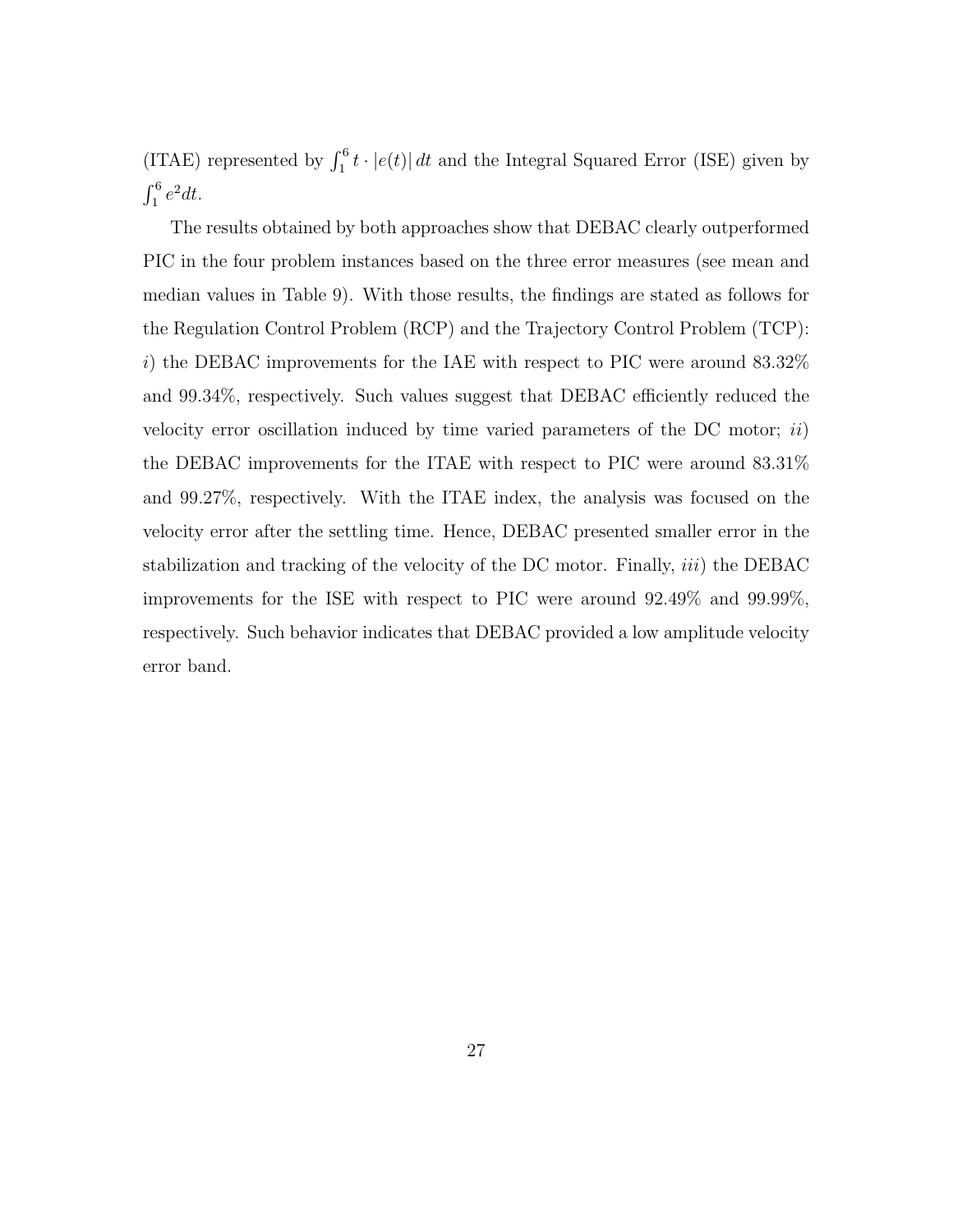|               | RCP-TVP1      |             |            | RCP-TVP1      |            |             |            |  |
|---------------|---------------|-------------|------------|---------------|------------|-------------|------------|--|
|               | <b>IAE</b>    | <b>ITAE</b> | <b>ISE</b> |               | IAE        | <b>ITAE</b> | <b>ISE</b> |  |
| <b>MEAN</b>   | 191.7617      | 584.7208    | 111.1628   | <b>MEAN</b>   | 34.2405    | 102.234     | 8.3504     |  |
| <b>MEDIAN</b> | 191.7617      | 584.7208    | 111.1628   | <b>MEDIAN</b> | 31.9373    | 95.6884     | 5.646      |  |
| S.D.          | $\bf{0}$      | $\bf{0}$    | $\bf{0}$   | S.D.          | 6.0609     | 20.0381     | 5.6044     |  |
|               | a) PIC        |             |            | b) DEBAC      |            |             |            |  |
|               | RCP-TVP2      |             |            |               | RCP-TVP2   |             |            |  |
|               | IAE           | <b>ITAE</b> | ISE        |               | IAE        | <b>ITAE</b> | <b>ISE</b> |  |
| <b>MEAN</b>   | 484.0223      | 1683.209    | 288.7147   | <b>MEAN</b>   | 82.6115    | 281.7535    | 19.9969    |  |
| <b>MEDIAN</b> | 484.0223      | 1683.209    | 288.7147   | <b>MEDIAN</b> | 81.1991    | 281.0921    | 15.6258    |  |
| S.D.          | $\bf{0}$      | $\bf{0}$    | $\bf{0}$   | S.D.          | 6.9297     | 18.5411     | 11.999     |  |
|               | c) $\bf{PIC}$ |             |            |               | d) DEBAC   |             |            |  |
| TCP-TVP1      |               |             |            |               | TCP-TVP1   |             |            |  |
|               | IAE           | <b>ITAE</b> | ISE        |               | IAE        | <b>ITAE</b> | ISE        |  |
| <b>MEAN</b>   | 5176.836      | 18006.33    | 33078.68   | <b>MEAN</b>   | 35.4370    | 122.2728    | 2.7226     |  |
| <b>MEDIAN</b> | 5176.836      | 18006.33    | 33078.68   | <b>MEDIAN</b> | 34.3451    | 117.4929    | 2.1015     |  |
| S.D.          | $\bf{0}$      | $\bf{0}$    | $\bf{0}$   | S.D.          | 3.1482     | 12.1586     | 1.3390     |  |
|               | e) PIC        |             |            |               | f) DEBAC   |             |            |  |
|               | TCP-TVP2      |             |            |               | TCP-TVP2   |             |            |  |
|               | IAE           | <b>ITAE</b> | <b>ISE</b> |               | <b>IAE</b> | <b>ITAE</b> | <b>ISE</b> |  |
| <b>MEAN</b>   | 5161.922      | 17909.65    | 33074.92   | <b>MEAN</b>   | 36.61931   | 131.2836    | 4.72944    |  |
| <b>MEDIAN</b> | 5161.922      | 17909.65    | 33074.92   | <b>MEDIAN</b> | 36.24145   | 125.8612    | 2.1403     |  |
| S.D.          | $\bf{0}$      | $\bf{0}$    | $\bf{0}$   | S.D.          | 7.105131   | 20.02316    | 8.385448   |  |
|               | $g)$ PIC      |             |            |               | h) DEBAC   |             |            |  |

Table 9: Comparative results of the performance criteria for the DEBAC and PIC approaches.

To provide further evidence on the different performances provided by DEBAC and PIC, in Figs. 3-6 the simulation results of the velocity, voltage and current signal behavior in both control problems (RCP-TVP and TCP-TVP) using DEBAC (Figs. 3-6b and Figs. 3-6d), and PIC (Figs. 3-6a and Figs. 3-6c) are shown. The dotted line represents the desired velocity  $w_r$ , while the continuous line is the current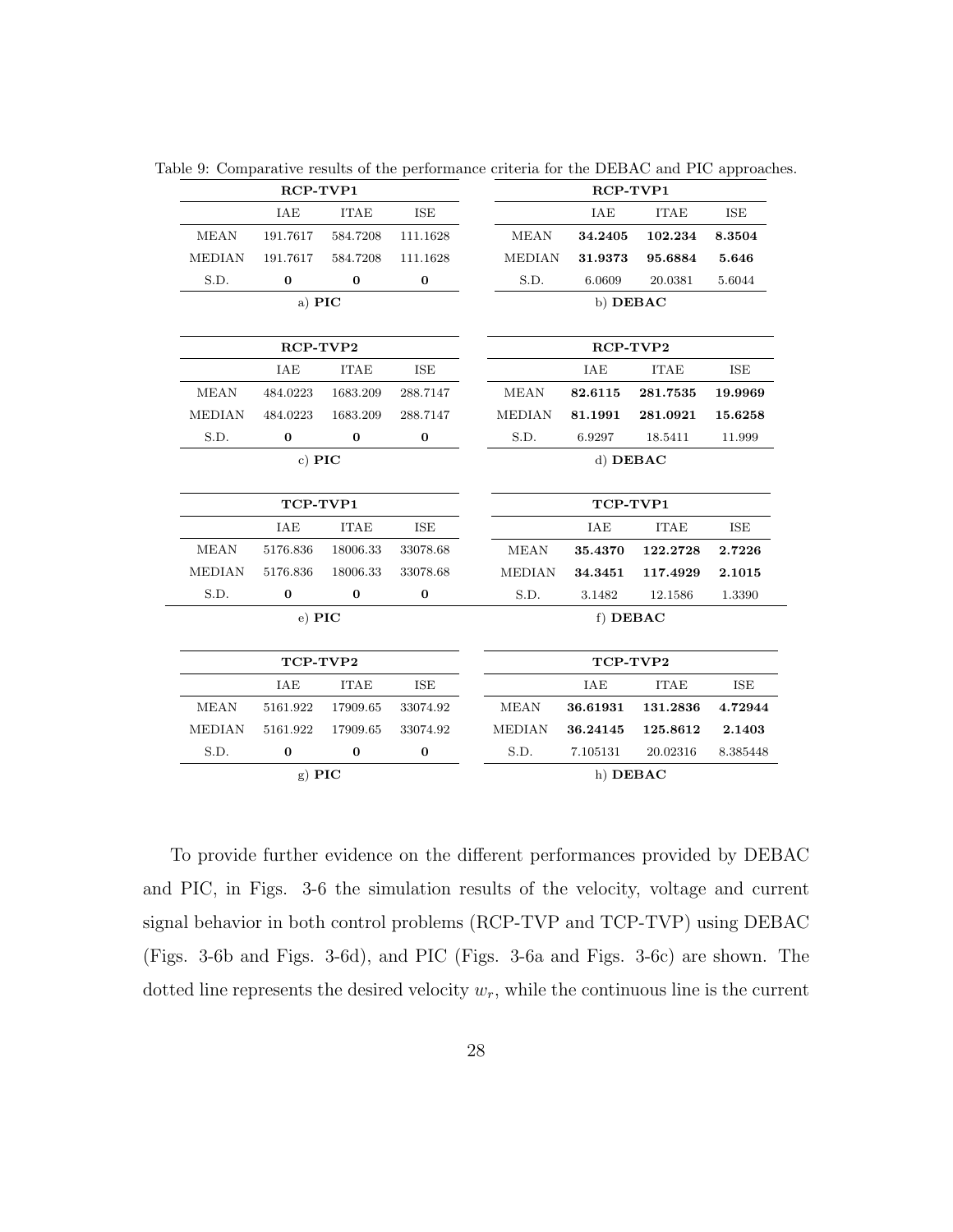angular velocity of the motor  $x_2$ . Only in the regulation control problem (RCP), the time-variant parameters impact on the stabilization of the DC motor (see the time when the uncertainties are presented in Fig. 3a-b and Fig. 4a-b). This behavior looks like noise in the control signal (input voltage) and is attributed to the kind of control problem (regulation control problem) and the uncertainties presented in the DC motor dynamics. Without uncertainties (for  $t \in [0,2] \bigcup [4,6]$  in Fig. 3) the noise disappears in the control signal of DEBAC but when the uncertainties are applied (for  $t \in [2, 4]$ ) the noise appears. This behavior is attributed to the lack of the reference signal periodicity in the regulation control problem which results in a more complex problem with a multi-modal behavior when the uncertainties appear in the DC motor dynamic. Such lack of reference signal periodicity reduce at minimum the excitation of the DC motor frequencies making more difficult to obtain the control parameter  $\bar{p}$ . Therefore such noisy behavior in the control signals compensates as possible, the non-linear uncertainties. Based on the simulation results in Figs. 3-6 and on the analysis of Table 9, it can be concluded that DEBAC presents a better angular velocity, stabilization, and tracking of the DC motor towards the reference velocity than those provided by PIC, under the effect of time-variant parameters. In addition, based on the power consumption using for each controller (voltage and current applied the DC motor), the DEBAC presents a small increment of 3.5%, 7.7%, 2.7% and 3.2% for the RCP-TVP1, RCP-TVP2, TCP-TVP1 and TCP-TVP2, respectively with respect to the PIC. This energy consumption increment in the DEBAC corresponds to a better velocity regulation of the DC motor due to control signal requires more energy to efficiently compensate the uncertainties and therefore the amplitude in the control signal and its current by using DEBAC are larger than PIC. Finally, it was observed that in both control systems, the voltage signal (control signal) satisfied the control signal bounds.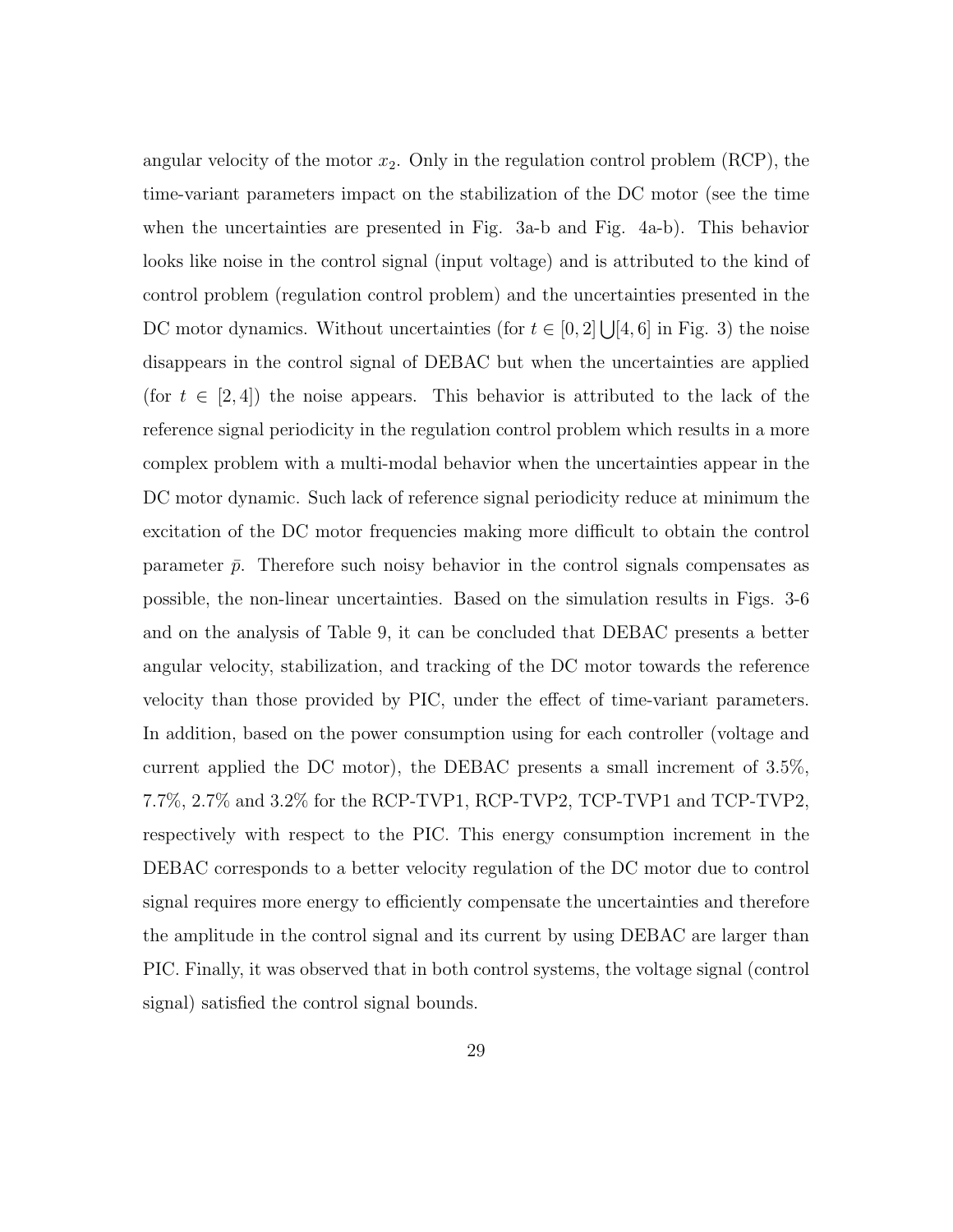

Figure 3: Behavior of the angular velocity, input voltage (control signal) and current of the DC motor for the PIC and the DEBAC in the RCP-TVP1.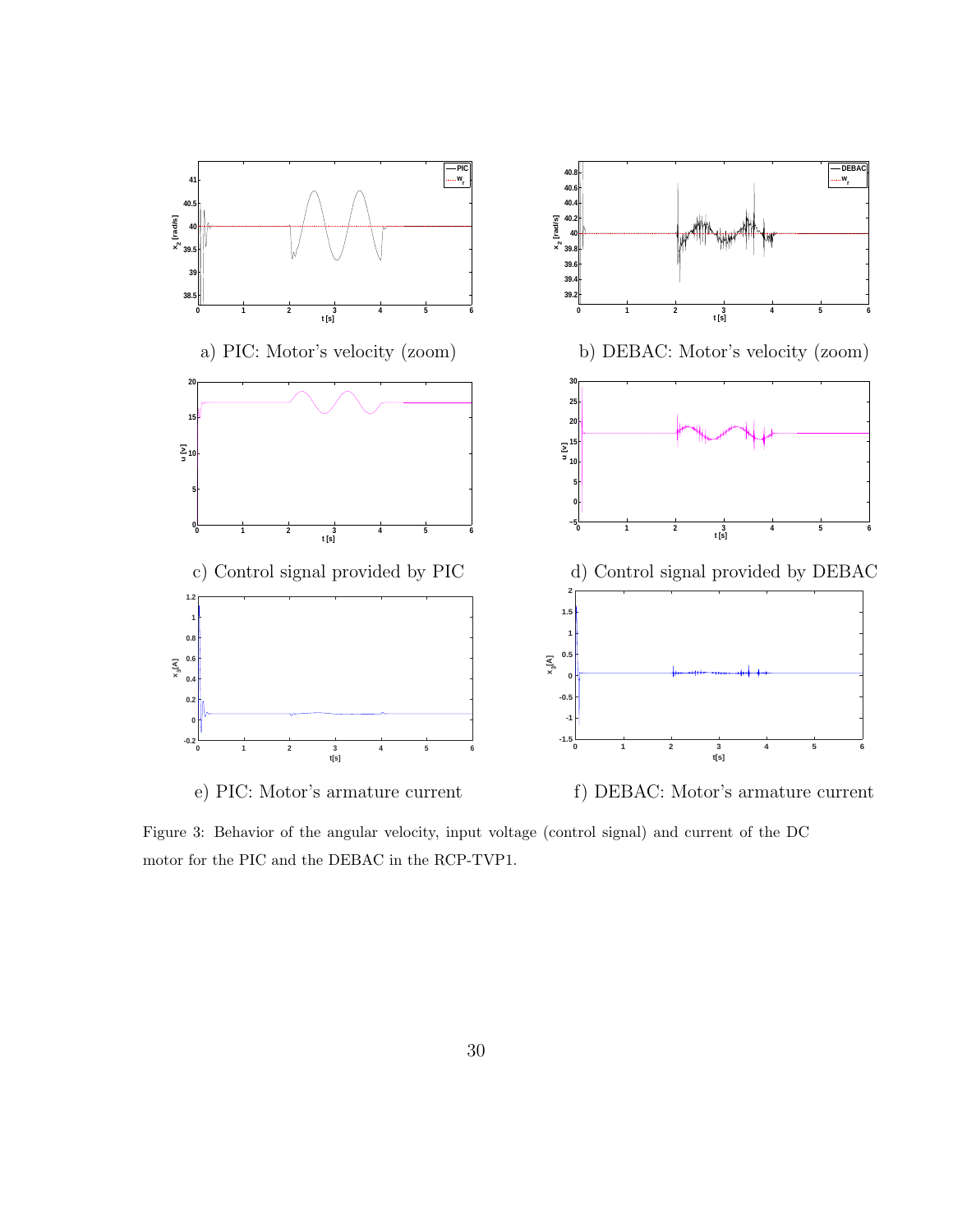

Figure 4: Behavior of the angular velocity, input voltage (control signal) and current of the DC motor for the PIC and DEBAC in the RCP-TVP2.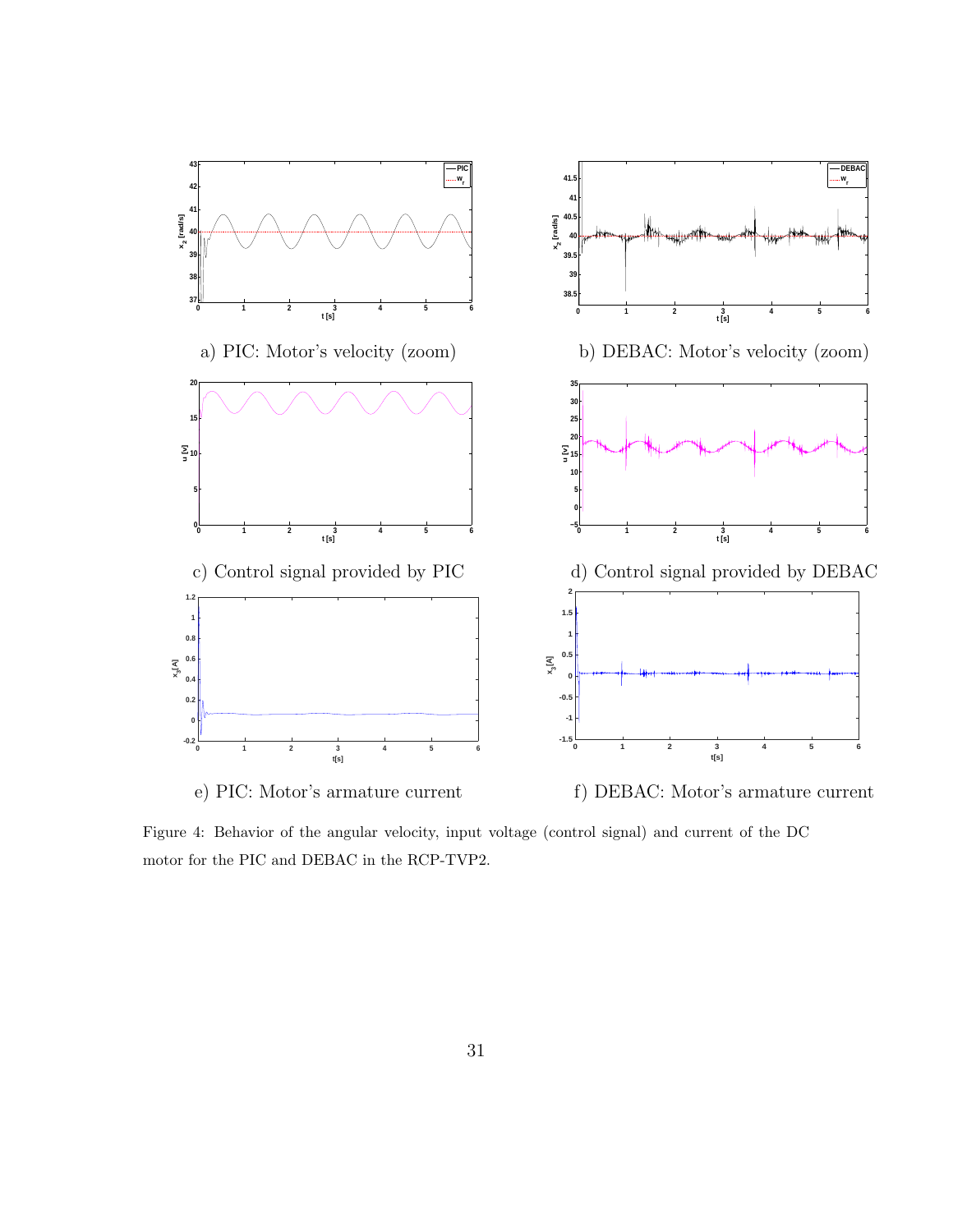

Figure 5: Behavior of the angular velocity, input voltage (control signal) and current of the DC motor for the PIC and DEBAC in the TCP-TVP1.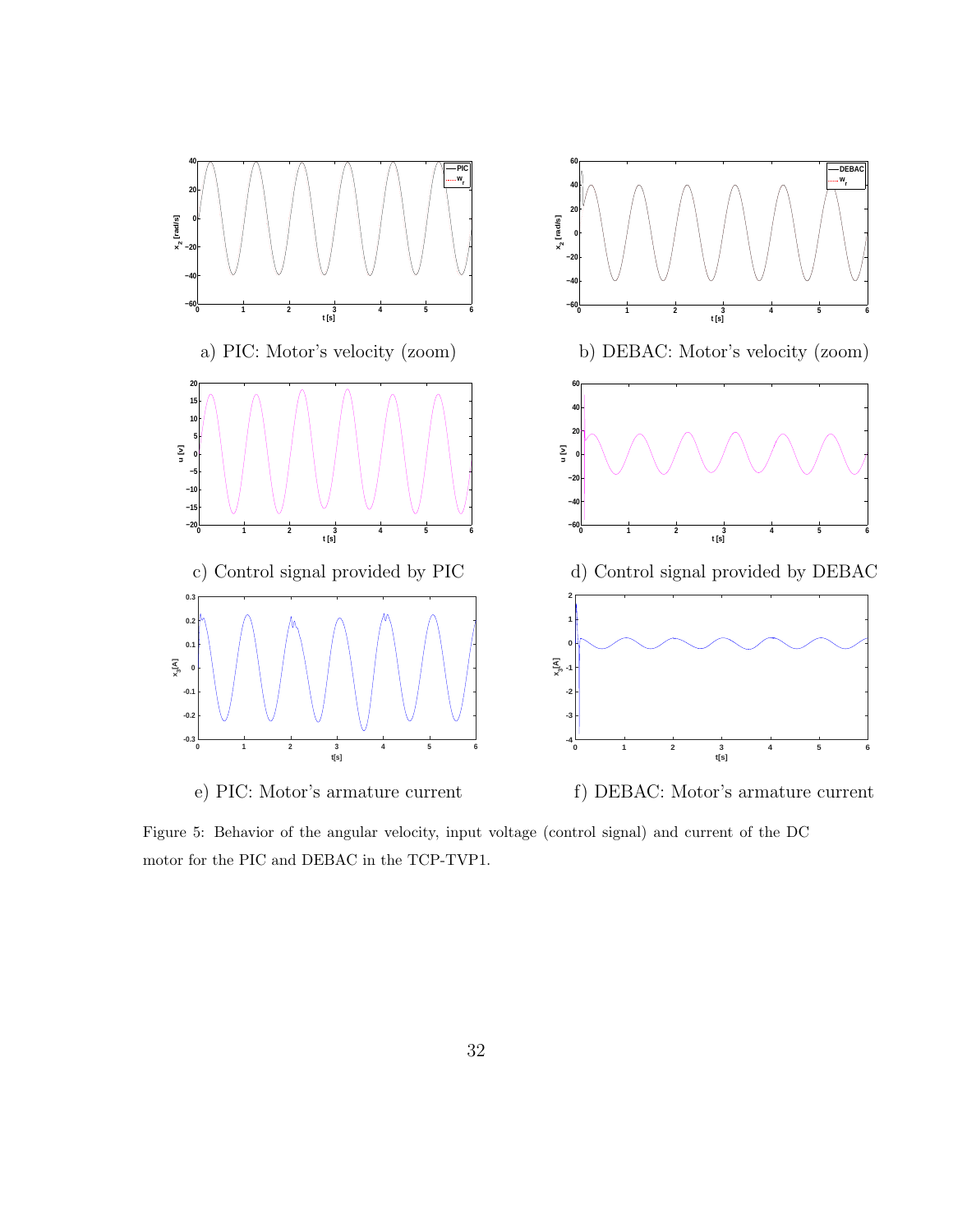

Figure 6: Behavior of the angular velocity, input voltage (control signal) and current of the DC motor for the PIC and DEBAC in the TCP-TVP2.

On the other hand, in order to show the behavior of the DEBAC with a nonlinear load, a pendulum system is incorporated into the shaft of the DC motor. Such dynamics modifies the inertia and the load torque of the DC motor parameters as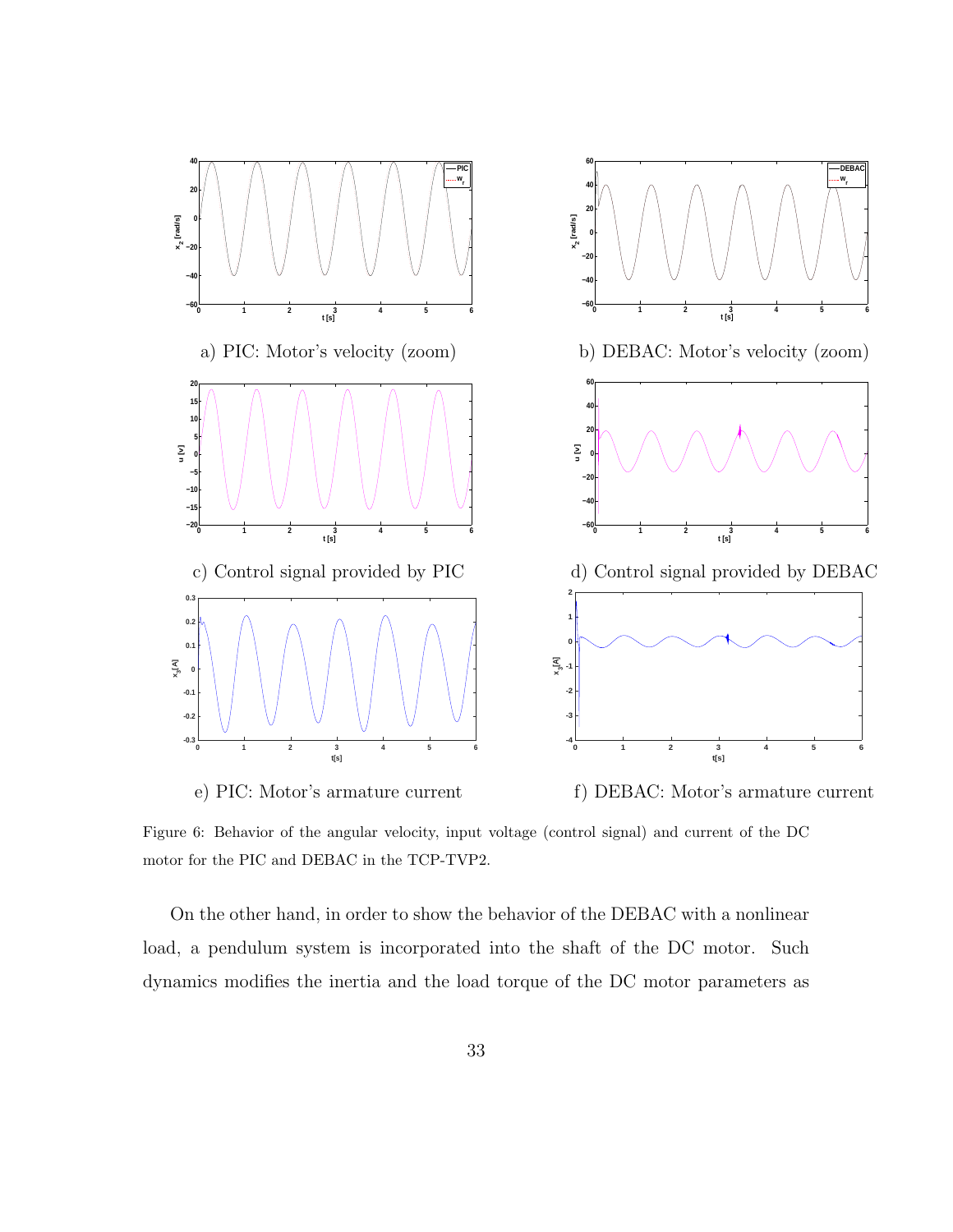follows:  $\tilde{J}_0 = J_0 + (I + ml_c^2)$  and  $\tilde{\tau}_L = (ml_cgsin(x_1))$  where the pendulum parameters are the mass  $m = 0.1604kg$ , the mass center length  $l_c = 0.06032m$  and the inertia  $I = 6.5465E - 4kgm^2$ , respectively, and the term  $g = 9.81m/s^2$  is the gravitational acceleration. The rest of the DC motor parameters are set according to their nominal ones. In Fig. 7 and 8, the behavior of the PIC and DEBAC with the pendulum as load is displayed for the velocity regulation and the velocity tracking. It is observed that the DEBAC outperforms the performance of the PIC such that the velocity error is decreased. With reference to the energy consumption a similar behavior is presented as in the previous cases (RCP-TVP1, RCP-TVP2, TCP-TVP1, TCP-TVP2), i.e., a small increment of the energy consumption is presented in the DEBAC because of a better compensation of the nonlinear load. This indicates that the proposal DEBAC efficiently compensates the nonlinear behavior due to a robotic manipulator dynamics, and hence the proposal may be used in the control of complex system.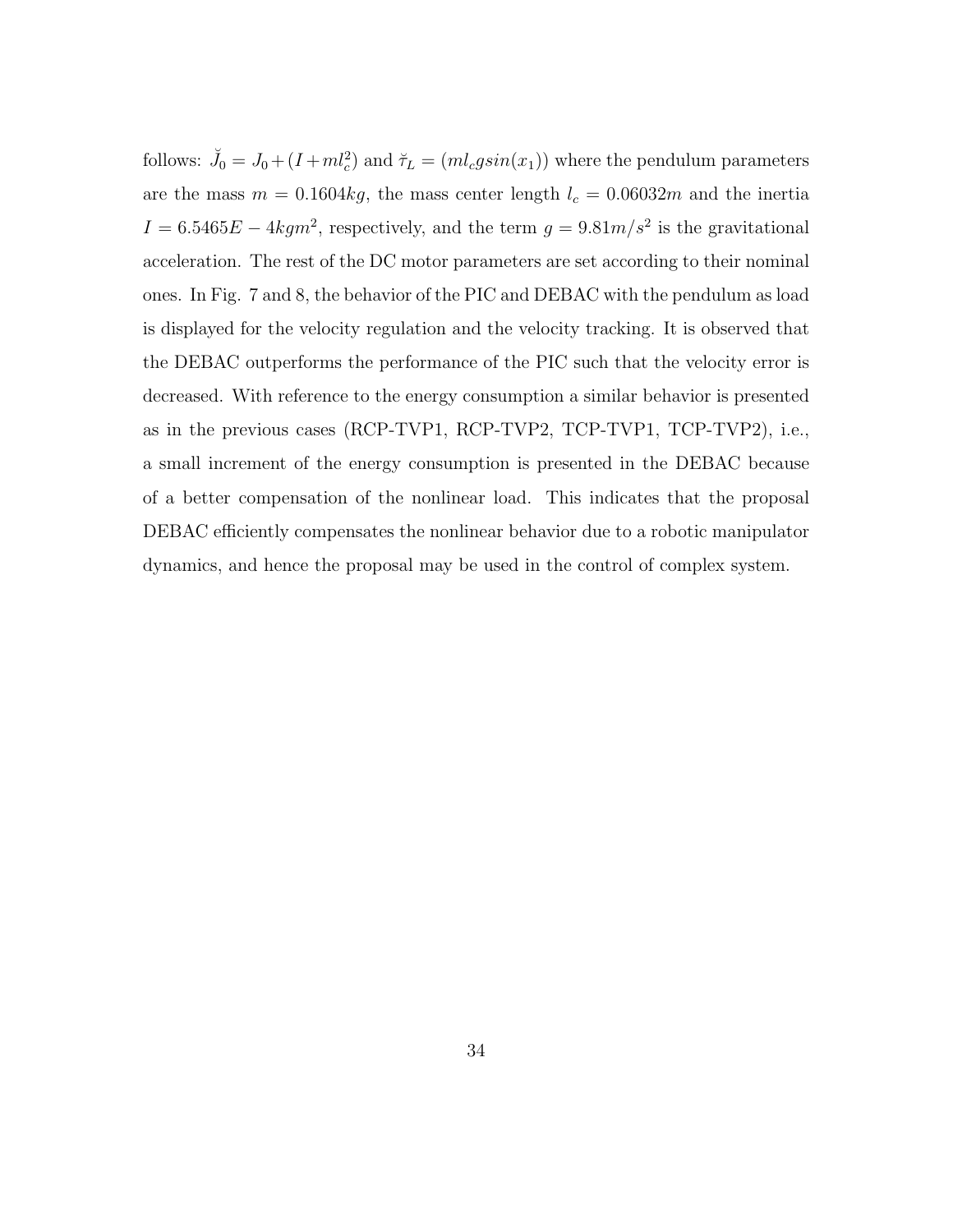

Figure 7: Behavior of the angular velocity, input voltage (control signal) and current of the DC motor for the PIC and DEBAC with a pendulum as load in the regulation problem.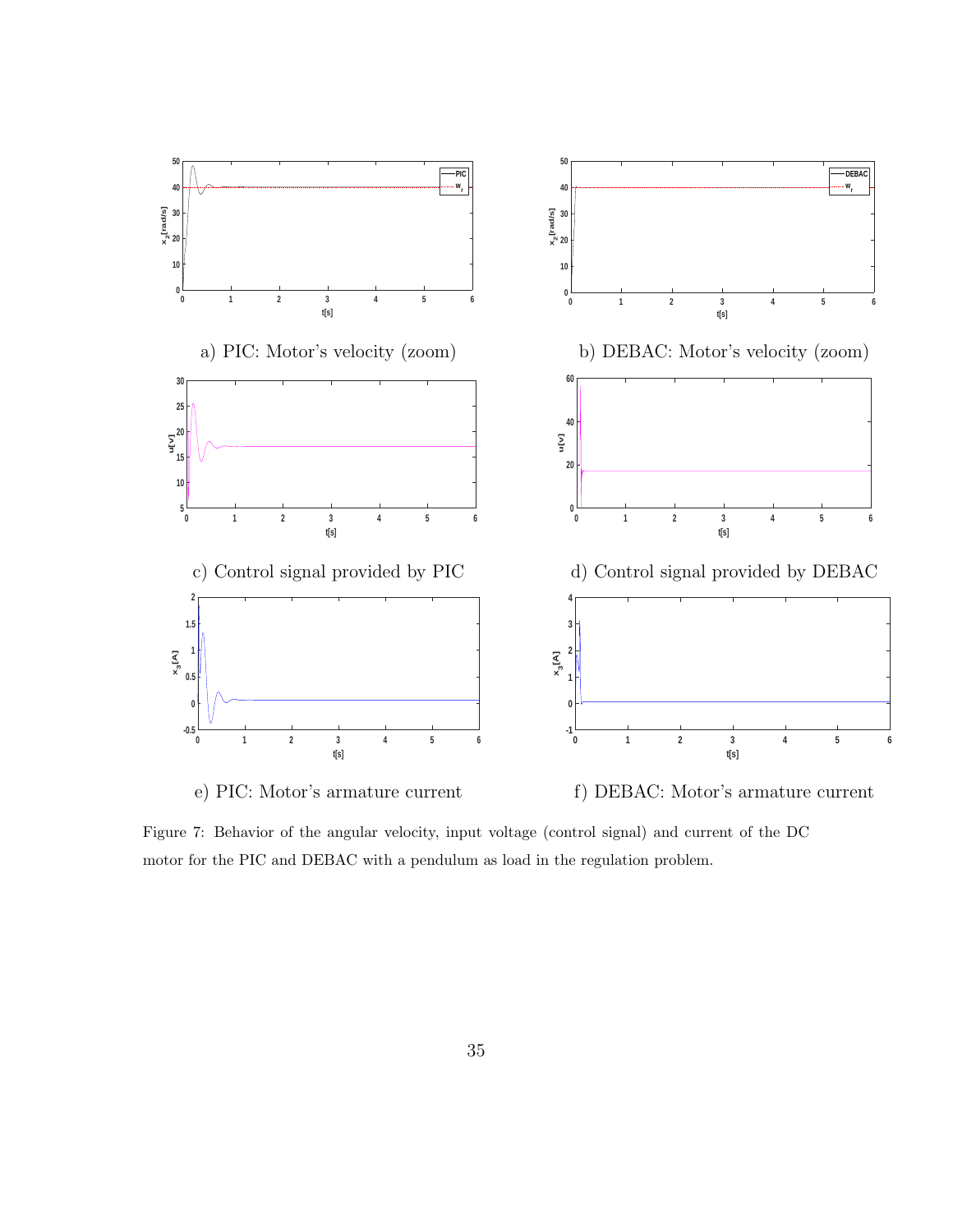

Figure 8: Behavior of the angular velocity, input voltage (control signal) and current of the DC motor for the PIC and DEBAC with a pendulum as load in the tracking problem.

#### 6. Conclusions

In this paper, an alternative control of a DC motor based on a differential evolution (DE) adaptation was proposed. The dynamic optimization problem for the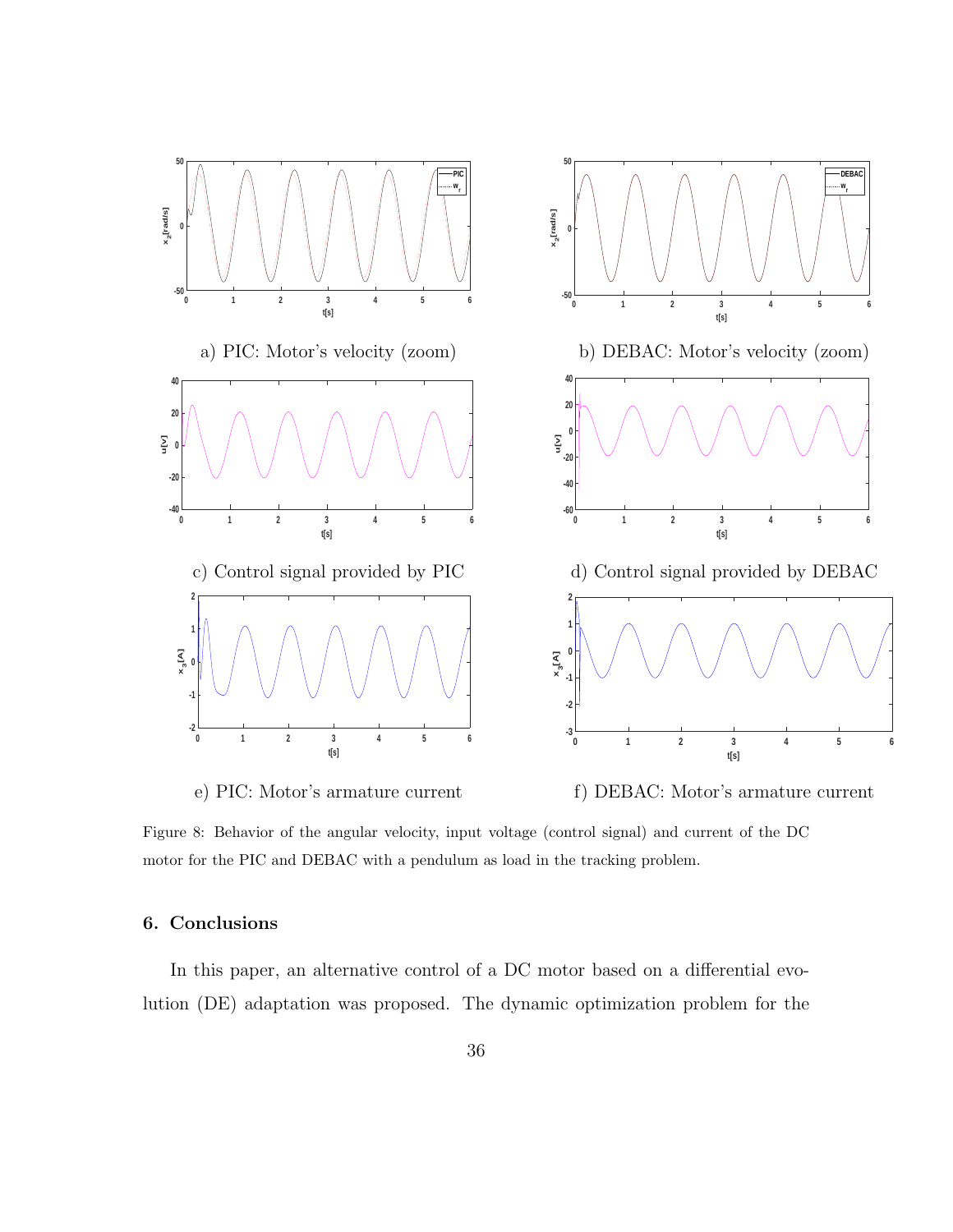differential evolution based control adaptation (DEBAC) was stated. The design of the search algorithm was obtained by an empirical study of two DE variants combined with two different constraint-handling techniques (an exterior penalty function and a set of feasibility rules). The main highlights of such empirical comparison were the following:

- In the regulation control problem, the more reliable DE variant was DEC2B-DF because only one unacceptable result was provided. In the tracking control problem, all studied variants were reliable.
- The most competitive DE variant was DEC2B-DF. Hence, the constrainthandling technique based on the feasibilty rules coupled with the arithmetic crossover of DE/current-to-best/1 promoted a more suitable search and hence the importance of analysing the contraint handling in the control tuning using EAs.

The so-called DEBAC (DEC2B-DF from the empirical comparison abovementioned) efficiently handled with time-variant parameters in the DC motor with acceptable closed loop systems performance. The results provided by DEBAC showed a superior performance in the stabilization and tracking of the motor's velocity when compared against a Proportional-Integral control (PIC). From that comparison between DEBAC and PIC the findings were the following:

• DEBAC reduced the velocity error oscillation and the amplitude velocity error band due to time varied parameters of the DC motor. Therefore, DEBAC presented better angular velocity stabilization and tracking values of the DC motor than those obtained by PIC.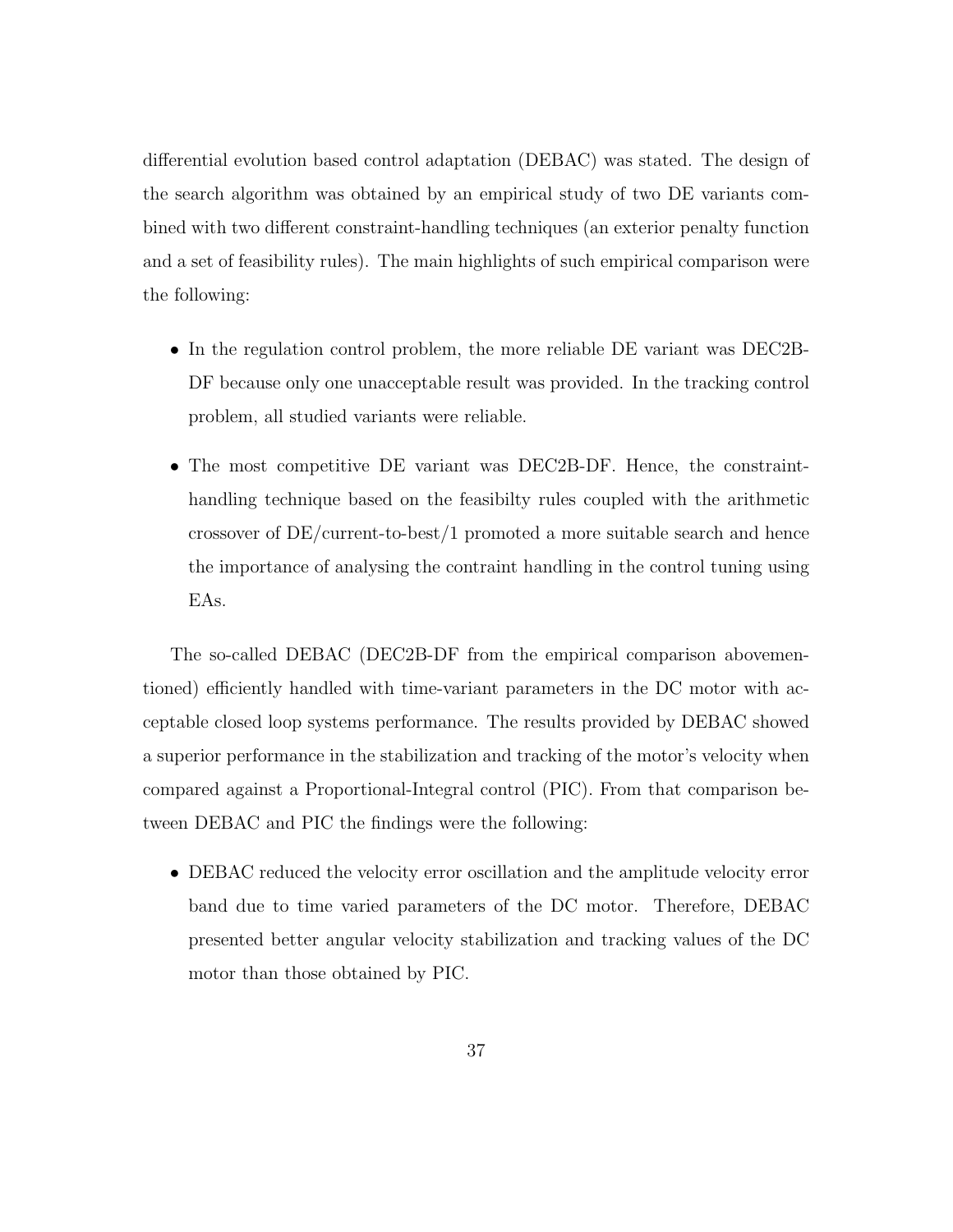• The angular velocity error provided by DEBAC was reduced around 83% compared with the error obtained by PIC.

The future work will cover the analysis of DE variants in parallel computing paradigm for the laboratory testing purposes (real time implementation), the solution of the problem as a multi-objective optimization problem by using evolutionary algorithms and the performance analysis of the DEBAC in complex systems.

#### Acknowledgements

The first author acknowledges support from the Secretaría de Investigación y Posgrado del Instituto Politécnico Nacional (SIP-IPN) under project number SIP − 20170783, SIP − 20172317 and CONACYT under project number 281728. The second author acknowledges suport from CONACyT through project No. 220522. The third author acknowledges support from CONACYT through a scholarship to pursue graduate studies at the National Laboratory of Advanced Informatics.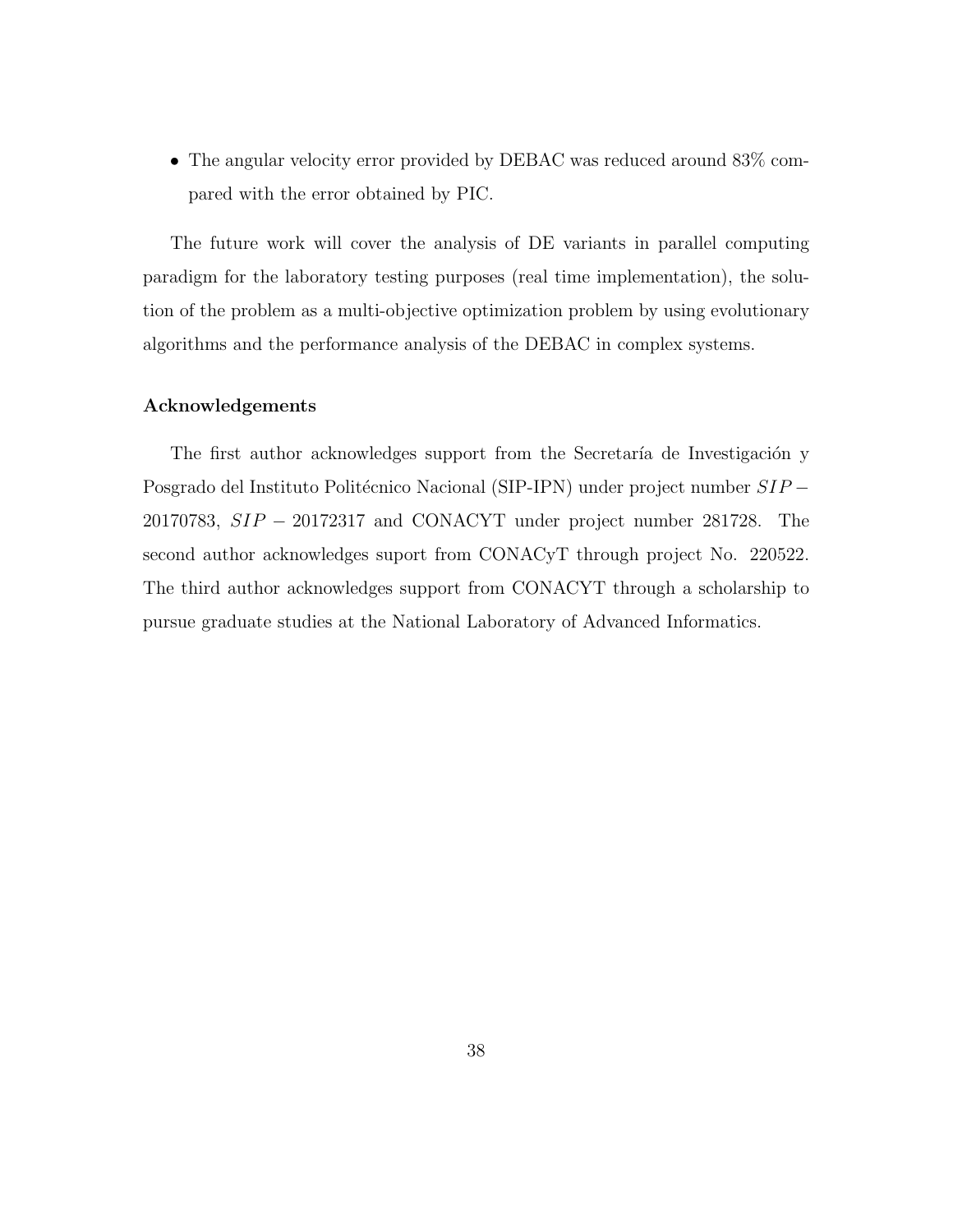#### References

- [1] S. Algoul, M. Alam, M. Hossain, M. Majumder, Multi-objective optimal chemotherapy control model for cancer treatment, Méd. and Biol. Eng. and Comput. 49 (2011) 51–65.
- [2] K. J. Astrom, B. Wittenmark, Adaptive Control, Prentice Hall, 1994.
- [3] M. S. Bazaraa, H. D. Sherali, C. M. Shetty, Nonlinear Programming: Theory and Algorithms, Wiley-Interscience, 2006.
- [4] B. Bhushan, M. Bhushan, Adaptive control of DC motor using bacterial foraging algorithm, Appl. Soft Comput. 11 (8) (2011) 4913–4920.
- [5] J. Chiasson, Modeling and High Performance Control of Electric Machines, Wiley-IEEE Press, 2005.
- [6] S. Das, P. N. Suganthan, Differential evolution: a survey of the state-of-the-art, IEEE Trans. On Evol. Comput. 15 (1) (2011) 4–31.
- [7] K. Deb, An efficient constraint handling method for genetic algorithms, in: Computer Methods in Applied Mechanics and Engineering, 311–338, 1998.
- [8] A. E. Eiben, J. E. Smith, Introduction to Evolutionary Computing, Natural Computing Series, Springer Verlag, 2003.
- [9] P. Fleming, R. Purshouse, Evolutionary algorithms in control systems engineering: a survey, Control Eng. Practice 10 (11) (2002) 1223 – 1241.
- [10] A. Herreros, E. Baeyens, J. R. Perán, Design of PID-type controllers using multiobjective genetic algorithms,  ${ISA}$  Trans. 41 (4) (2002) 457 – 472.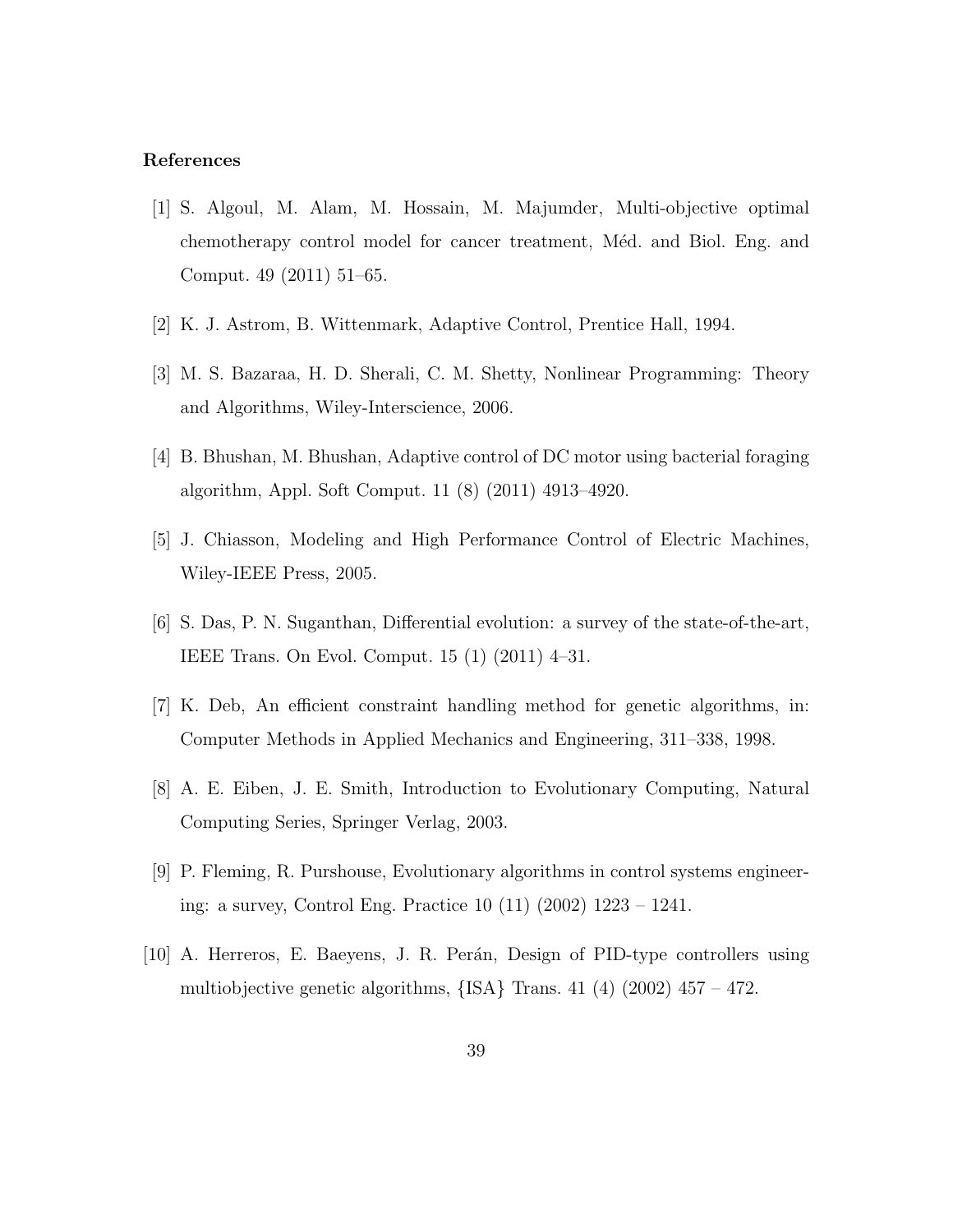- [11] A. Isidori, Nonlinear Control Systems, Springer-Verlag Berlin and Heidelberg GmbH & Co. K., 1995.
- [12] R. Krishnan, Electric Motor Drives: Modeling, Analysis and Control, Prentice Hall, 2001.
- [13] E. V. Kumar, G. S. Raaja, J. Jerome, Adaptive PSO for optimal LQR tracking control of 2 DoF laboratory helicopter, Appl. Soft Comput. 41 (2016) 77 – 90.
- [14] M. López-Ibánez, J. Dubois-Lacoste, T. Stützle, M. Birattari, The irace package, iterated race for automatic algorithm configuration, Tech. Rep. TR/IRIDIA/2011-004, IRIDIA, Université Libre de Bruxelles, Belgium, URL http://iridia.ulb.ac.be/IridiaTrSeries/IridiaTr2011-004.pdf, 2011.
- [15] S. E. Lyshevski, Nonlinear control of mechatronic system with permanentmagnet DC motors, Mechatron. 9 (5) (1999) 539–552.
- [16] E. Mezura-Montes, C. A. Coello-Coello, Constraint-handling in nature-inspired numerical optimization: past, present and future, Swarm and Evol. Comput. 1 (4) (2011) 173–194.
- [17] E. Mezura-Montes, M. E. Miranda-Varela, R. G´omez-Ram´on, Differential evolution in constrained numerical optimization. An empirical study, Inf. Sci. 180 (22) (2010) 4223–4262.
- [18] E. Mezura-Montes, J. Velázquez-Reyes, C. A. Coello-Coello, Comparing differential evolution models for global optimization, in: 2006 Genetic and Evolutionary Computation Conference (GECCO'2006), vol. 1, 485–492, 2006.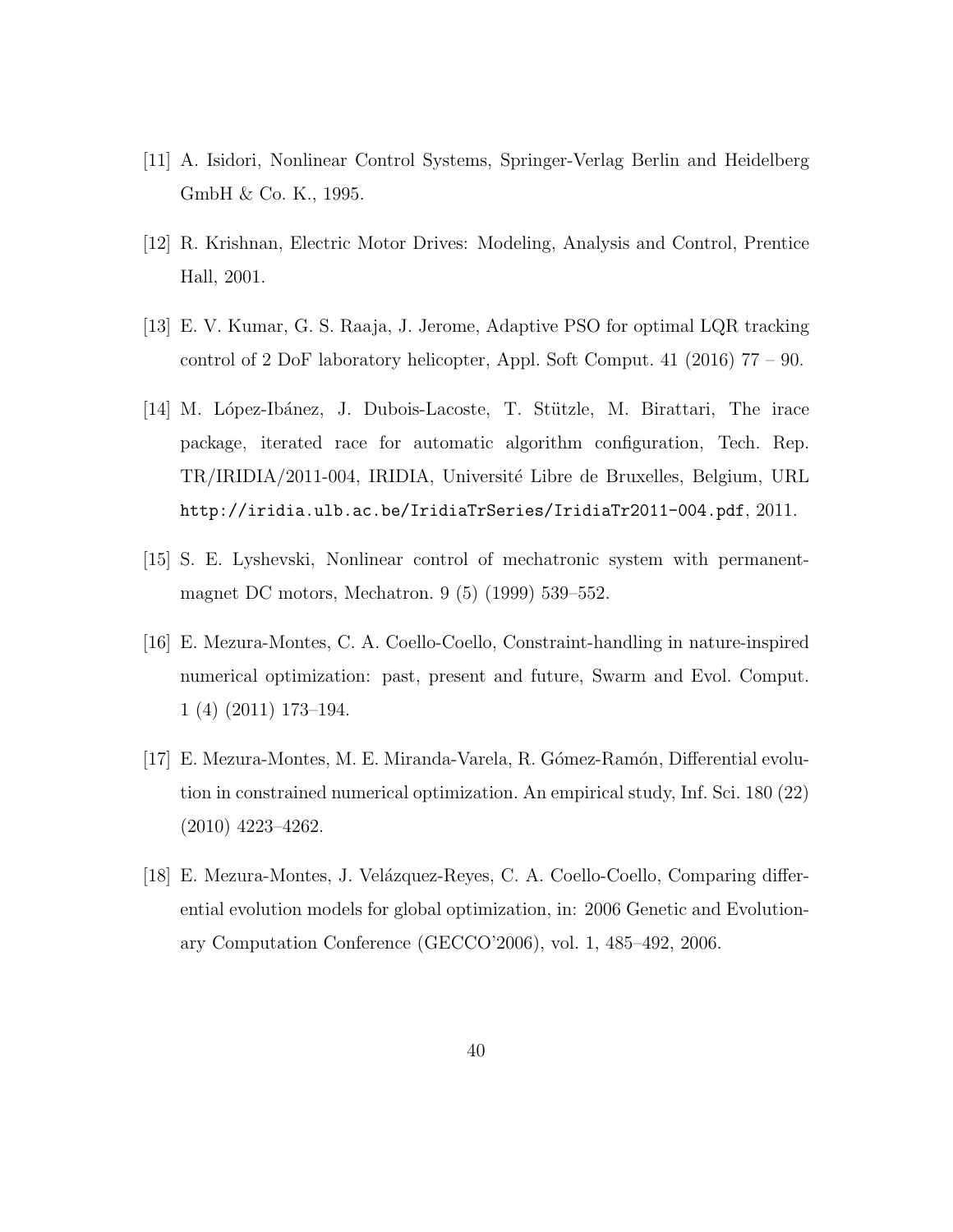- [19] R. Morale, H. S.-R. J.A. Somolinos, Control of a DC motor using algebraic derivative estimation with real time experiments, Measurements 47 (2014) 401– 417.
- [20] K. Ogata, Modern Control Engineering, Prentice Hall, 2009.
- [21] R. Orteg, M. W. Spong, Adaptive motion control of rigid robots: a tutorial, Automatica 25 (1989) 877–888.
- [22] K. Price, R. M. Storn, J. A. Lampinen, Differential Evolution: A Practical Approach to Global Optimization, Springer, 2005.
- [23] G. Reynoso-Meza, X. Blasco, J. Sanchis, M. Mart´ınez, Controller tuning using evolutionary multi-objective optimisation: current trends and applications, Control Eng. Practice 28 (2014) 58 – 73.
- [24] J. Romero-P´erez, O. Arrieta, F. Padula, G. Reynoso-Meza, S. Garcia-Nieto, P. Balaguer, Estudio comparativo de algoritmos de auto-ajuste de controladores PID. Resultados del benchmark 2010-2011 del grupo de ingeniería de control de {CEA}, Rev. Iberoam. de Autom. e Inform. Industrial {RIAI} 9 (2) (2012) 182 – 193.
- [25] P. Siarry, Z. Michalewicz (Eds.), Advances in Metaheuristic Methods for Hard Optimization, Springer, Berlin, 2008.
- [26] M. W. Spong, S. Hutchinson, M. Vidyasagar, Robot Modeling and Control, John Wiley & Sons, inc., 2005.
- [27] C. Thang, P. Miller, V. Krovy, J.-C. Ryu, S. Agrawal, Differential flatness-based planning and control of a wheeled mobile manipulator theory and experiment, IEEE/ASME Trans. on Mechatron. 16 (4) (2011) 768–773, ISSN 1083-4435.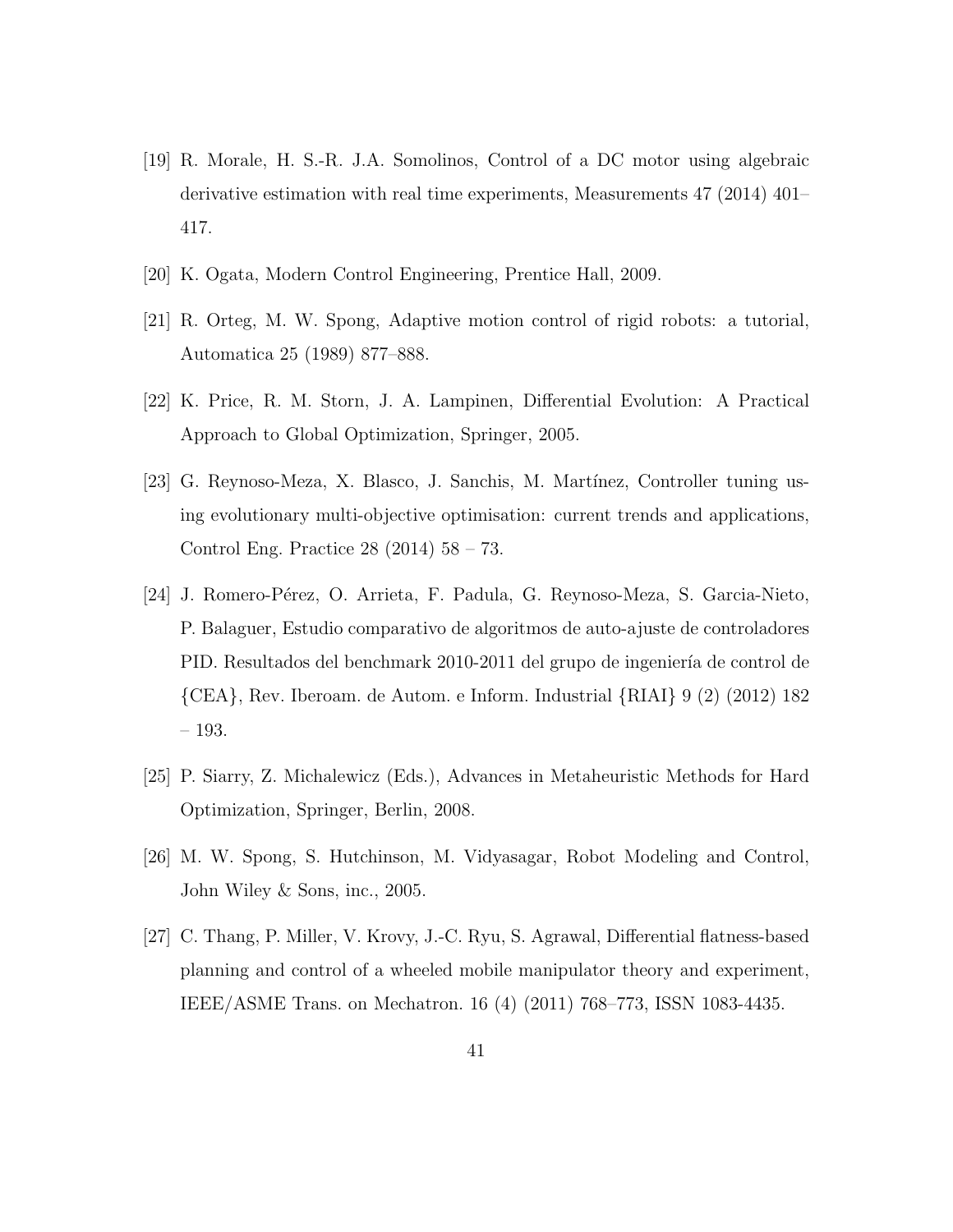- [28] F. Wang, X. Zhao, D. Zhang, Z. Ma, X. Jing, Robust and precision control for a directly-driven XY table, Proceedings of the Institution of Mechanical Engineers, Part C: Journal of Mechanical Engineering Science 225 (5) (2011) 1107–1120.
- [29] N. Öztürk, E. Çelik, Speed control of permanent magnet synchronous motors using fuzzy controller based on genetic algorithms, Int. J. of Electr. Power & Energy Syst. 43 (1) (2012) 889 – 898.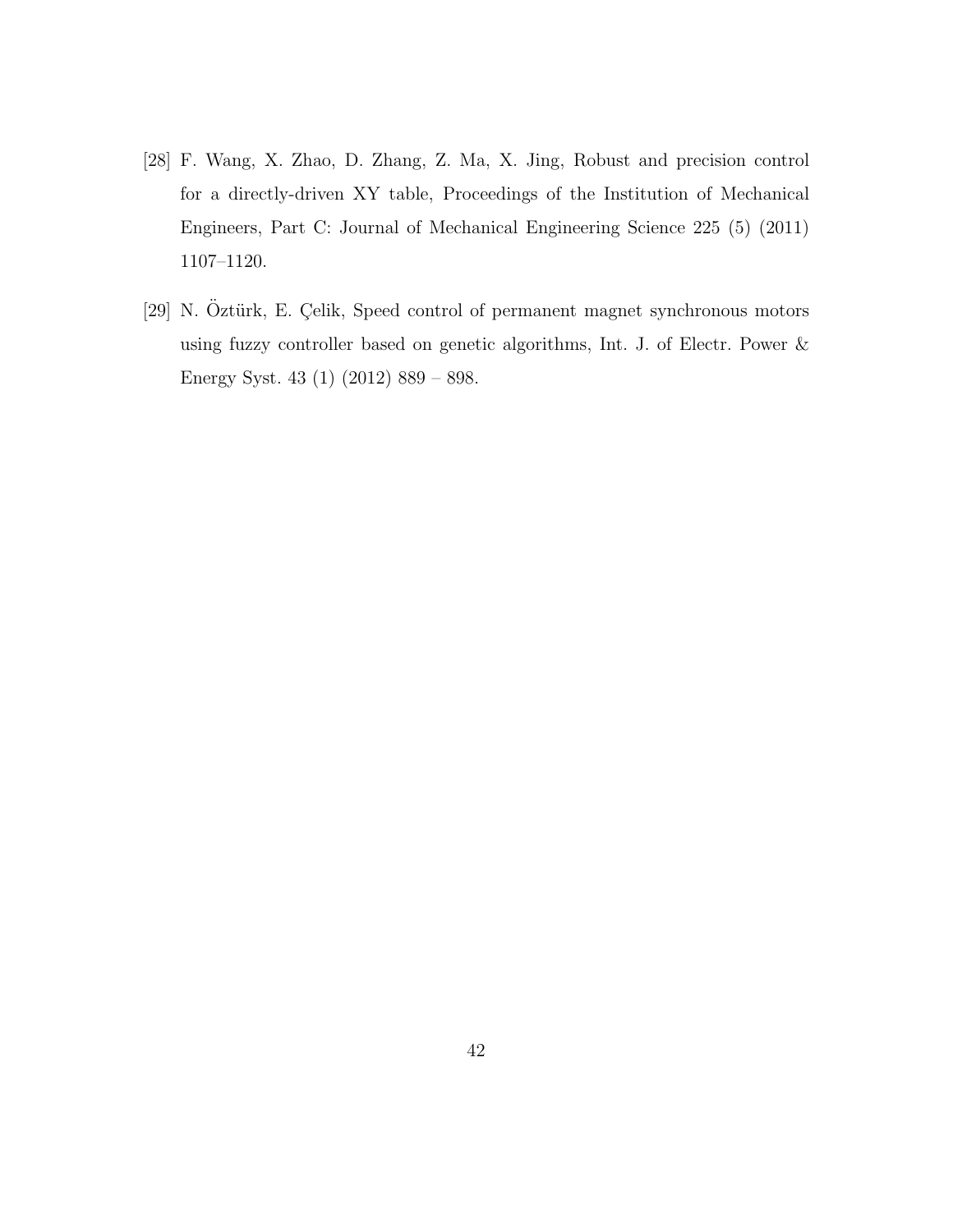List of figure captions:

Figure 1: Schematic diagram of the dynamic optimization process for the on-line control parameter estimation.

Figure 2: Box plots of the results obtained by the four DE-variants.

Figure 3: Behavior of the angular velocity, input voltage (control signal) and current of the DC motor for the PIC and the DEBAC in the RCP-TVP1.

Figure 4: Behavior of the angular velocity, input voltage (control signal) and current of the DC motor for the PIC and the DEBAC in the RCP-TVP2.

Figure 5: Behavior of the angular velocity, input voltage (control signal) and current of the DC motor for the PIC and the DEBAC in the TCP-TVP1.

Figure 6: Behavior of the angular velocity, input voltage (control signal) and current of the DC motor for the PIC and the DEBAC in the TCP-TVP2.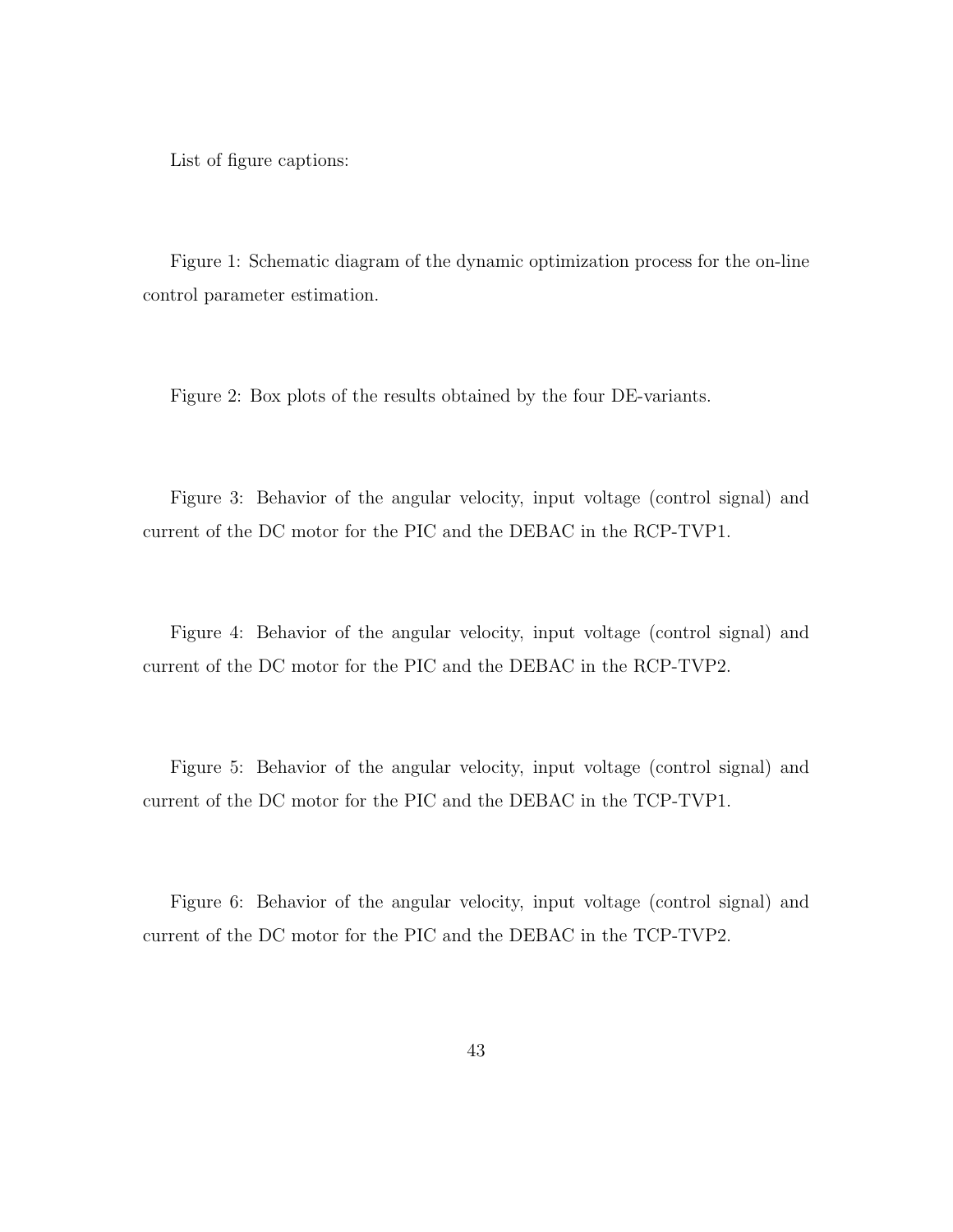Figure 7: Behavior of the angular velocity, input voltage (control signal) and current of the DC motor for the PIC and DEBAC with a pendulum as load in the regulation problem.

Figure 8: Behavior of the angular velocity, input voltage (control signal) and current of the DC motor for the PIC and DEBAC with a pendulum as load in the tracking problem.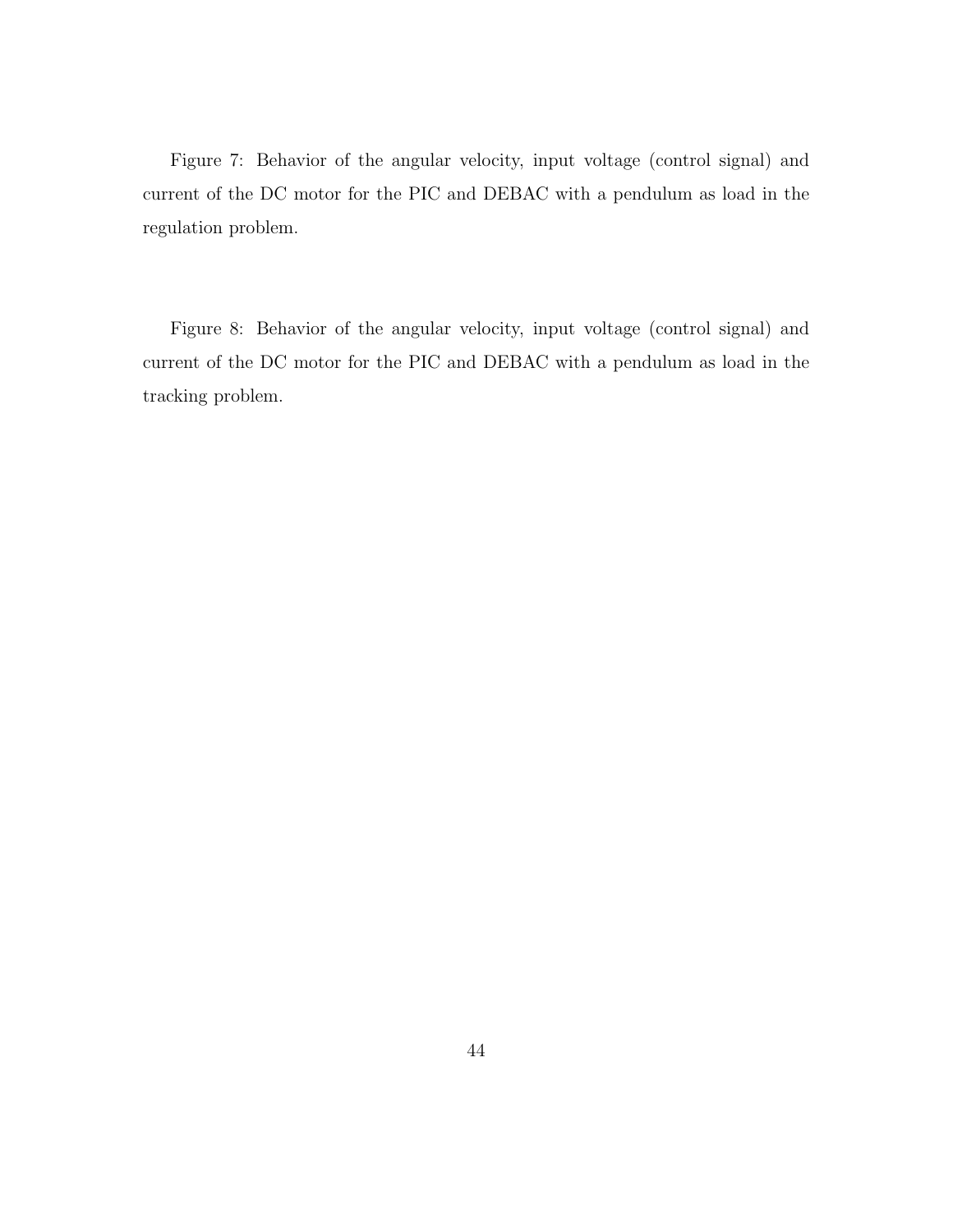List of table captions:

Table 1: Parameters of the DE variants by using the iRace package.

Table 2: Limits of the design variable vector  $\bar{p}$ .

Table 3: Nominal parameters (NomP) of the DC Motor.

Table 4: Parameter TVP1: Time-variant parameters (TVP) of the DC motor. Those can be grouped in  $\breve{p} \in R^6$ .

Table 5: Parameter TVP2: Time-variant parameters (TVP) of the DC motor. Those can be grouped in  $\breve{p} \in R^6$ .

Table 6: Results obtained by each DE variant in each one of the four problem instances. Results with trajectory velocity error more than 5% with respect to the desired velocity trajectory (unacceptable results) are marked with "-". Best statitical results are marked with boldface.